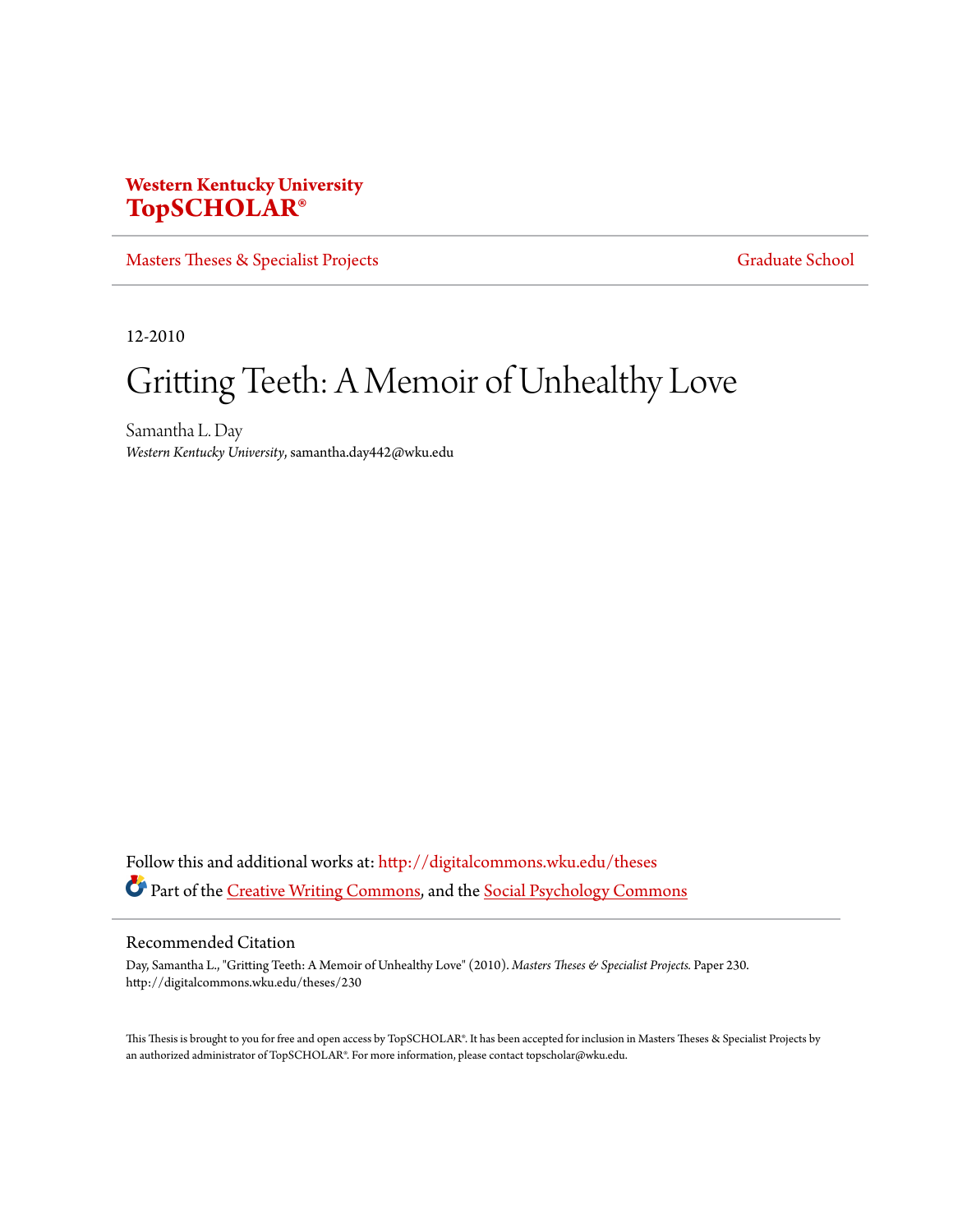## GRITTING TEETH: A MEMOIR OF UNHEALTHY LOVE

A Thesis Presented to The Faculty of the Department of English Western Kentucky University Bowling Green, Kentucky

In Partial Fulfillment Of the Requirements for the Degree Master of Arts

> By Samantha L. Day

December 2010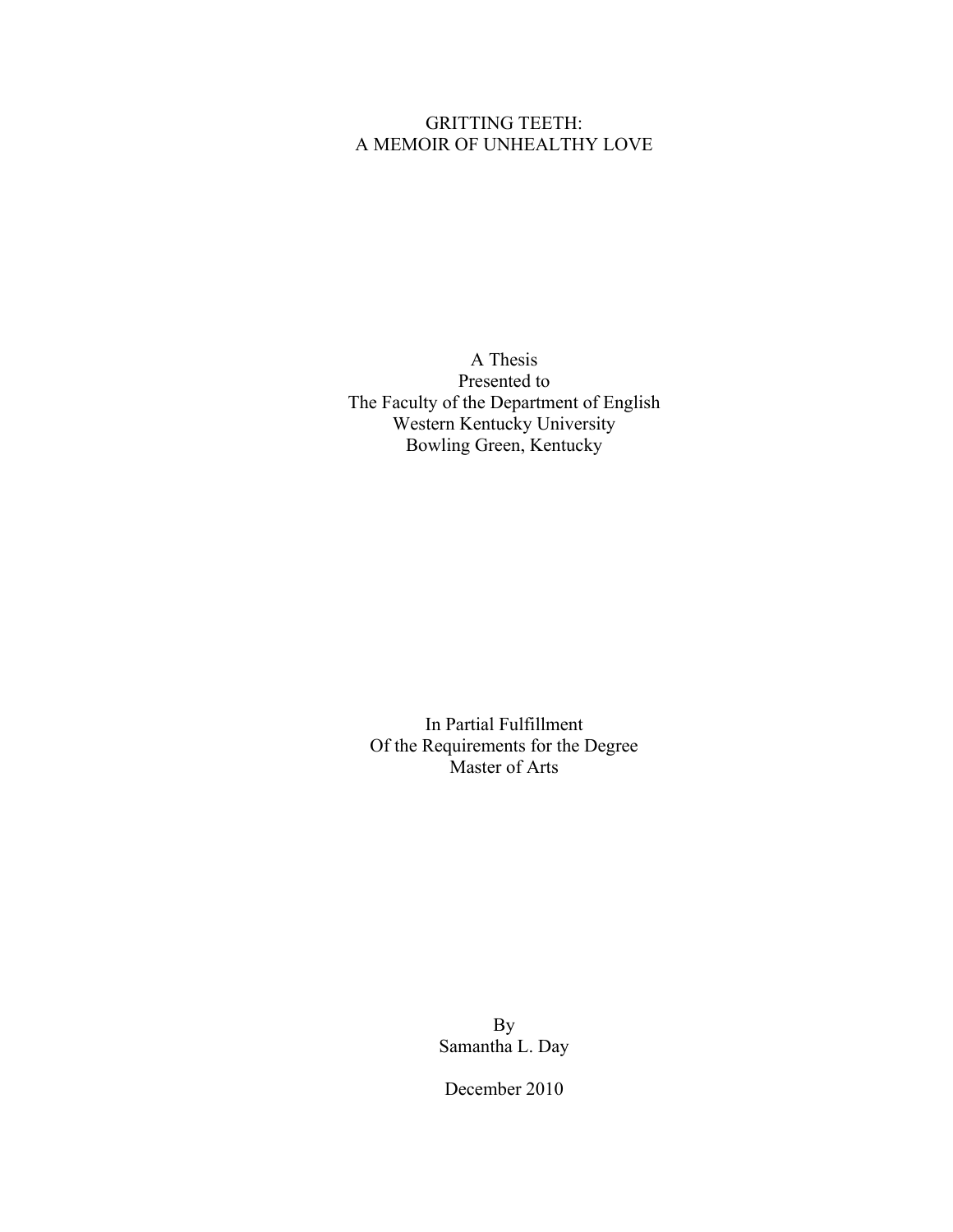# **GRITTING TEETH: A MEMOIR OF UNHEALTHY LOVE**

 $\frac{13}{1}$ Date Recommended *Nov*.<br>Director of Thesis حمج

*Peucad* 5. Conten Jan 26, 2011

Dean, Graduate Studies and Research

 $\frac{1}{2}$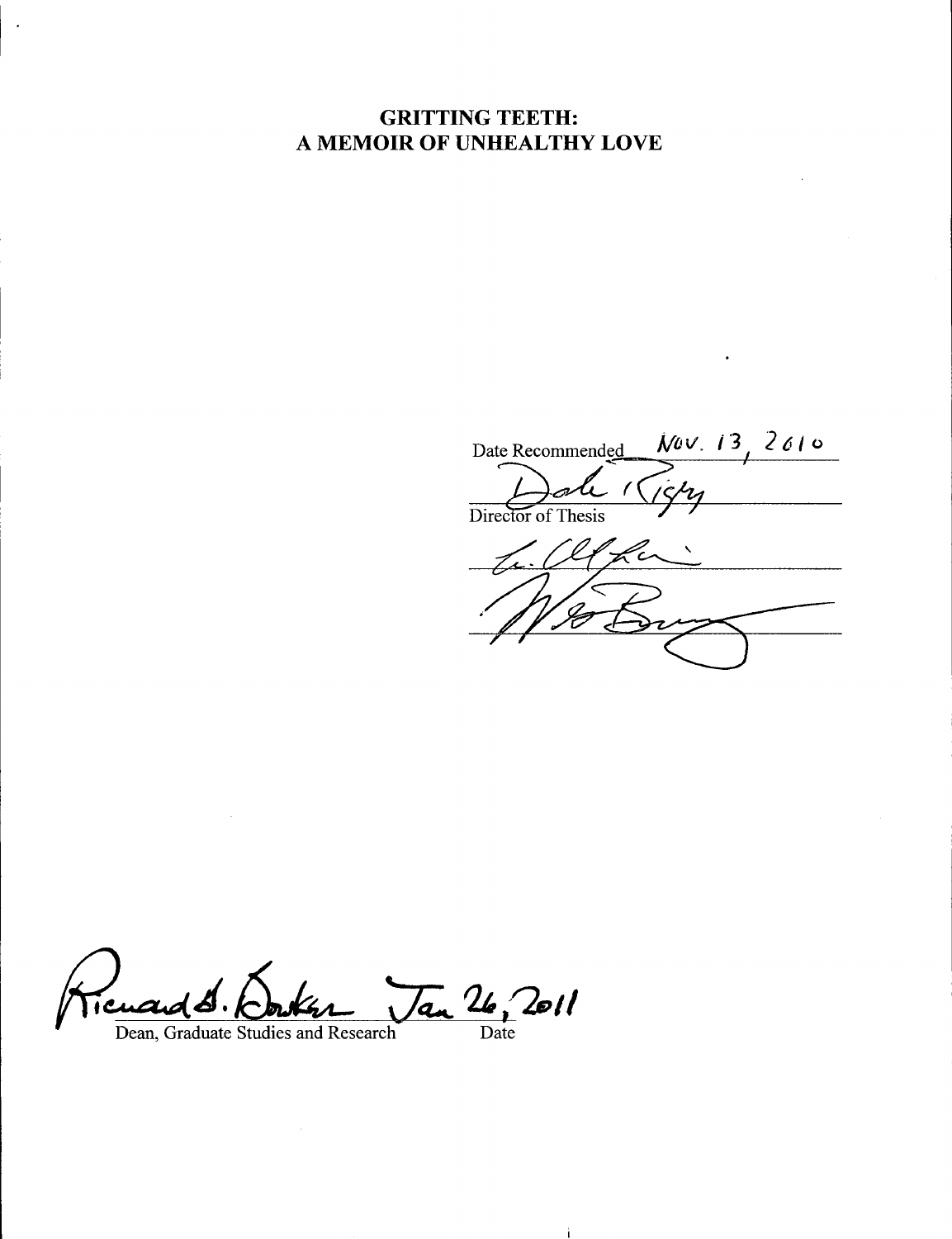### *ACKNOWLEDGEMENTS*

*Many thanks to* my thesis director, Dale Rigby, for his input, encouragement, and mentorship over the past year. I also want to thank my other committee members, David LeNoir and Wes Berry, for their patience and support.

I owe my parents, Carol and John Nomikos, a million times over for putting me up when I had nowhere else to go and kicking me in the ass when I was ready to give up.

And to April Schofield: Thanks for having faith in my writing and my ability to pull through.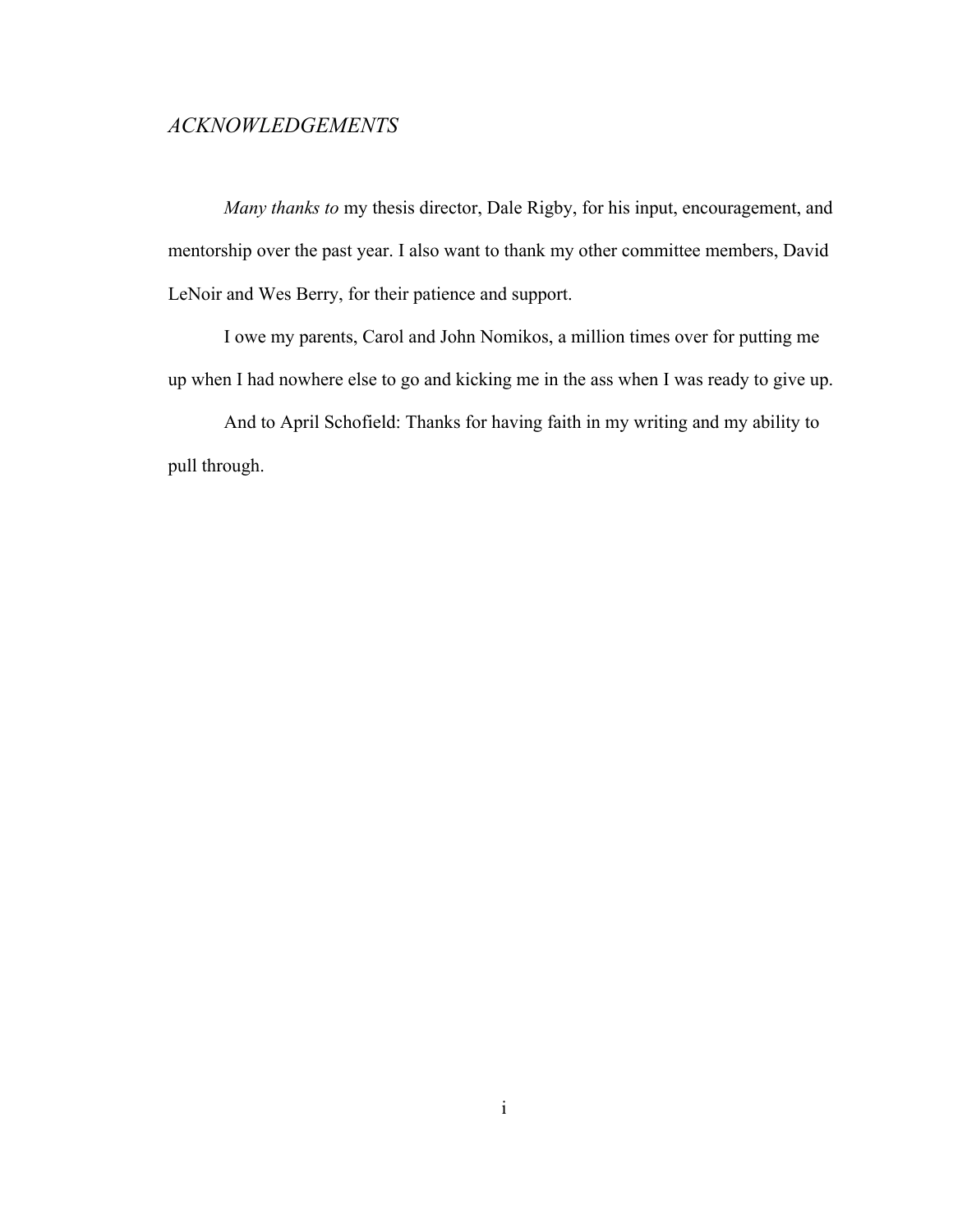# **CONTENTS**

|                                                                                                                                                              | $\cdots$<br>111 |
|--------------------------------------------------------------------------------------------------------------------------------------------------------------|-----------------|
| Introduction $\ldots$ $\ldots$ $\ldots$ $\ldots$ $\ldots$ $\ldots$ $\ldots$ $\ldots$ $\ldots$ $\ldots$ $\ldots$ $\ldots$ $\ldots$ $\ldots$ $\ldots$ $\ldots$ |                 |
|                                                                                                                                                              |                 |
|                                                                                                                                                              | 35              |
|                                                                                                                                                              | 63              |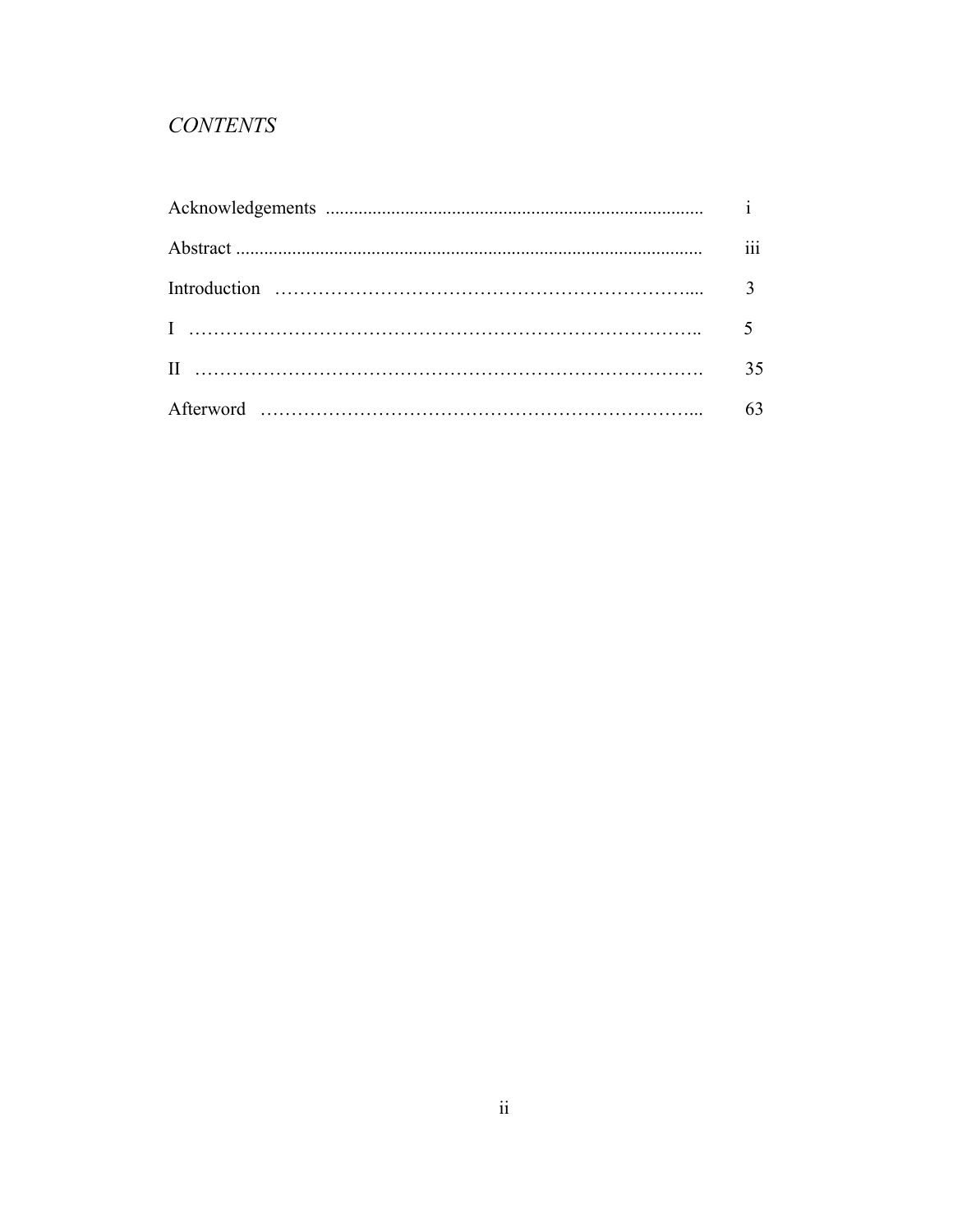#### GRITTING TEETH: A MEMOIR OF UNHEALTHY LOVE

| Samantha L. Day       | December 2010                           | 65 |
|-----------------------|-----------------------------------------|----|
| Directed by:          | Dale Rigby, David LeNoir, and Wes Berry |    |
| Department of English | Western Kentucky University             |    |

Originally intended to be modeled after Eula Biss's creative nonfiction essay "The Balloonists"—which tackles the subject of marriage via fragmented prose poems— "Gritting Teeth: A Memoir of Unhealthy Love" is a piece that has taken on a subject and form of its own. A memoirist like Vivian Gornick might not claim the writer's piece, as it hesitates to offer a "story" in places. A memoirist like Sue William Silverman might not claim the piece, as it hesitates to be courageous at times. But this collage of song lyrics, research snippets, and even Craigslist postings works in conjunction with fragments from the writer's two most "serious" romantic relationships, as well as fragments from her more recent romantic past, to create a piece that has given her an awareness of the unhealthy relationship behaviors she possesses, and with that, a tinge of hope for changing these behaviors in the future.

To the woman who's ever been obsessive about a boyfriend (or even a fling), the woman who's married for ulterior motives, or the woman/man interested in peering into the recesses of a neurotic, obsessive, and generally warped female mind, the writer offers this memoir.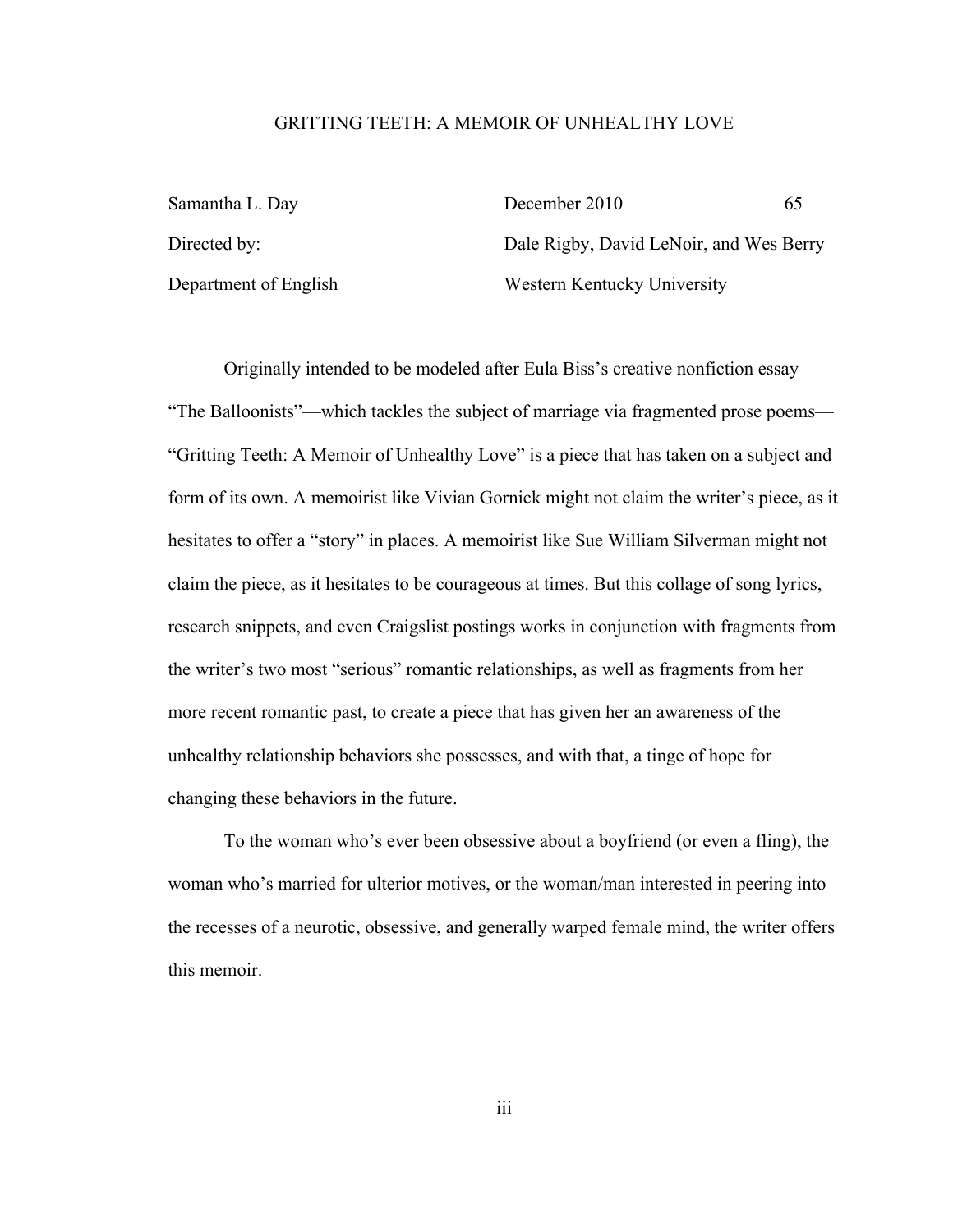#### *INTRODUCTION*

It's been about four years since I've been to a dentist. It's not that I haven't wanted to go or am scared of going, but I just haven't had the resources to get myself in a dentist's chair. I have yellowed, weak teeth with periodically aching molars. Just unhealthy teeth. I want a dentist to fix them. I need him to fix them. I realize this and the dependency scares me. I want to find a way to fix my teeth myself, before a dentist—the right dentist—sees them.

In *The Situation and the Story: The Art of Personal Narrative*, Vivian Gornick very succinctly lays out just what the "situation" and "story" are in relation to writing creative nonfiction: "The situation is the context or circumstance, sometimes the plot; the story is the emotional experience that preoccupies the writer: the insight, the wisdom, the thing one has come to say."

\*

In the year I've worked on this project, it's always had a situation: the piece was to explore snippets of my marriage, recount experiences with my "first love," and delve into awkward moments with those who have come and gone over the last few years. I knew well before I even started this thesis what my situation was going to be.

But the story didn't show itself nearly as easily.

Sue William Silverman tells me that "[w]riting memoir requires courage." A lack of courage has pervaded this project from beginning to end. I see it as the main reason why it took so long to gain some semblance of a story within this piece.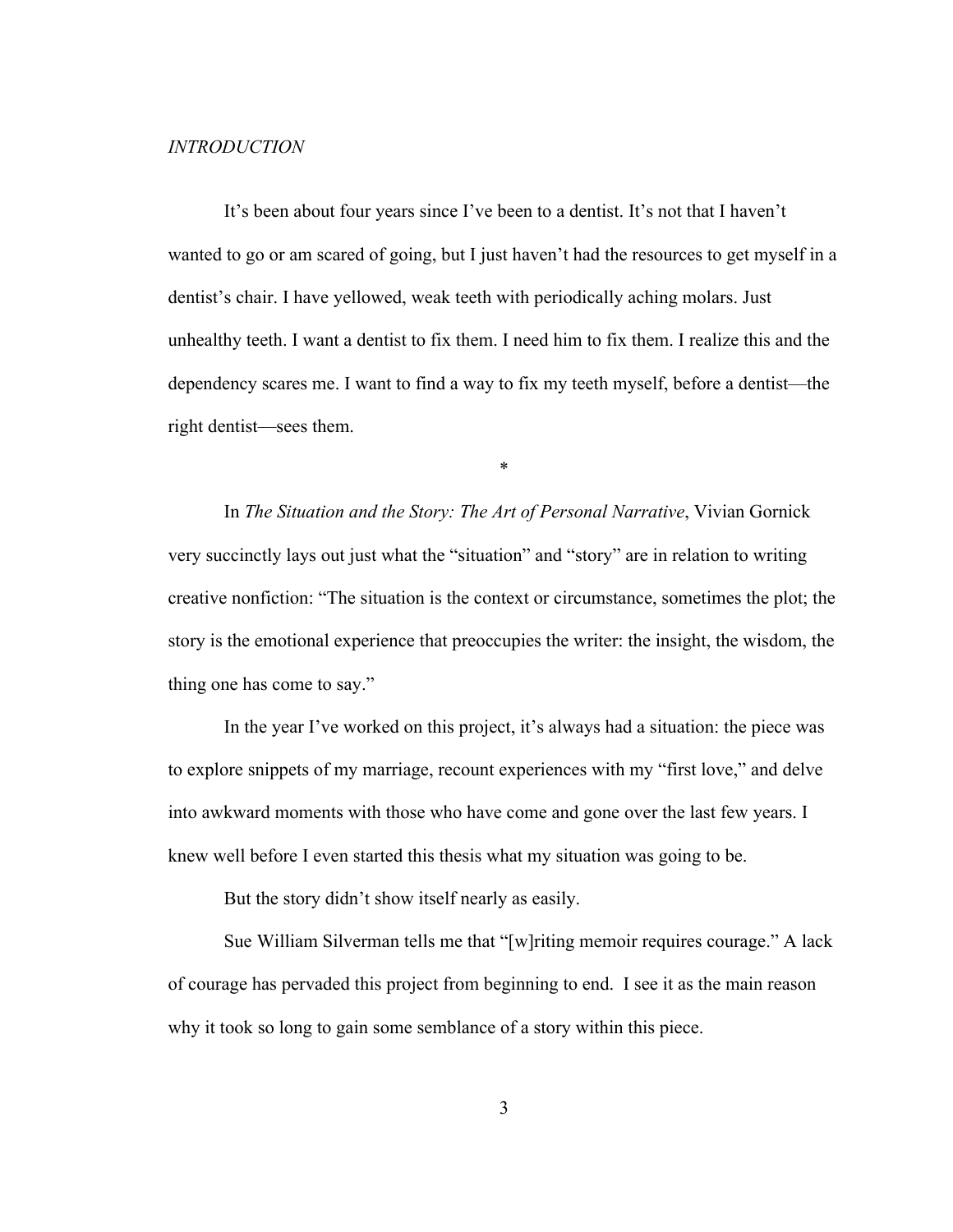Any hesitancy you may notice in my narration stems not from an attempt to conceal or deal in dishonesty, but it speaks to the fact that I'm still working toward gaining the courage necessary to be a bona fide memoirist.

When I first starting writing this thesis, I hid behind cryptic, sparse fragments that ultimately meant little with regard to the situation and in no way spoke to any sort of story. I claimed to be attempting to imitate the sparse prose poem style of Eula Biss's "The Balloonists," but I was no prose poet. I am nowhere near any sort of poet.

When my director intimated that my Biss imitation wasn't going to work, I needed a new way to retreat: I tried to link many of my experiences with my exes to childhood experiences involving my family, with most of the focus on my mother. This, too, didn't work, as the writing was stale and simply became a deflection of blame for my choices onto my parents.

This piece isn't about blame. It isn't about the possible origins of my behaviors. This project, through the lens of my first relationship and first marriage, seeks to identify my unhealthy relationship behaviors so that I can start working toward changing them, so that I might be able to be in normal, functional intimate relationship one day.

And I really look forward to that day.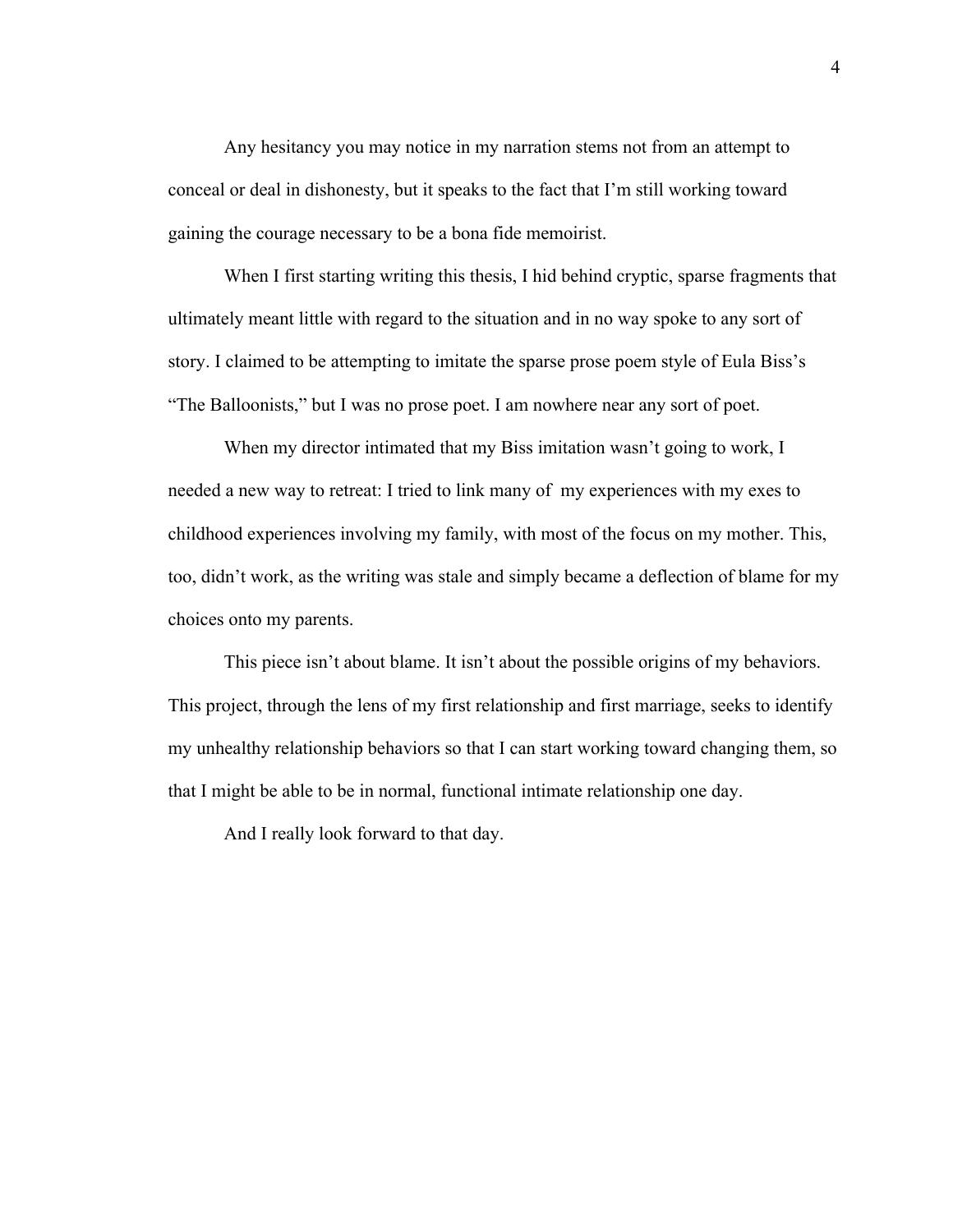I remember the amber glow of the tollway street lamps as I rushed through the I-Pass lanes of Chicago's I-294, then I-90. Its warm tones comforted me during my undignified night drives, when I had to make that 63-mile journey to try to get what I needed.

What I needed was love. Matt, my 20-year-old bandmate, was the first human object I tried to get it from. But that wasn't working out. The unrequited love cliché came alive in me: I couldn't sleep; food had no taste. My mind was so preoccupied with Matt and getting his love that I quit high school to long for him full-time. My mom thought I quit school because the idea of attending an agricultural high school in urban Chicago was absurd. My friends and fellow musicians thought I quit to naively pursue rock stardom. But I was obsessed. Couldn't focus. The school's floor tiles flashed at me the deep brown of his eyes. The strokes of words onto pieces of paper only made me think about what I'd be willing to give up—anything—to get a love letter from him. I'd never had anyone take me over in whole and make me lose self-control like this before.

This was nine years ago. Despite dropping out of the agricultural high school, I'm now a few months shy of a master's degree in English. I've come a long way. Academically. But I've used my moderate success in academics to cover up the fact that an obsessive, needy girl continues to rush those interstates, desperate to fill herself up with love.

I want to be the stable, secure woman that my education suggests I am. Maybe one day I will be.

*I*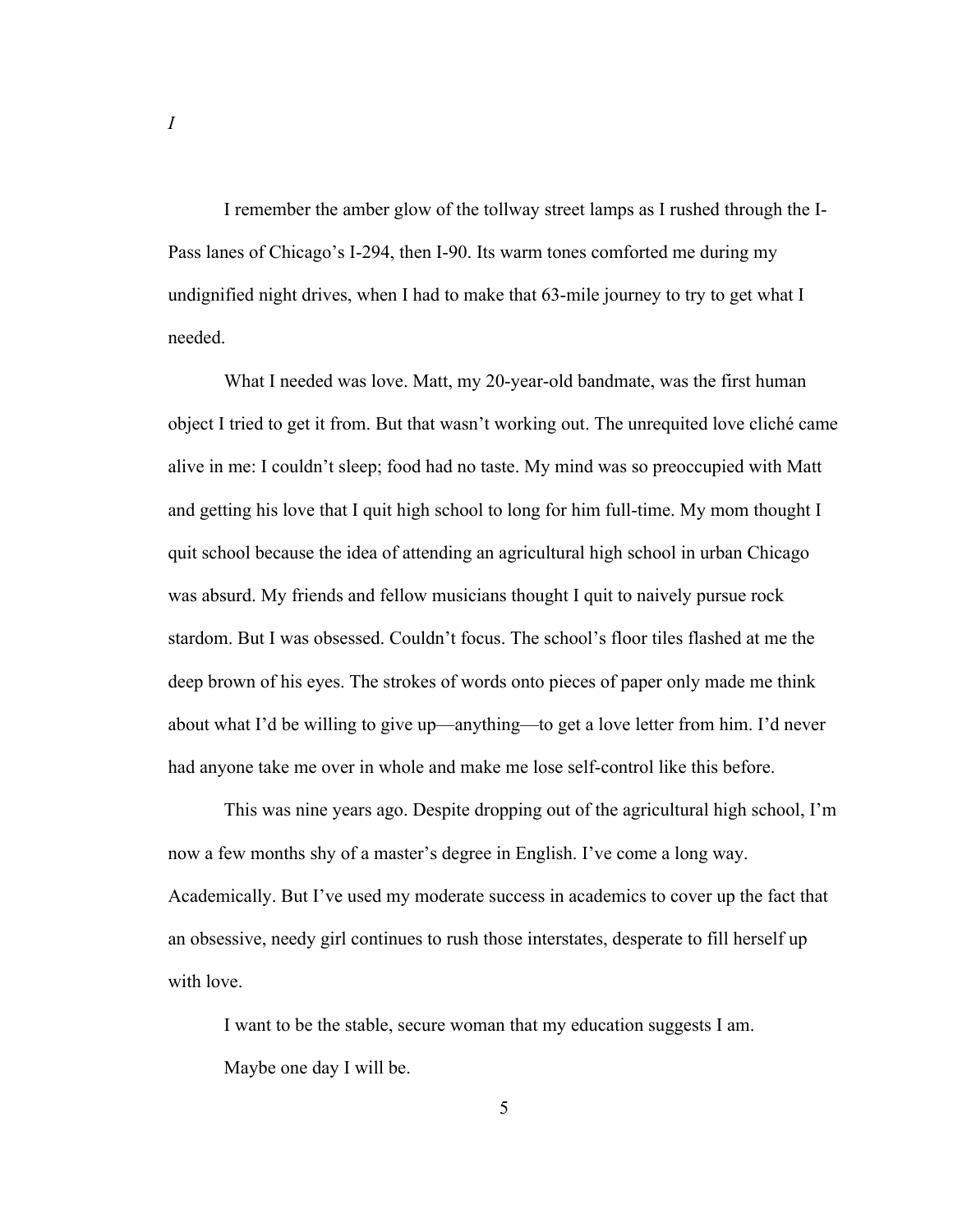My street lamp nightlights, although comforting, interrogated me like a mother as I drove: *Who quits high school, despite being in the top quarter of her class, because all she can think about is her on-again, off-again boyfriend? Who rushes the I-Pass lanes, blowing off tolls, only because throwing change into a toll booth takes too many seconds away from being with said semi-boyfriend? What kind of person does these things?*

My tiny frame put all its weight into the gas pedal and weaved in between lanes, unwilling, perhaps unable, to consider these questions. *Quitting school would make Matt love me. Not paying the tolls would get me the love I needed.*

When the \$2,200.40 bill came from the Illinois Tollway Authority, I couldn't dispute what I'd done. The violation notices included black and white pictures of my 1995 Grand Am blowing through the lanes, with my ponytailed head visible in some of the shots. I couldn't blame my brother or some stranger. And I didn't want to. By paying the fine, I felt one step closer to being loved.

\*

Part of my morning internet routine includes perusing the Chicago missed connections section of Craigslist. The elegant descriptions of Michigan Avenue's beautiful, long-legged women, the raunchy specifics of anal sex at Cook County forest preserves, and the poured guts of broken hearts all give me a glimpse into what love, in its varying degrees (Stendhal contends that there are four types of love: "passion-love," "gallant-love," "physical love," and "vanity-love"), is like for others.

These online posts from regular people all over Chicagoland intimate that love is real, tangible, and I, just like anyone else, might *finally know it someday.*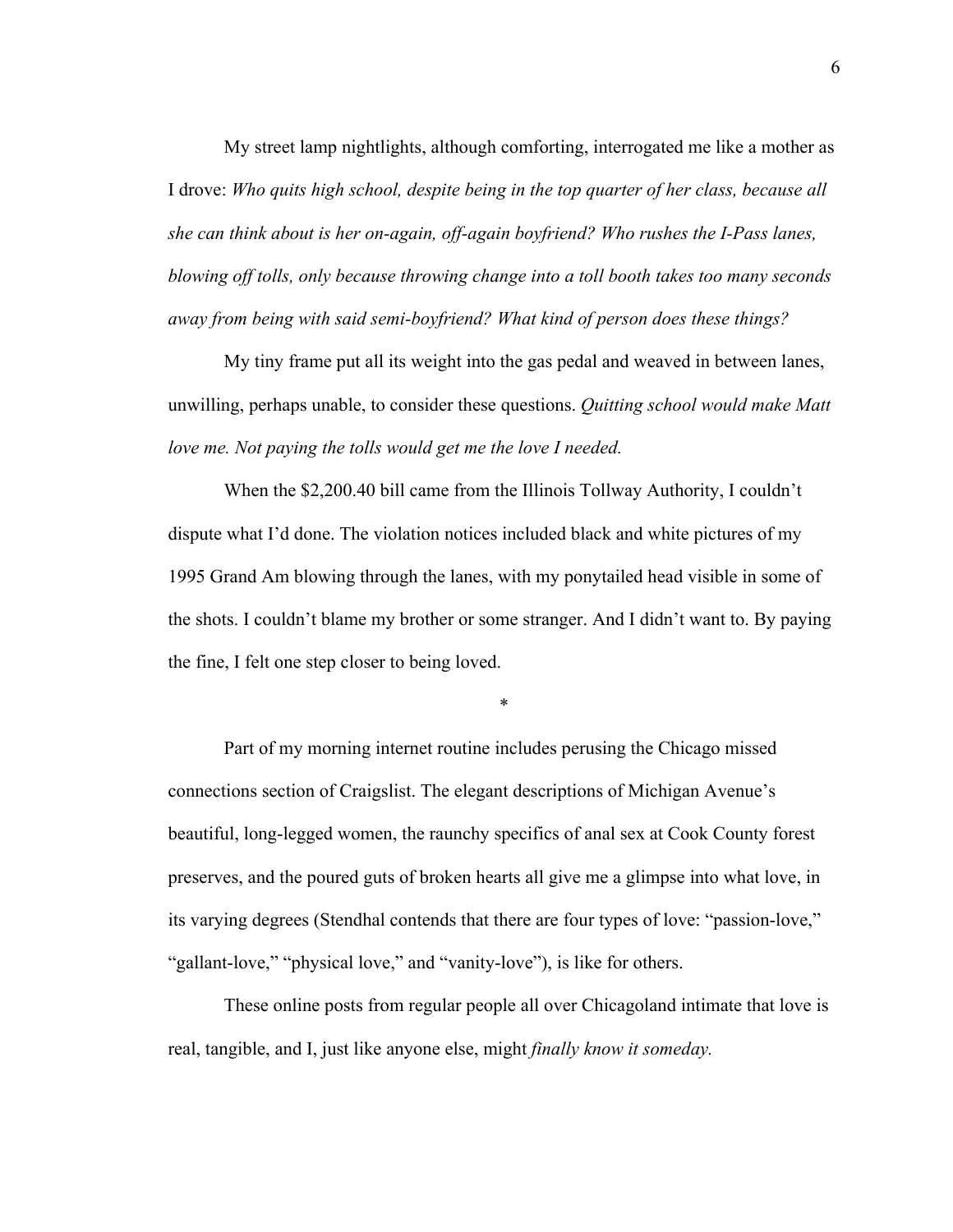When I see a post titled "Sam," my mind immediately jumps to Matt. *Is he looking to mend things after all these years?* I don't consider the fact that there are hundreds of thousands of other people named Sam in the Chicago metropolitan area. He's finally looking for me. As I click on the link to the post, the text feels oddly applicable to what I had with Matt:

"You are why restraining orders were created. You're a psycho. Get help. Professional help."

I realize the post isn't for me. For a few seconds, I forgive myself for being clingy and obsessive me, because I know there's another Sam out there feeling the same ways. But did Matt think I was a psycho back then? More importantly, *was* I a psycho back then?

I'm not sure I can even attempt an answer.

Mouthful of cavities Your soul's a bowl of jokes And every day you remind me How I'm desperately in need - Blind Melon, "Mouthful Cavities"

\*

\*

Security lights hovered above a dead grammar school parking lot as Matt and I pulled in. *A few years before this, I had been the Student Council President of this school, Cassell Elementary. I won by making a false promise to make cookies and pop more readily available in the cafeteria.* Grey-black snow sat in six-foot-tall piles along the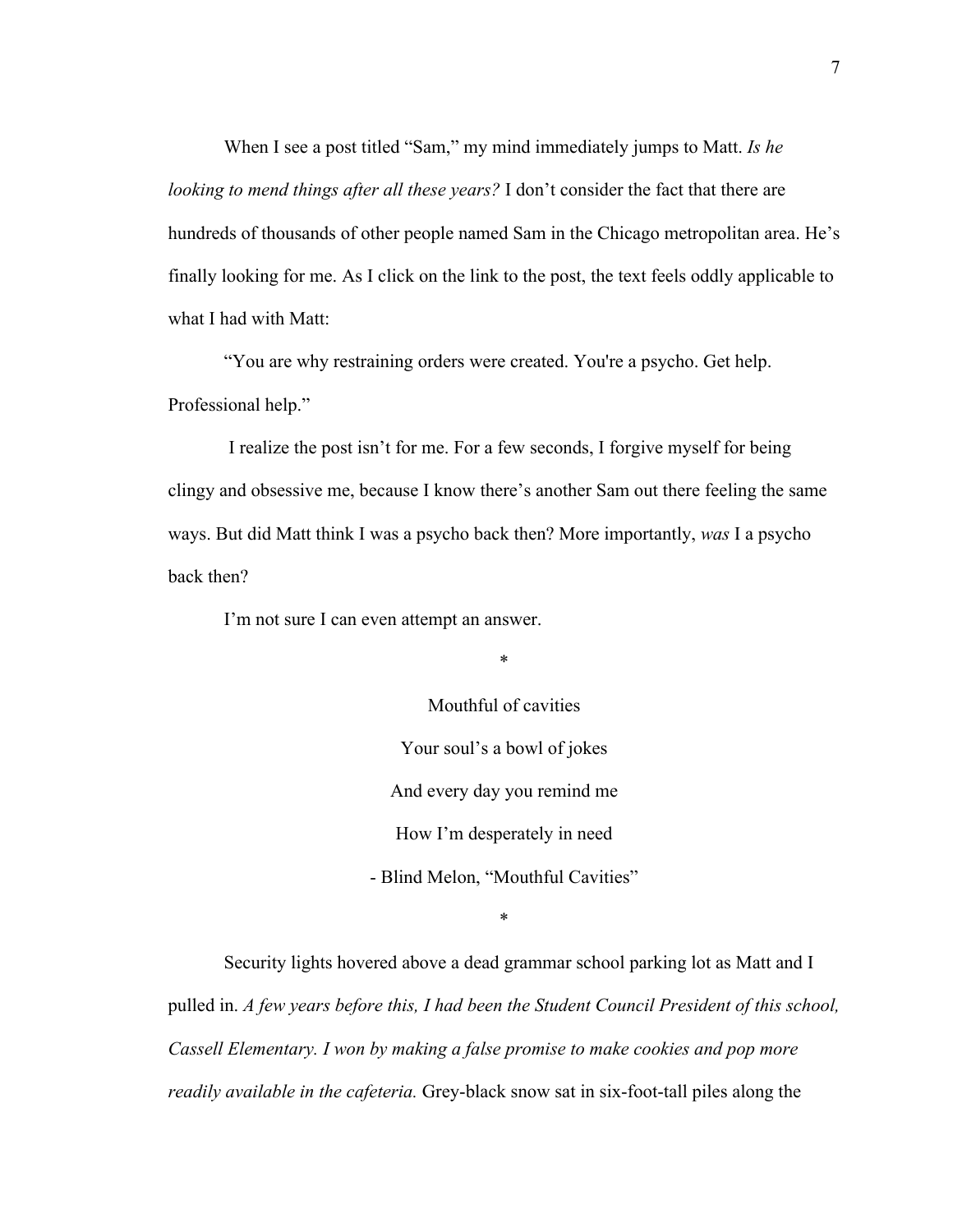perimeter. The uncollected remnants morphed into a combination of ice and thick sludge. *My tiny trophy for winning the school spelling bee had already been thrown out.* Matt backed his compact Cavalier into the school's lower-level loading dock area to create the illusion of privacy. Apartment houses hovered high in front of us. Heat hissed through the dashboard vents as I thumbed the car window's lower rubber trim. *I was voted "Most Likely to Succeed" and "Best Musician" as part of the yearbook's eighth grade superlative survey. This was out of 32 students.*

"Is this safe?" he asked, as he put the car in park.

I just kissed him and unbuckled his pants. It didn't matter if it was safe. All that mattered was that he saw me as the perfect girl for him—adventurous, risk-taking, fun. Worthy.

\*

Matt's teeth were round and small like a child's—or maybe they just looked that way because, unlike the teeth, the rest of his face and features were elongated and exaggerated: he had a thick almost-unibrow, a long nose and chin, and when he would smile, his gums would overtake his teeth. The gums were pink and puffy and initially hard to look at without discreetly turning away and waiting for him to draw his lip down. One of his upper front teeth curved inward and behind another tooth, causing a highly visible vacant black space right near the center of his smile.

According to a 2009 article in *Sociology of Health & Illness*, "[T]he appearance of the mouth and teeth [is] important to … an individual's perception of self…." If this is true, then he should've perceived himself as ugly and crooked, but he didn't. He obnoxiously wore leather hats and pants to enhance his "moxie," as he called it. This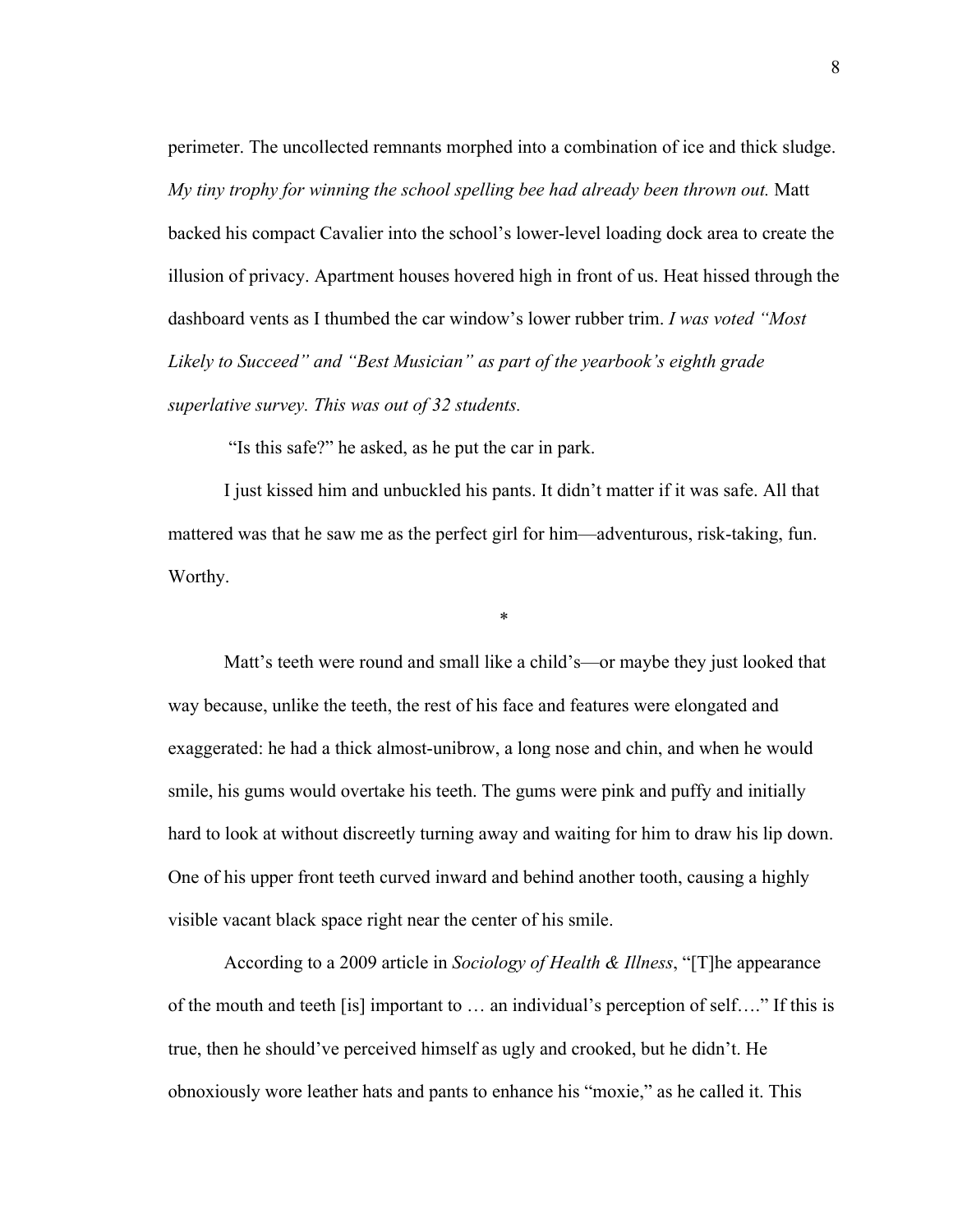moxie would work to boost his already high confidence, and he'd walk around, strutting like he wasn't sporting a repellant set of teeth. And girls, including myself, bought it.

\*

It was about 4:00 A.M. on April 8, 2001. My curveless body lay in my daybed, staring at the cusp of the wood-paneled wall and cheap ceiling tiles. The streetlights outside my windows glimmered through the blinds. I had been fantasizing about this for years: I was finally a part of an actual rock band.

In April of 1997, 12-year-old me, in my purposely cut-up jeans and holey Nirvana t-shirt, asked my stepfather, John, a veteran of the Chicago '80s metal scene, to teach me to play bass. A few months before this, when I sat on the kitchen counter and told him that I wanted to play guitar, he laughed at me, with his sharp, tobacco-stained teeth exposed. Given that bass was his instrument of choice, I figured I'd have a better shot at him teaching me how to play it than the guitar.

"You serious?" he asked.

I nodded my head fast and quick.

A week later, John and I sat on the pink living room carpet with a boombox as he taught me the bassline from Jethro Tull's "Locomotive Breath." I watched his right hand slide smoothly across the fretboard as his left hand plucked the quarter notes with a pick. The song ended, and he handed his blue Guild bass that he'd had for over a decade to me. He replayed the track on the boombox. I focused on hitting each note at the appropriate time, moving my fingers to the right frets. I was able to play. But it didn't feel right. Progressive rock was nothing but long, showy songs that had little heart. I wanted to play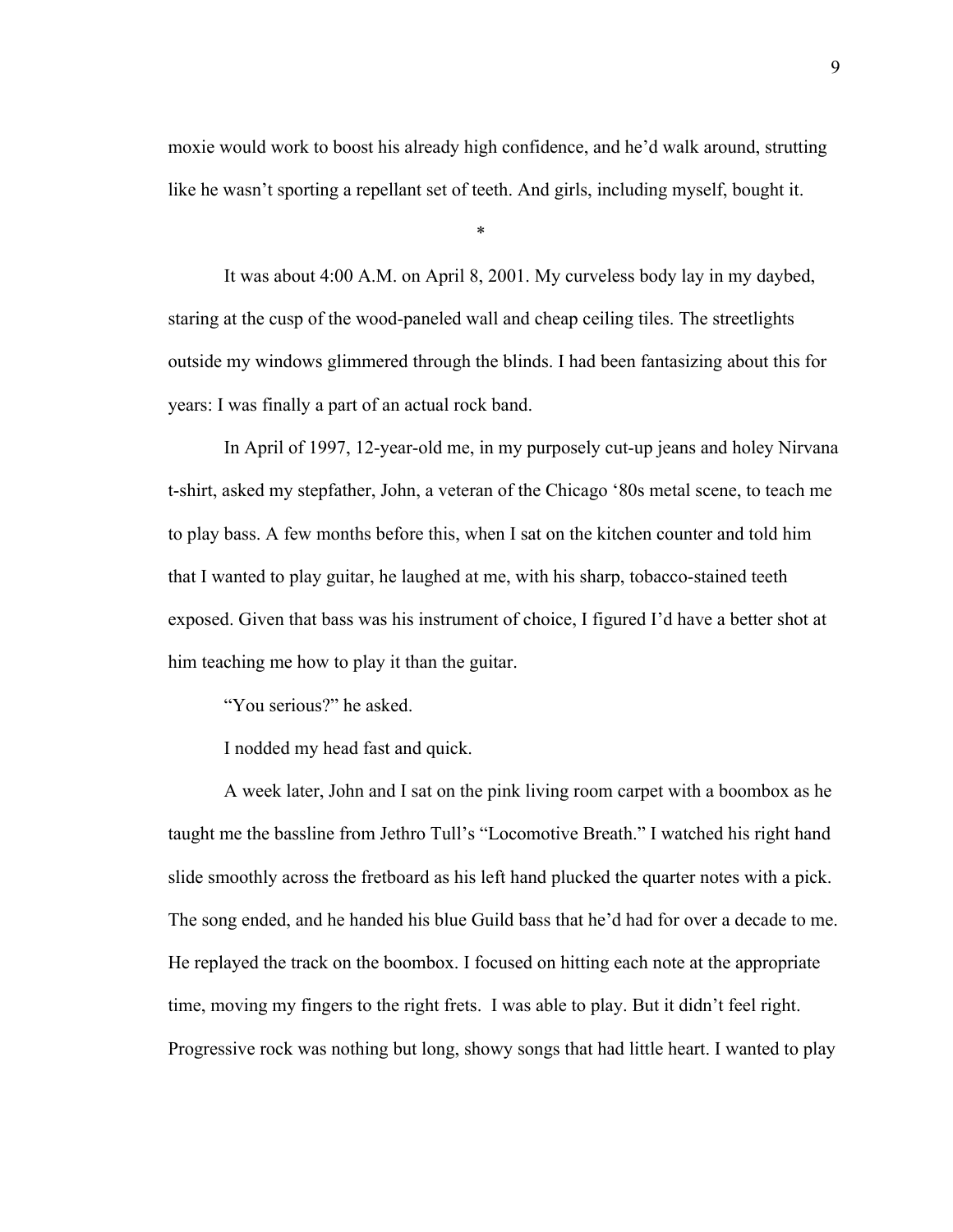along with the melody, simplicity, and power that inspired me to ask John to teach me to play in the first place.

 "Today" from the Smashing Pumpkins' *Siamese Dream* record resonated with a sonic quality that made me want to explode every time I felt the song's fifth measure burst into my young ears. As John played along with the song on our boombox, his slouched posture and glazed-over eyes told me that he wanted me to learn more complicated songs. I just needed him to show me that one song. I took it from there.

As I learned more Smashing Pumpkins songs, I imagined myself in bass player D'Arcy's shoes: big, sticker-clad yellow-bodied Fender Jazz Bass strapped around me, playing for thousands of moshing, crowd surfing rock lovers.

And now I was basking in the afterglow of being dropped-off by Matt, the 19 year-old drummer of my new band, Effigy.

That day, Matt and I trekked busy, congested streets and a number of Chicagoland interstates to get to the Effigy practice space in Algonquin. Although we'd talked on the phone a few times before, we were strangers. But an outsider would've thought we were best friends. As Matt seemed to just be discovering grunge rock, I pimped Alice in Chains' *Jar of Flies*, and he engaged me in questions about the EP as if I were an authority on it.

A palpable affinity circulated through the car like warm air.

We went on to agree that something wasn't quite right about '80s cock rock.

"It just makes me think of David Lee Roth's bulbous junk and the way he screams 'YOW!' at least ten times in every song," Matt said.

I smiled my big, white teeth his way.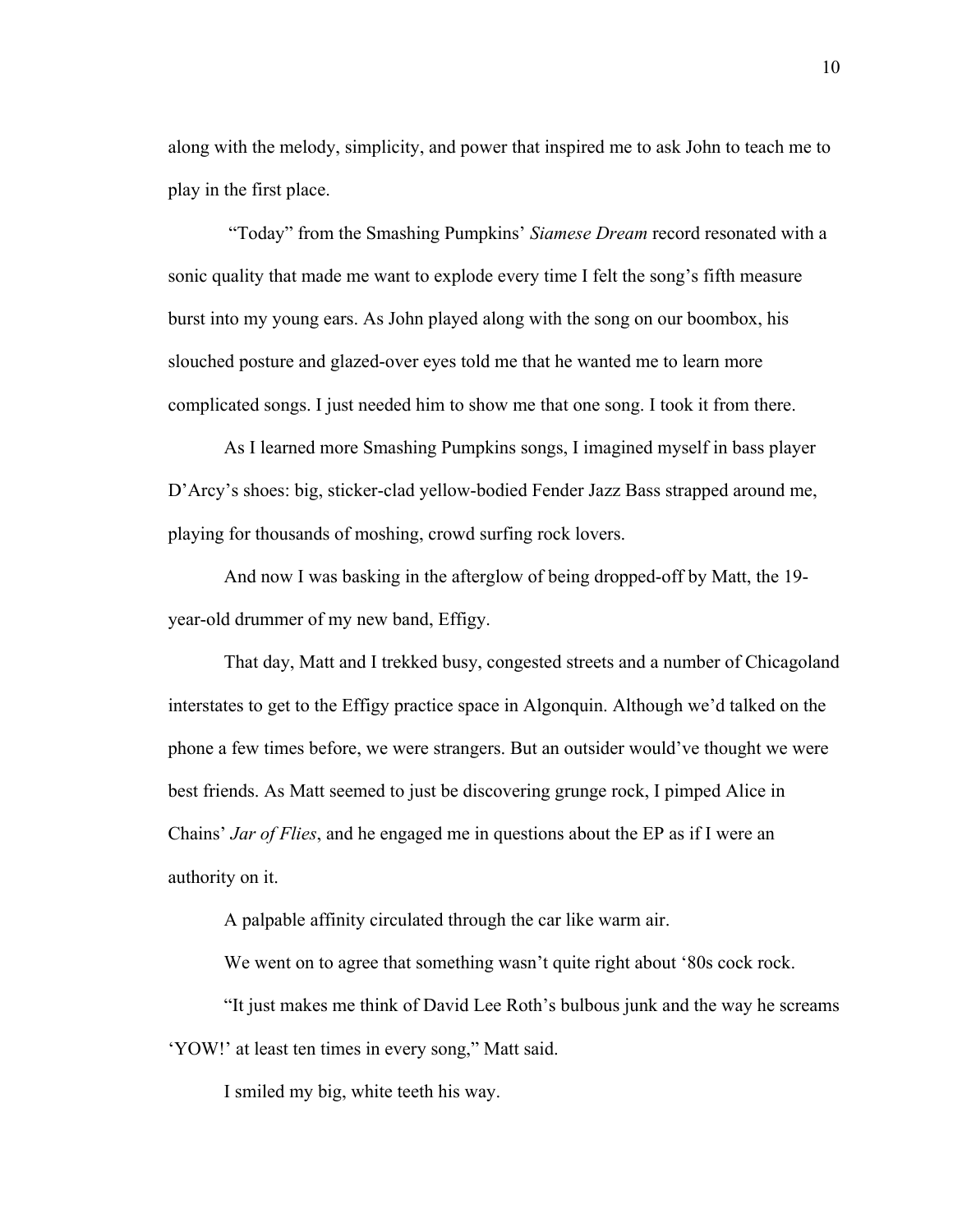Eventually, Matt asked me about my hate for Limp Bizkit. The ad I placed in the local *Illinois Entertainer*, the ad that brought us together, made my distaste clear enough. The primary text read: "Like Limp Bizkit? Well, suck my balls 'cause I don't!"

And that phrase—"suck my balls"—has haunted me ever since. When I wrote the ad, I didn't think about the tone, image conveyed, or how I would be perceived. The words simply streamed from the pen of a silly, naïve 16-year-old. The masculine overtones in that phrase worked with the rough rocker image I wanted to construct for myself, but I was too young to realize that if I wanted to be seen as a female all the while, if I wanted a boyfriend—and I did—I'd have to play into society's constructed gender standards and keep the ball talk to the boys.

I sat on my bedroom floor, at 12, having just traded in my Barbies for a bass guitar. I conversed with myself about the qualities I wanted in a future boyfriend. Personality or sense of humor weren't factors. He just needed to be tall, dark-haired, dark-eyed, and a drummer. Yes, I seriously said that he had to be a drummer. I had idealistic boy fantasies just like any other girl.

So, naturally, as I lay in bed reflecting on the day and briefly recounting these rather specific future boyfriend requirements in my head, I said aloud, "We're gonna end up together."

When the sentence came out, I didn't think much of it. It just flowed out of me like it was something that needed to be acknowledged, and I didn't consider the sentiment again until about four months later. A slight closed-mouth smile just popped up on my face, and I drifted off to sleep.

\*

11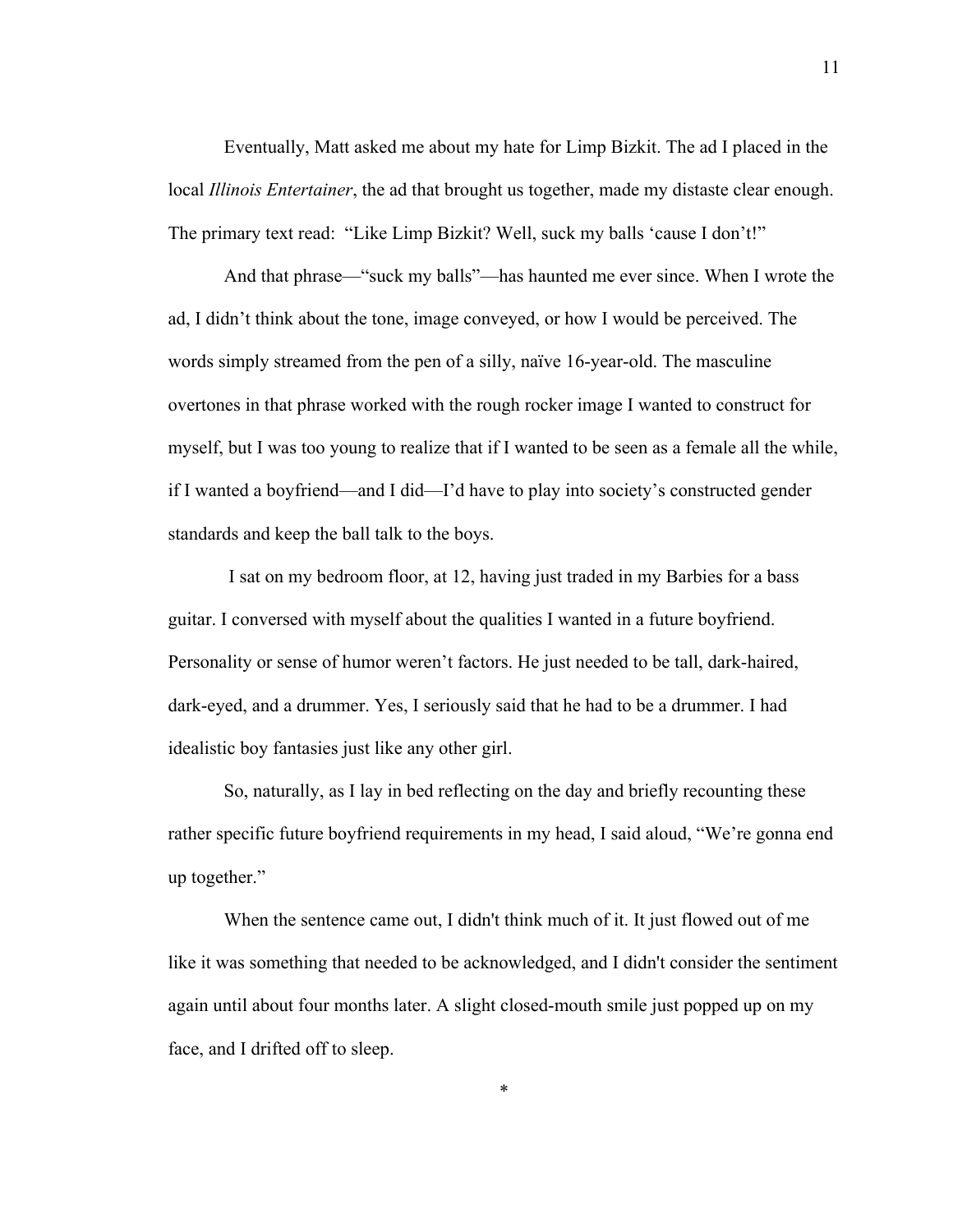It was the Friday night of my second weekend with the band, and I was in Matt's bed. His room was plastered with baseball player wallpaper in shades of hunter green, maroon, and tan. He had a laminated poster of *A Midsummer Night's Dream* hanging next to his strategically placed mirror on the wall nearest the foot of the bed. A poster of a row of women with Pink Floyd albums painted on their backs and asses hung above his bed.

Because I lived about  $1\frac{1}{2}$  hours from where we practiced, I had to stay with Matt at his parents' house every weekend. Given that I barely knew Matt or his family, sleeping on a couch or in a guest bedroom would have been appropriate. But, apparently, the only sleeping area available for me was Matt's bed.

I knew being in his bed wasn't right—I had only known him a couple of weeks but it didn't feel terribly wrong. After all, he was lying on the floor, and we had the closet light on as a sort of night light. My conscience fought with itself: *You shouldn't be in this bed.* I covered myself with his blanket and pressed its edge against my clavicle with both hands. We talked for a while. I don't remember what we said. It doesn't matter, though. We should've talked about how sleeping in the same room would eventually lead to sex, sex would lead to me clinging, and clinging would lead to a three-year-struggle to get him to fill me with a feeling I'd always been searching for, but never able to define.

We continued to talk. I let go of the blanket. *But it just feels right*. We skirted around the issue that I was in his bed. Or maybe he didn't think much of it. Maybe he just viewed the situation as a couple of the guys hanging out, having an age-inappropriate sleepover. Perhaps it was this idea that drove him to get up, turn off the closet light, and ask if he could climb into his bed with me.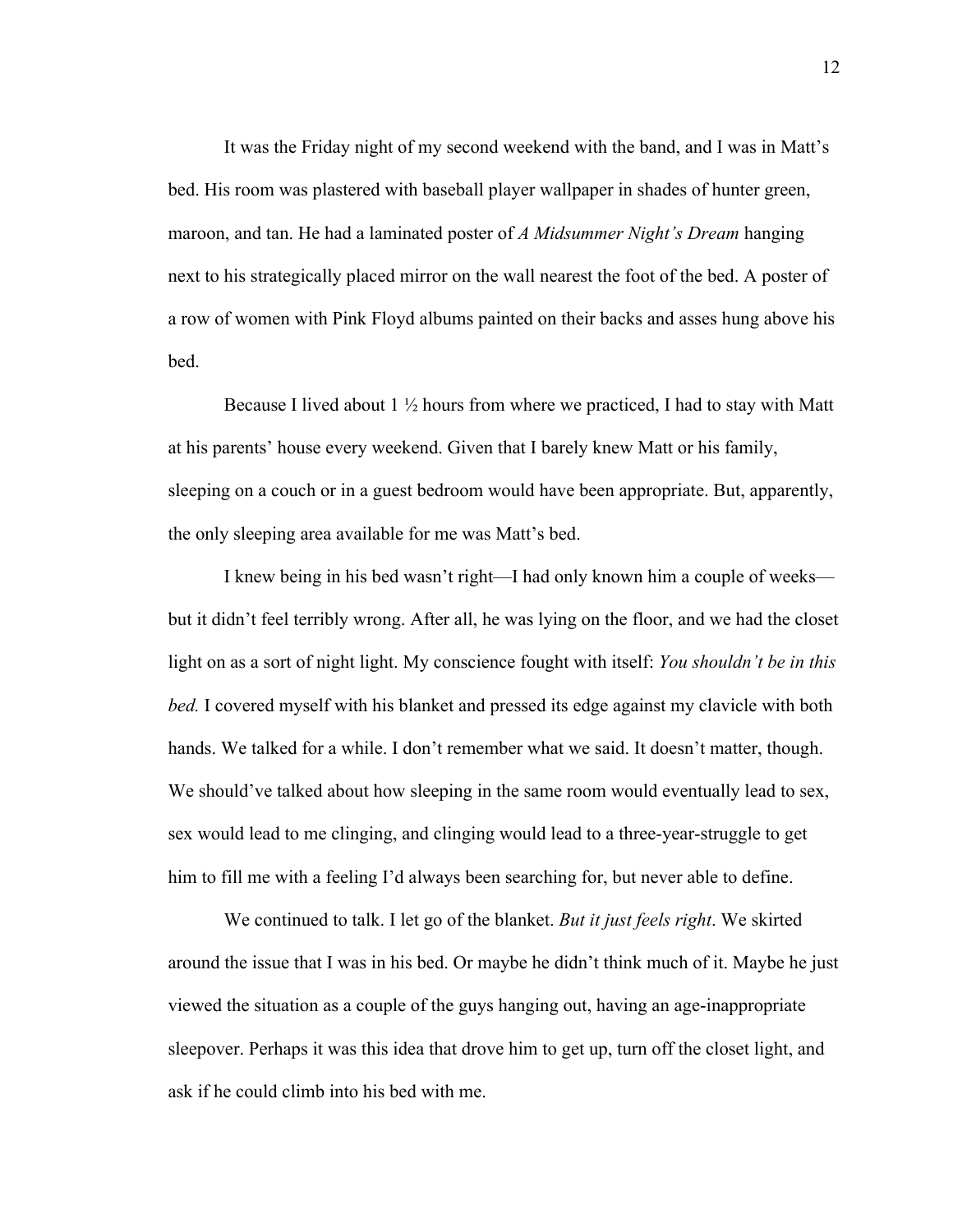In later weeks, I found out that there were two vacant bedrooms in the house, both with beds, where I could've slept alone. An emotionally sound and secure person would've been furious with Matt. But me? I was flattered. In my mind, having me sleep in his room when I could've slept in two other rooms was like a compliment. He accepted me. Liked me. I kept sleeping in his room and bed every weekend, thinking it an honor.

\*

After an expensive and unproductive recording session at Reeves Audio Recording in Evanston, we walked in a cluster of four to the nearby lakeshore. Smells of cumin and chili powder enticed me as we passed a gritty Mexican restaurant. I stayed silent, taking in the smells, listening to Matt and the other guys in the band joke about the studio's owner, Jim Reeves, a bald, semi-stout Jewish guy.

"Stop playin' with your balls, honey" Matt said to me in his best Jewish guy voice, as he nudged my left shoulder with his right elbow. We each said this phrase frequently, as it had become Reeves's catch phrase—in our minds—but it was usually said generally, just for laughs. Matt said it to me directly, looked straight into my eyes.

I know the ad I placed in the *Entertainer* suggested I had balls, but he didn't really think I had balls, did he?

Once we got to the shore, I stared out into Lake Michigan. Given my inexperience, it seemed as worldly and vast in that moment as the Atlantic. Nothing could've gone wrong there. The four of us treaded the big, gray rocks at the water's edge. The lake breeze whipped in our faces, making it feel much cooler outside than it actually was. We didn't stay very long. As we walked away from the water and onto the beach's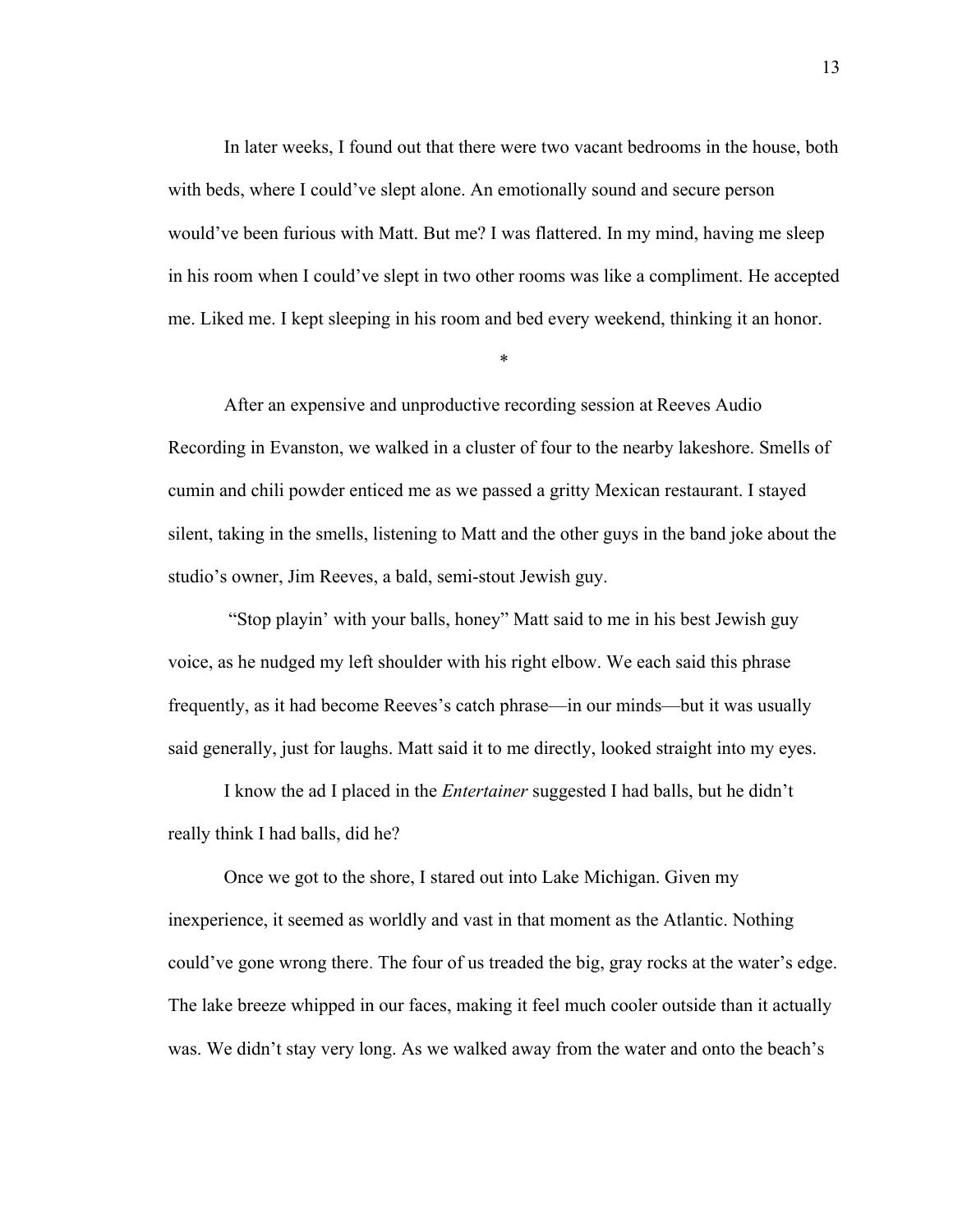sand, I rubbed my arms and chattered my teeth in an overdramatic gesture to announce my coldness. My bony arms in a sleeveless shirt needed some attention.

"Do you want my jacket?" Matt asked, raising up his eyebrows with a certain hesitancy that hoped I'd say no.

I declined, but only to be polite. I wanted the jacket. I kept rubbing and chattering.

When he came up from behind me and draped his auburn leather jacket on my shoulders, it hung heavy: I wasn't prepared for the weight of the leather. I tipped barely forward and put my arms through the too-long sleeves. The khaki-like lining scratched at my skin. But it felt good.

 I'd never had a guy do something so chivalrous for me before. I felt like my female self, a self that had never really been acknowledged by the world. I played with guitars, swore a lot, and said things like "suck my balls." I wasn't hard and tough, though. I was vulnerable and emotional and fragile despite it all. And now this cute guy was answering to my inner life, saying *I see what you need, and I'm here to give it you*.

When he asked for his coat back a few minutes later, I felt like I'd been had. I must've had balls after all.

\*

Matt and I sat at opposite ends of his parents' living room couch one Friday evening. The bitter of my beer helped ease my nerves, as I could feel Matt nearing an explosion. He was leaning forward, elbows on his knees, forehead in his left hand, cordless phone in the right. Alice in Chains's "Got Me Wrong" played on the TV. He hung up abruptly, slammed the phone into the couch cushion next to him.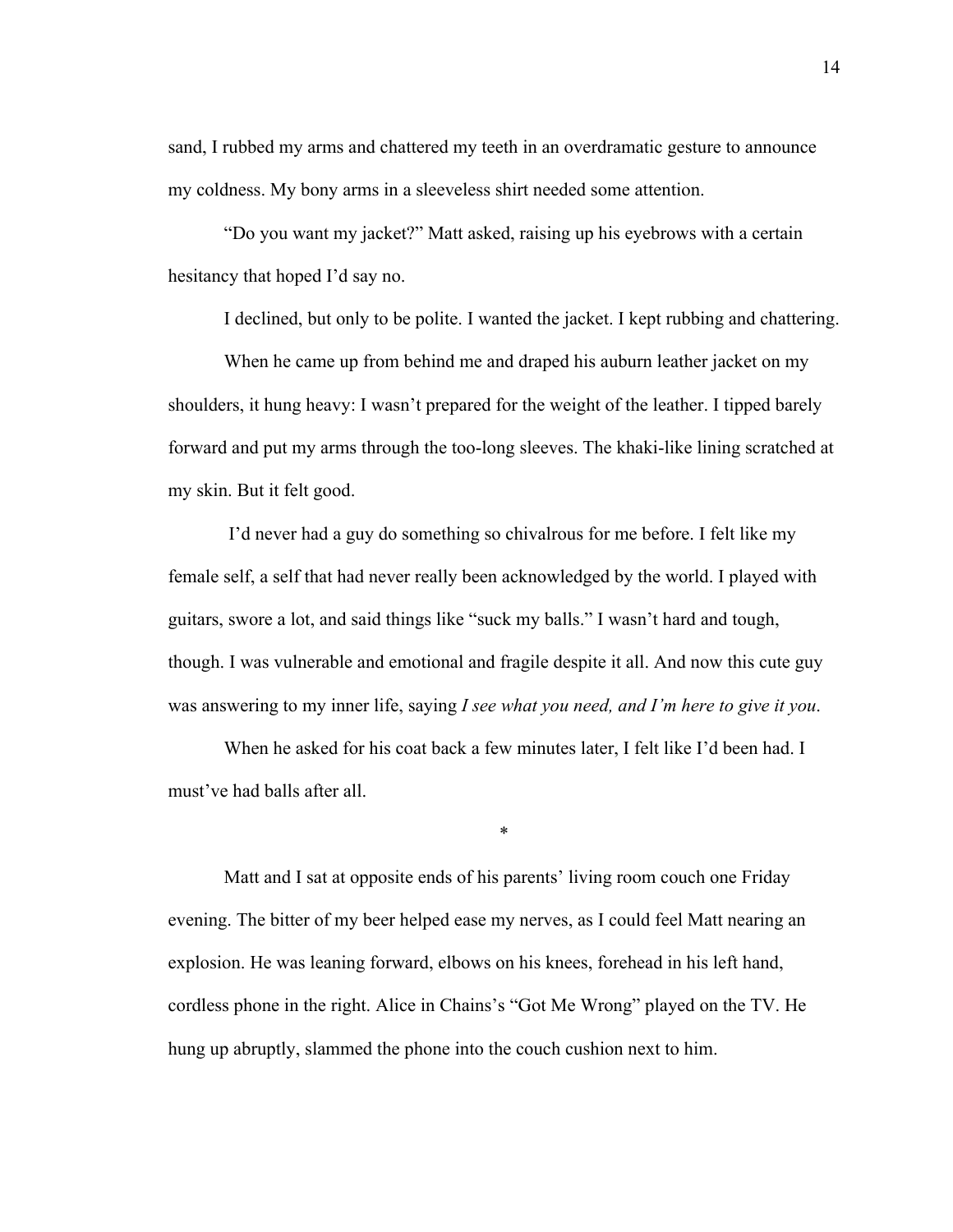"He ditches practice to fuck his girlfriend!" he shouted at me. Our singer had just canceled practice for the night.

"There's no point in you even being here!" he continued.

He directed the rest of his tantrum toward the television, coffee table, and other objects in the room, as though I'd disappeared.

I hid my face behind my beer bottle, trying as best I could to disappear the way he wanted me to. I took frequent swigs, thinking that the beer would take me to a place where the tension would be gone, and I would be Matt's weekend bed buddy again. I kept drinking, half-consciously thinking, *if I drink enough, maybe we can be more than buddies.* We'd been sharing a bed for months now. Spent our entire weekends together. Talked on the phone for hours throughout the week. I wanted him to be mine. But a voice whispered: *He doesn't like you. You're not good enough. All you're good for is playing bass.* 

This voice still lingers in me, telling me I'm not good enough, telling me that I'm the problem, telling me I'm shit. And the voice has only gotten more powerful with time.

-

After my morning shower, I turn on my computer and sign into Yahoo Messenger. I see Jeremy as offline. *Where is he? Why is he offline?* A wave of worry runs into my hands. I have to clench my fists.

Jeremy and I talk on Yahoo Messenger every day, throughout the day. He works as an Internet Marketing Manager, so he's constantly stuck to his computer. I spend the bulk of my days writing and looking for jobs online, so I spend most of my time at the computer, too. This mode of communication makes me feel like he's always with me. I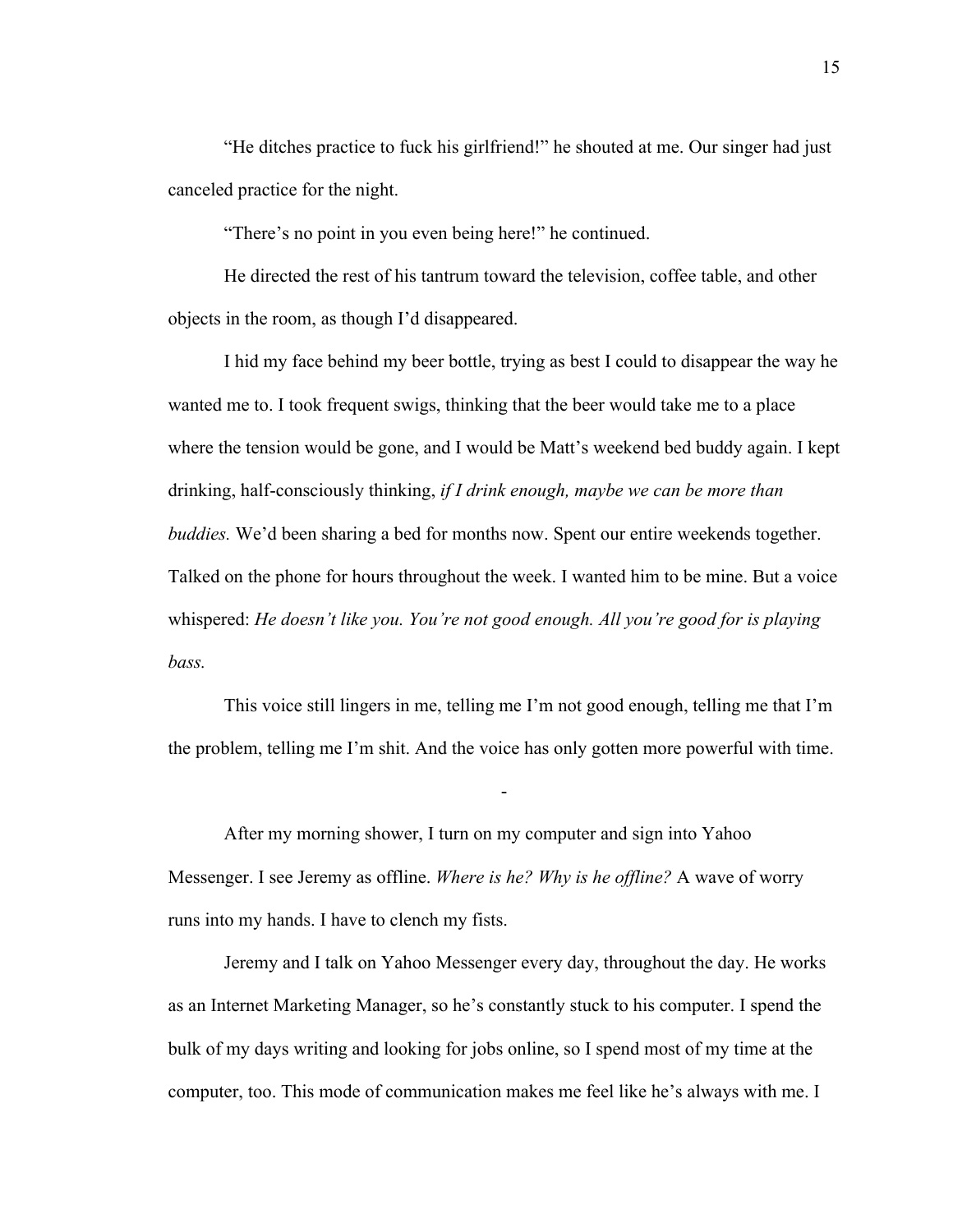like him with me, always. I want to write that I don't *need* him with me, but my gut tells me that would be a lie.

I open Microsoft Word and start to look over my writing from the previous day. The words just blur in front of me as the voice overtakes me: *He's ignoring you. You probably said something really fucking stupid last night and now he wants nothing to do with you.* I was hungry, but not anymore. My heart beats quicker. I close my eyes and try to rationalize: *But we have plans tomorrow. We've known each other for a few months now. He's not gonna just disappear on me.* This soothes me for a minute.

I try to review my words again.

*He's not gonna log on. You fucked up.* I punch my right thigh and let out a restrained "Stop!" But until he logs on, I can't stop.

Several more hours. Several more beers. I sat on the floor, Indian style, near the cheap wood coffee table. Matt was still on the couch, but was sitting in closer proximity to me. The alcohol washed away the room's tension and his frustration hours ago. It had also washed away my inhibitions.

-

A lull came about in our conversation.

"I'm determined to lose my virginity this summer" flew out of my mouth like projectile vomit. Uncontrollable. Urgent.

I had been saying this to friends for months, but I don't think I ever meant it. Or maybe I meant it, but just didn't think it was actually possible. After all, I had been the prude girl who, when making out with boys became a thing, was in her room playing bass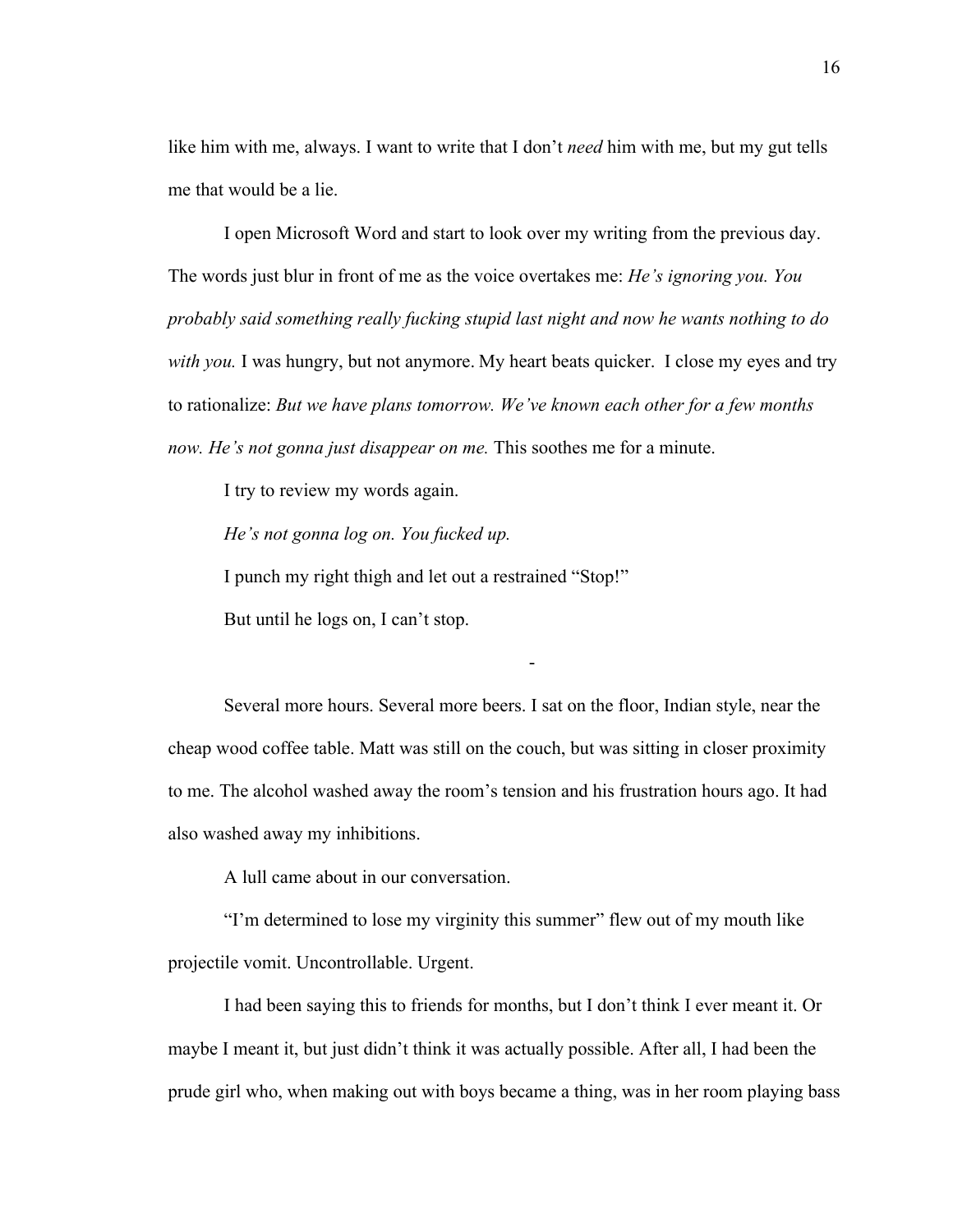and journaling; who, when fingering became all the rage, had just experienced her first kiss with her best friend, Joel; who, when sex was fashionable and pregnancy wasn't scary or dangerous at all, was still stuck on kissing.

"Oh, yeah?" Matt said to me.

His voice had lowered an octave. He moved down the couch, was only a few feet away from me now. I grinned. The musk of his sudden attraction to me filled me up. That night I began to understand that I could use sex—or the idea of sex—to garner attention, to feel desired, to get filled up.

My brain knew that something was off, though, given how easy it was to get Matt's attention as a sexual object. My brain knew that his sudden interest in me probably had more to do with the prospect of general sex than the prospect of being with me. But none of that mattered. My heart, body, and inner voice just wanted—needed—the guy she shared a bed with, the guy she knew she would end up with because he was tall, dark, and played drums.

\*

Matt, our two other band members, and I sat smoking pot on the cul-de-sac curb in front of Matt's parents' house. It was the end of summer, a cool Friday night in northwest suburban Chicago.

I had already had several beers so I—with my 115-pound, 5'6" frame—was pretty messed up to begin with, so drunk that I don't remember actually smoking any pot. I just remember staring into Matt's parents' house, specifically the white siding and the white fence that enclosed the porch. I thought about the way I never saw such cookie cutter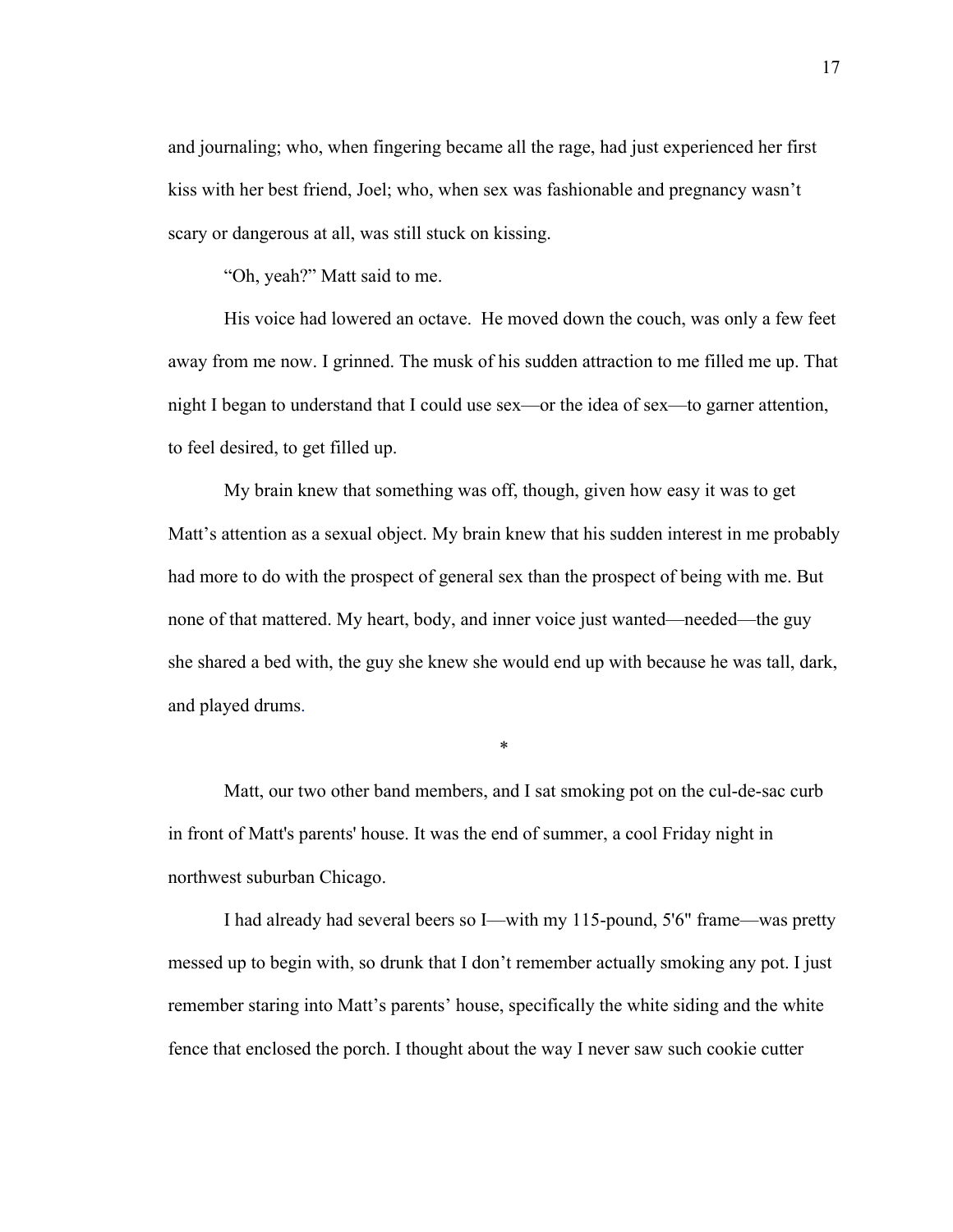houses in the city. I wanted a cookie cutter house. I wanted a cookie cutter house with Matt.

He and I had been involved for about a month and a half now—but it was a secret. I was conflicted. I wanted to pull a *Singin' in the Rain* all over Chicagoland to spread my growing affection for Matt. I wanted us to go on double dates and trade cute anecdotes about one another with other couples. I wanted to spend our Friday nights cuddling on the couch, eating popcorn in front of the TV.

He rationalized the need for secrecy: "It'll ruin the band if they found out," he said to me on multiple occasions. I agreed, but only because my bass player stepdad's voice echoed in my consciousness: "Never, ever date a bandmate" was the first piece of real advice he ever offered me.

The weed hit my system. My body felt frozen in place. The idea of not having control of my body freaked me out. I got control of my fists. Bounced my knees up and down. That calmed me a little. But I couldn't move my head. Matt and our guitar player laughed about some obscure pop culture reference and hit the bowl. My head stayed stiff, stuck straight ahead. The urge to run came over me. It clawed at me. Maybe the weed was enlightening me, telling me to get the fuck away from there before I did something regrettable. But Matt was sitting right next to me. I liked him sitting next to me. I didn't want to be away from him. But I couldn't ignore the stoned impulses that brought me to my feet.

I grabbed his hand and ran with him into the house and up the stairs. I could sense his delighted confusion. It was all very theatrical, but I wasn't aiming for it to be. I was just stoned and drunk as hell. Needed to run. I could've gone anywhere to fulfill this urge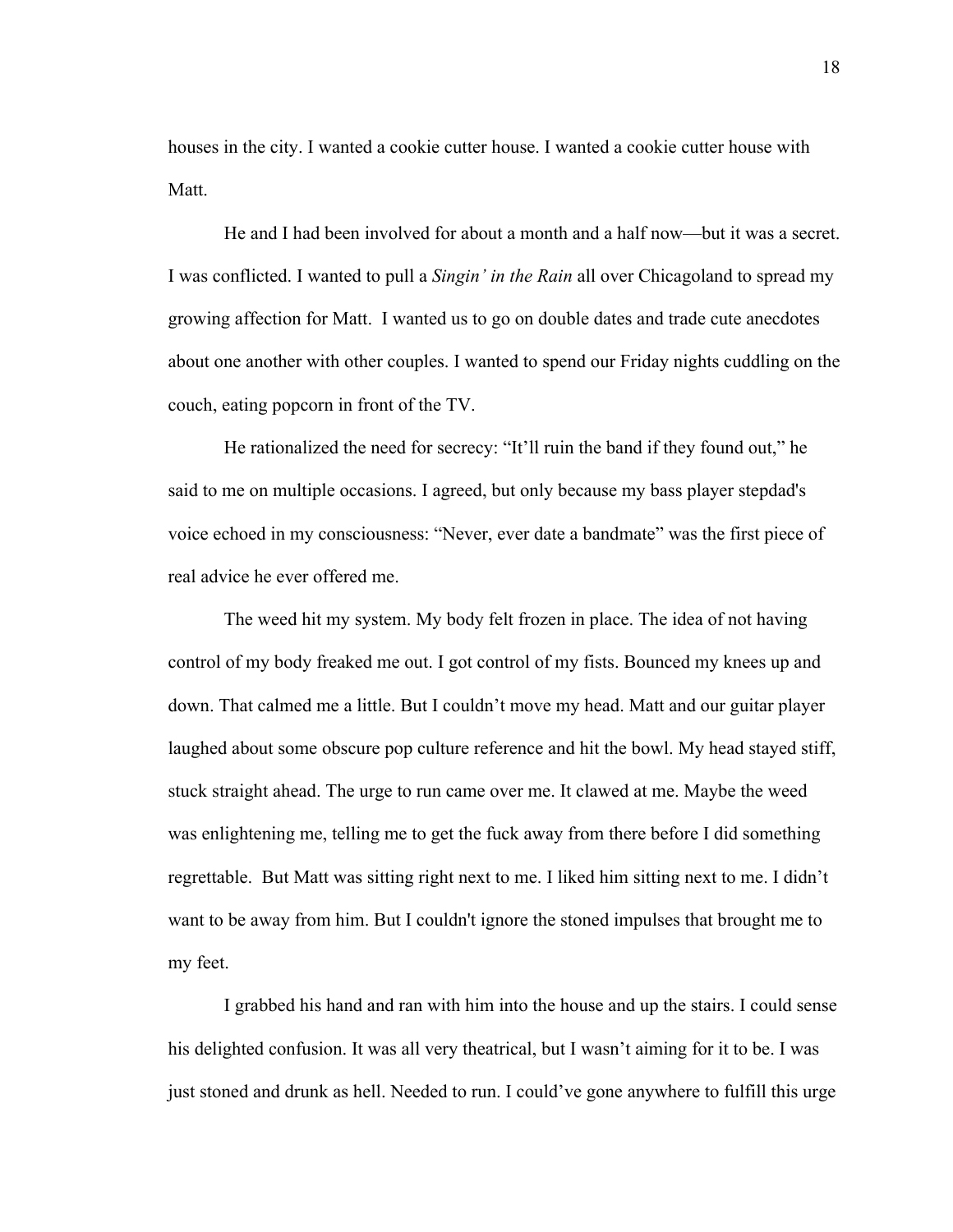to run: around the cul-de-sac, down the street, up and down the front porch steps, but I chose to go to his bedroom. It had become my safe place. The wallpaper baseball players, Pink Floyd poster women, and rock stars on matted paper became my friends.

He turned on his closet light. Old condom wrappers were strewn across the floor, along with copies of Guitar World. I jumped into his bed, snuggled up, and just laid there. To Matt, who'd been pressuring me to have sex for weeks now, my urgent-seeming actions must've signaled that I was ready to lose my virginity. I wasn't ready, though. I had no justifiable explanation as to why I dragged him up to his bedroom. I was cornered and confused, but the voice spoke: *He'll be yours after this*.

And then, his twiggy body lay atop mine. A blanket shielded the awkward first insertion process from the eyes of the world. I just lay there, motionless, still fucked up while he kept trying to work his junk into my soon-to-be junk. There was still time left to keep claim of my virginity. *He'll be yours after this. You'll be his. You'll be loved.* I unfocused my eyes and stared into white, a blur created by the closet light and the white wall.

"I just want to be inside of you."

"I want to ravage you."

He whispered these phrases into my neck, delicately transferring guilt. My body absorbed the syllables. Their reverberations traveled down my insides, and like they were access codes, he got the go-ahead to come inside.

His guttural moans beat my eardrums and rivers of his warm saliva trickled down my neck. I looked up at the ceiling with wide, freaked-out eyes. The guys from Alice in Chains were up there, all sitting in a row. Jerry Cantrell, the guitarist and main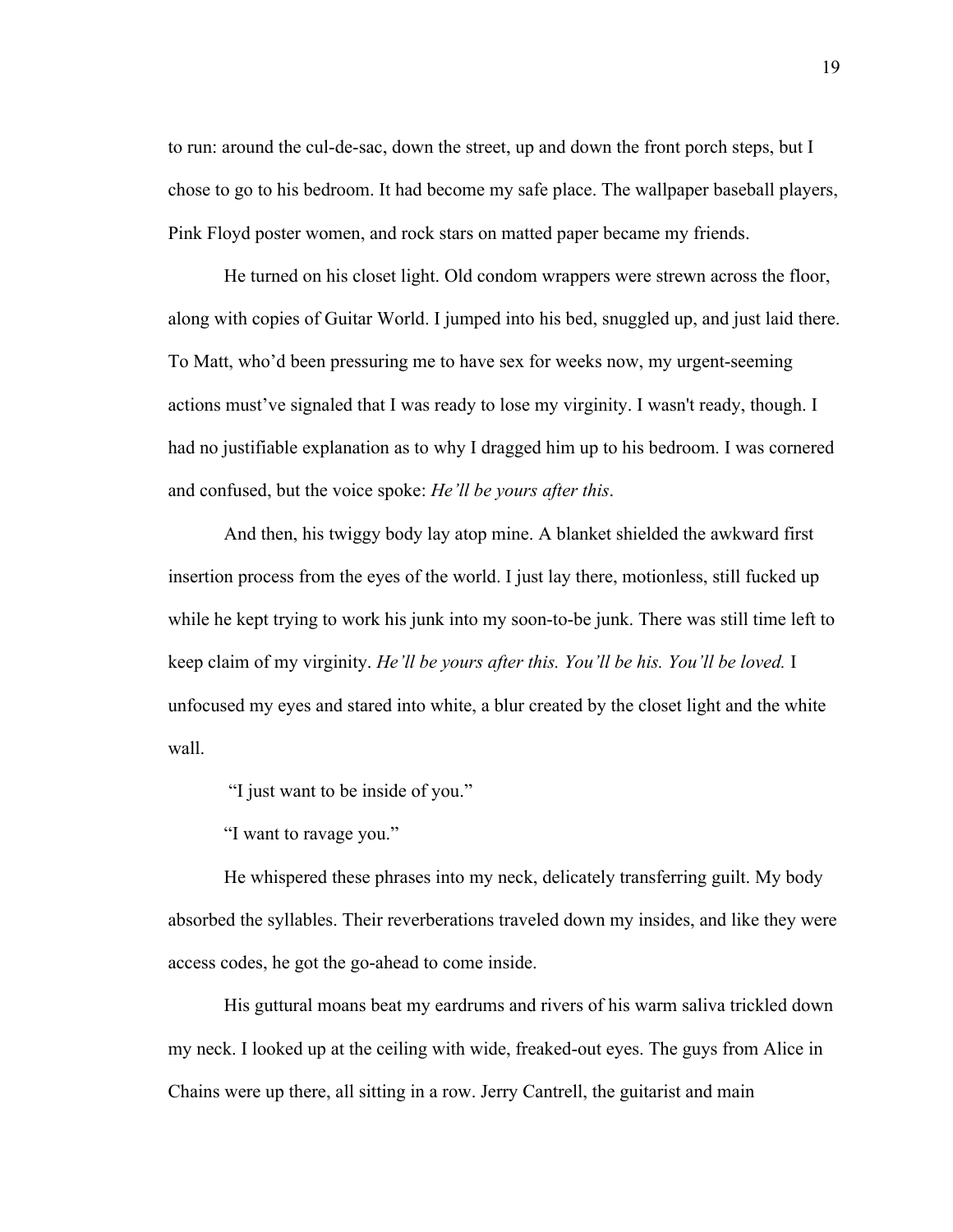songwriter, was hunched over with his long blonde hair and stocking cap, watching us intently. I wanted to please him and wondered if he approved.

 In another poster, I saw Scott Weiland of Stone Temple Pilots making a face at me. His head was tilted to the side, lips curled, thick sunglasses obscured his eyes. He looked disappointed in me. I was disappointed in myself.

I wish this disappointment would have stayed with me. I could have taught myself early on that sex isn't the way to force a connection with someone.

-

I sit with Joe on a funky loveseat in my tiny studio apartment. The mustiness of '70s wallpaper circulates as I lay my legs across his lap. He looks down at them. My legs aren't welcome on his lap.

"I got a new bra. What do you think of my boobs?" I ask, pointing to my chest.

"Boobs shouldn't touch," Joe says.

*He doesn't want your fat ass.* 

Joe's scrawny and small: 5'6", maybe 130 pounds. When he doesn't smile, he's one of the cutest guys I've ever seen. His teeth are small and sharp and have gaps in the front.

I'm 5'6", but I weigh 175 pounds. I know he thinks I'm fat, and I'm not completely sure why he continues to see me. But I like having someone to be with every weekend.

I take his denial of my cleavage as a challenge. *Make him want you. Sex can get you what you need.*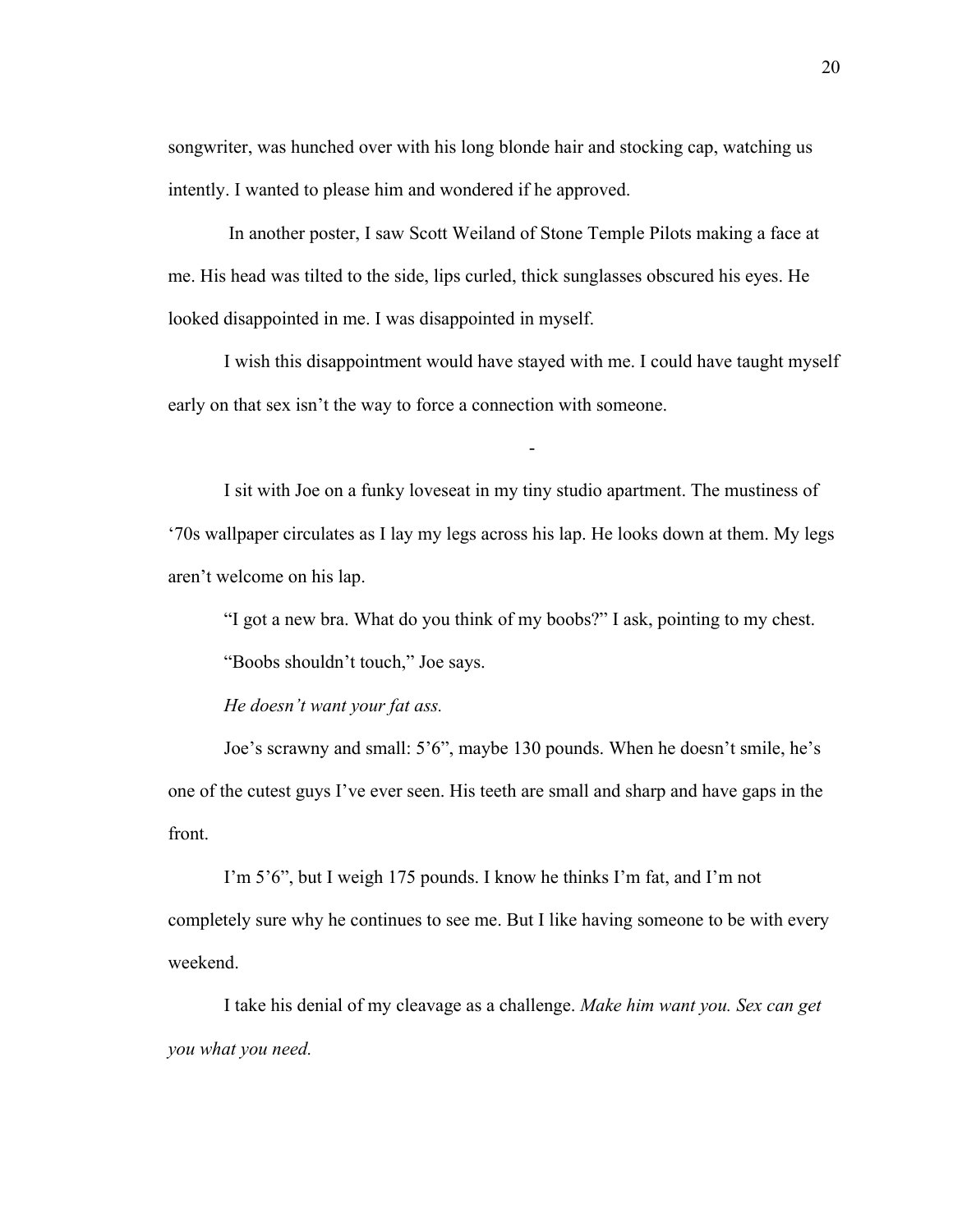I jump up onto his lap, straddle him, and reach over to turn the table lamp off. I graze his left ear with the tips of my teeth.

"Don't…" he says, conflicted.

I breathe into his ear.

"I don't wanna...."

I kiss his neck.

"Fine…."

Sensing that he was finished, I came back down from the ceiling. He mumbled a series of jumbled slurred syllables into my left shoulder.

-

And then, "I love you, Kate" came out crisp. Kate was Matt's ex-girlfriend.

The surge of anger and hurt I should've felt was instead a feeling of happy confusion and surprise. I smiled and laughed softly. He shot his upper body up from my shoulder as though he were suddenly sober and held himself up by his palms.

"What?" I asked, as I reached up and placed my hands on his clavicle, gentle and understanding in my movements and the syllable spoken. He was telling me he loved me. This was it. I just wanted him to repeat it—without mentioning Kate this time. My fingers pressed into his sweaty skin.

"I'm sorry. I didn't mean to…" he said.

"It's okay." I smiled and brushed his hair back with my right hand, still gentle. The dead air's tension screamed.

*Say it. Say it. Say it.*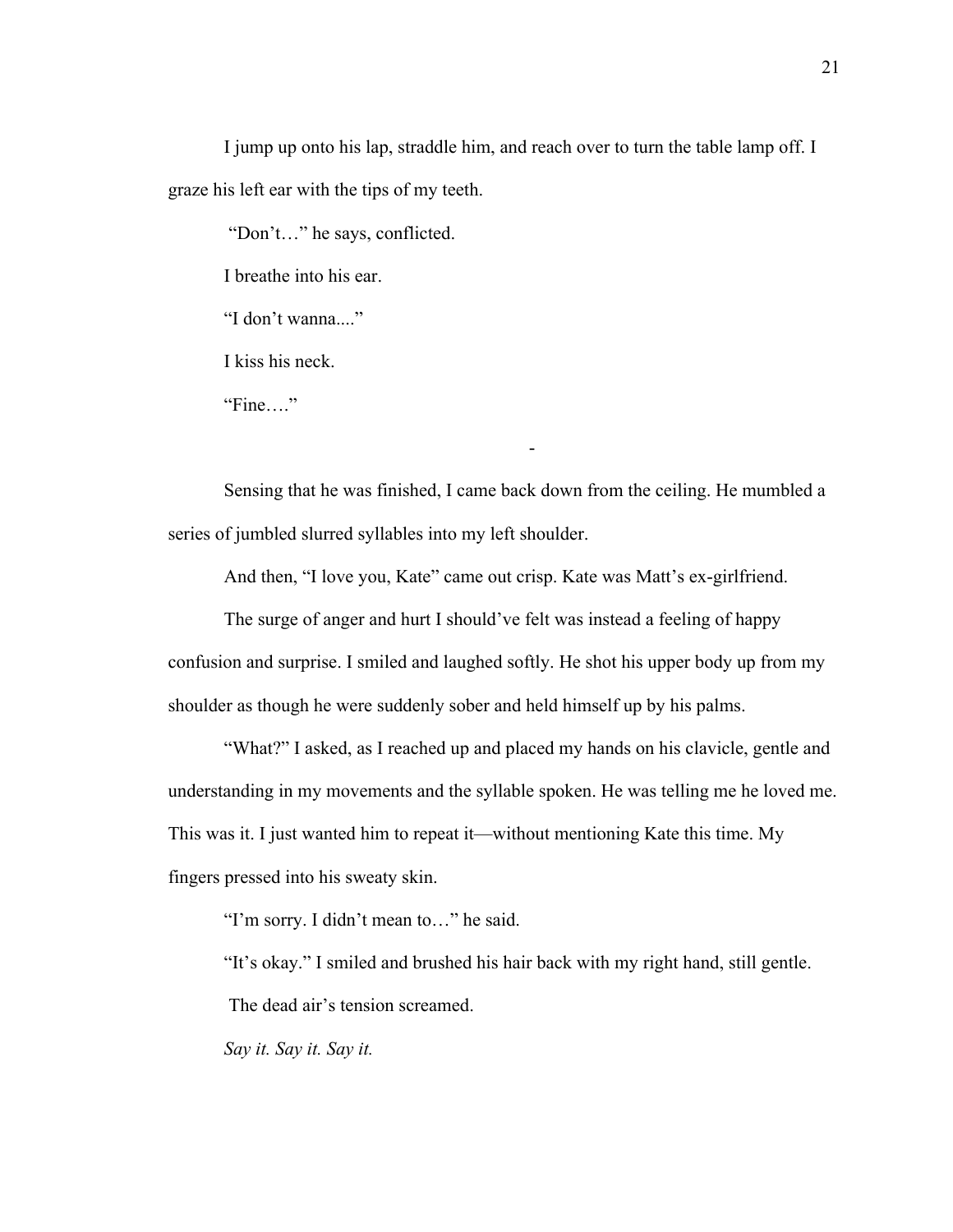I imagine myself giving him a last kiss, getting up, collecting my articles of clothing from various sections of the room, and getting dressed as he passes out into the face of his pillow, with us denying in the morning that anything happened. I like to believe I was strong enough to do that then, strong enough to let go like that now.

But I stayed in the bed, with my hand still going through his hair and my eyes pleading with him. He looked toward the closet, and then looked down at my shoulder. He spit the words out, not slow nor fast, not necessarily emoting, not mentioning any specific names afterwards. He pulled his palms out from under him, free falling into my shoulder.

This was what I'd been waiting for—to hear those words. It didn't matter how little he meant them when he said them. In my desperate world, just hearing "I love you" meant that I was going to receive the acceptance, care, and attention I craved for so long; even if I didn't receive these things, as long as he kept telling me he loved me, I was convinced I'd receive them someday. He could do whatever he wanted to me from that point on, as long as he kept saying those words that meant nothing.

In 1979, social psychologist Dorothy Tennov wrote *Love and Limerence*, a trailblazing book on the study of obsessive, aching, romantic love, termed by her as "limerence." Some attributes of limerence are "intrusive thinking about the object of […] passionate desire (the limerent object); acute longing for reciprocation; fear of rejection; intensification [of limerence] through adversity; an aching 'heart.'"

\*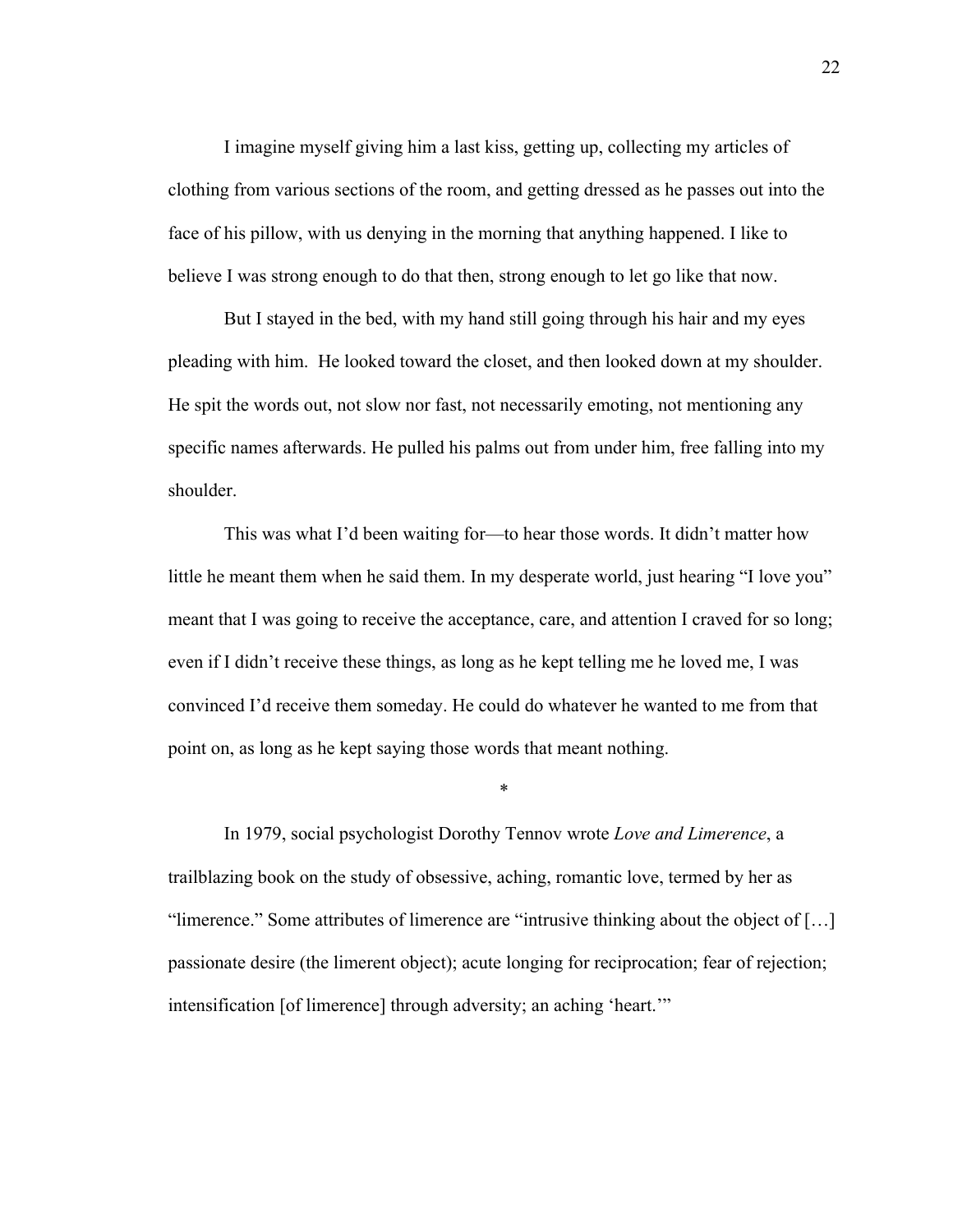In 2008, USA Today reported that researchers are pushing for limerence to become an actual disorder within the spectrum of "obsessive-compulsive disorders and addiction behavior."

\*

The white walls and Berber carpeting of Matt's parents' basement did little to take my attention off of Matt's hands, with his jagged nails bitten nearly to the cuticles. I caught myself staring, gave my head a quick spastic shake and turned away from him. But as though he were a magnet, my eyes slowly pulled back toward him, this time admiring his plump lips, which were always in dire need of Chapstick.

He sat five feet away from me behind his reddish Gretsch drum set, keeping me at bay by hiding behind his high hat and multiple cymbals. I sat in my red chair, Squier bass in my lap, a pained half-smile on my face. I reached for the beer on my amp, took a sip, and stared into the can. I didn't want to be at practice. I didn't want to play music. I just wanted to be in his arms.

Our musical bond was undeniable: he could predict when I would do an elaborate riff during a song and would somehow complement it perfectly with a series of cymbal hits and snare fills. We showed approval through our own language of slick smiles and slight nods. His cymbals were my stresses; his high-hat dictated my eighth-notes. He always referred to us as the rhythm section—"Don't mess with the rhythm section!" he once said—which is the literal truth, nothing to get flattered about. But I always took that label with affection, even before I got limerent. Matt is the only drummer I've ever been in sync with. And for giving that up, I wish I could go back in time and violently shake myself.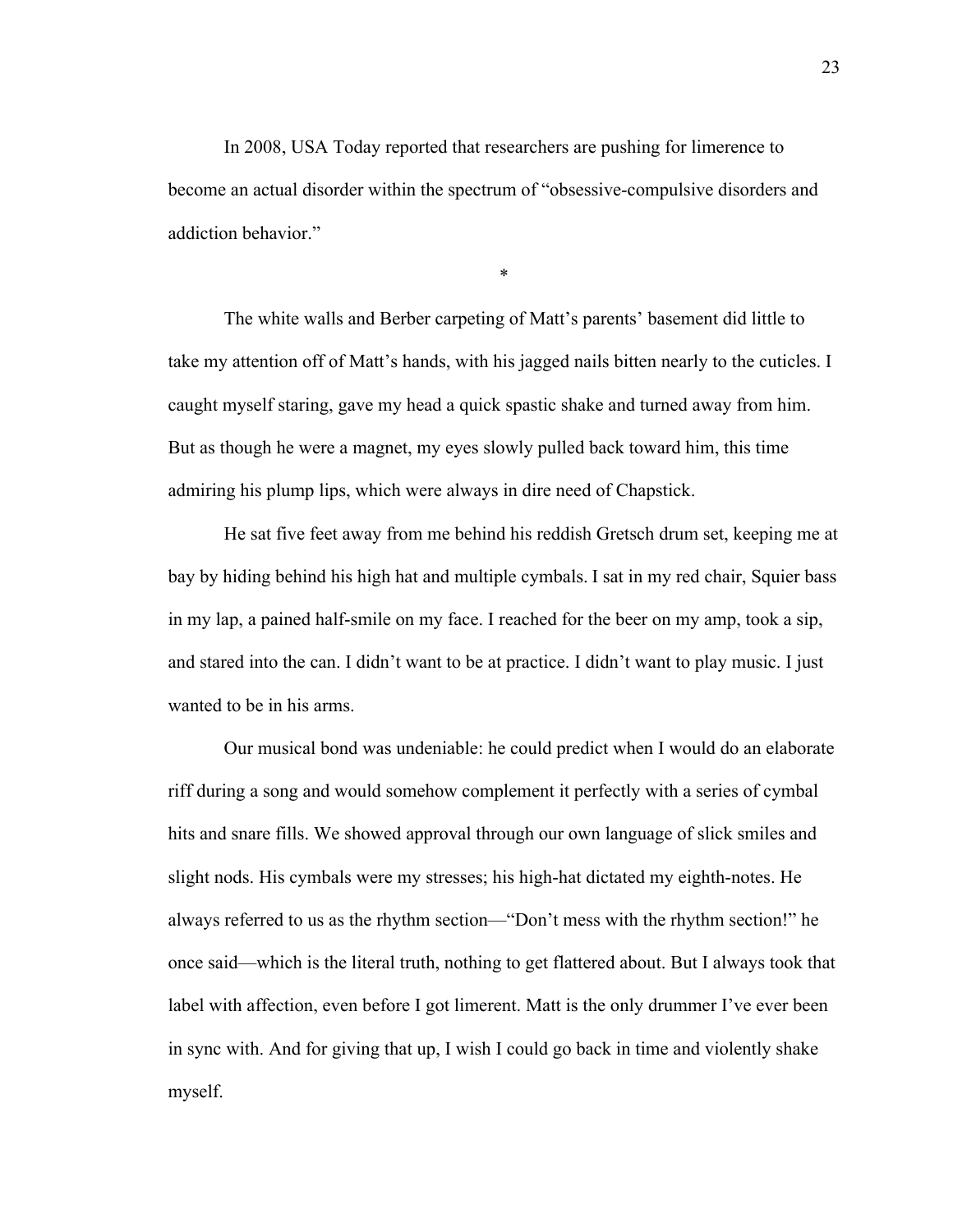Matt clicked his sticks, and we launched into a three-chord, three-minute love song. In minute one, I tried to focus on the notes and their progression: *G G D DDD GG C CCC… G G D DDD GG C CCC… G G D DDD GG C CCC….* My stomach tensed up: the more I ignored thoughts of Matt, the more intense my inclination to jump on him and scream my "love" into his face. I closed my eyes and tightened my grip on the neck of my bass.

Minute two brought the lines of the chorus into my ears, making it more difficult for me to fight.

"When you look at me, oh, you know that I can't, I can't breathe…"

*I love him. I love him. I love him. I want him to love me.*

More tension clouded my mind. Ill-feeling gushed its way into my stomach.

By the end of the song, I was exhausted.

Music, after being such a comfort and release for me in those last four years, became a barrier that prevented me from getting closer to Matt. Really, anything that wasn't Matt-related was a barrier: friends, family, and hobbies.

Although I'd lost my virginity to Matt, which theoretically implied his awareness that I was a girl—and I didn't have balls—I still felt insecure in my femininity.

\*

*You're not pretty enough.* 

*You're fat.* 

*Look at your nails, bitten down so low. Women don't have nails like that.* 

So when I met Nicole, our new keyboardist/back-up singer, the picture of feminine grace and poise, my warped self-image continued to take hits. I'd never been in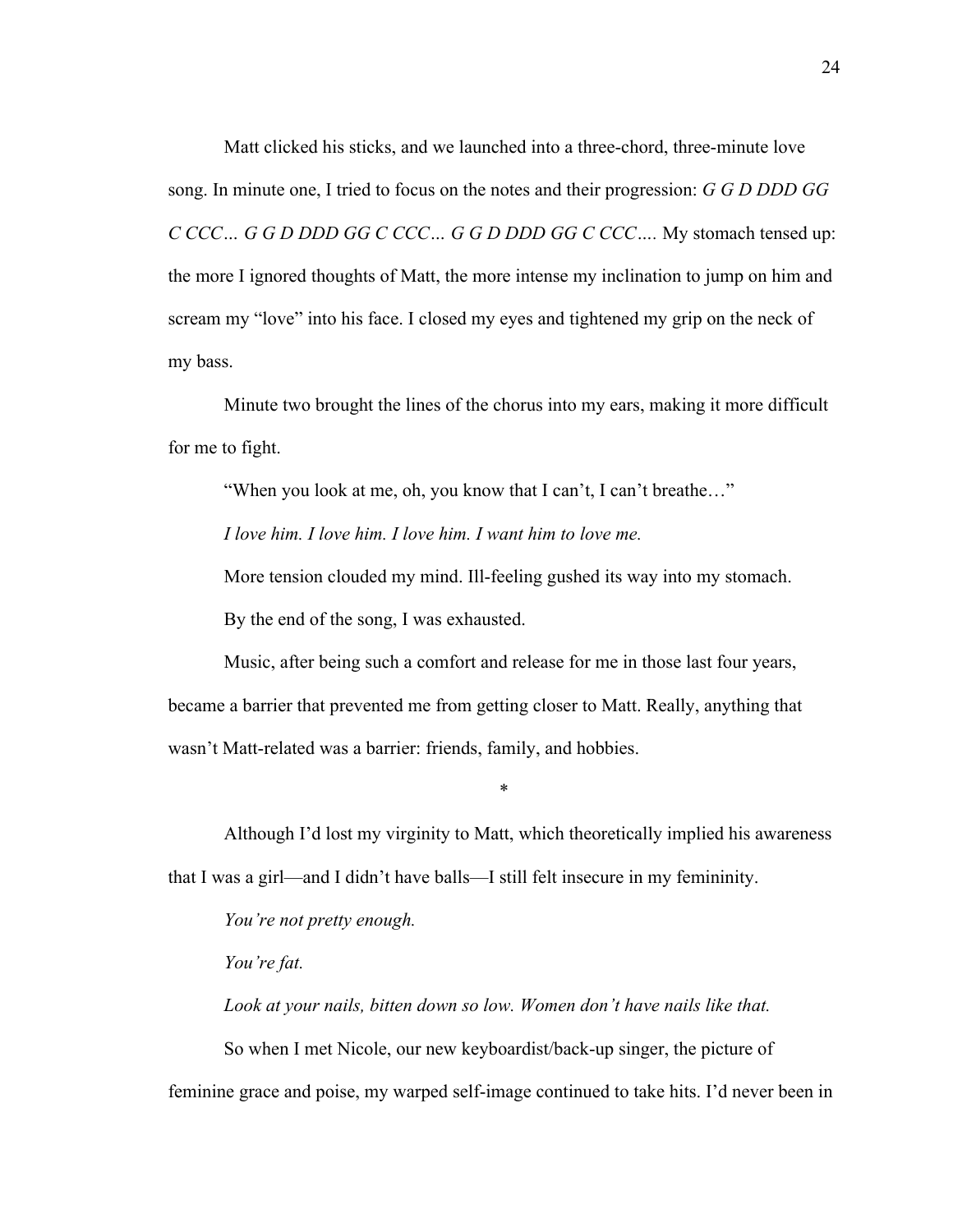a band with another girl before, and I didn't want to be in a band with another girl. The novelty of being the only girl in a rock band made me feel special. And Nicole, a delicate North Side twig with the voice of a ditzy California Valley girl, threatened that, too.

One Saturday afternoon, I rolled out of Matt's bed and walked downstairs to practice wearing pajama pants and one of Matt's red, baggy polo shirts from work. Despite not having brushed my teeth or making any real attempt to get ready, I decided I wanted to take pictures of the band. I always carried disposable cameras with me in an effort to catch the little moments in life that tend to be forgotten. I handed my camera off to our guitar player, Stone, and had Nicole kneel with me in front of my amp stack. The voice must've still been asleep, as I didn't mind how I looked in relation to Nicole in that moment.

When Stone snapped the picture, her delicate skin sported earth tone tint in the eyes and cheeks. Her long brown hair hung like sheer silk curtains. As she motioned for Stone not to take the picture just yet, her slim fingers held a Marlboro Light in such a way that she exuded an air of 1920s grace. My greasy, pulled-back hair and bulldog grin with a pick in its mouth only amplified her comparative beauty.

*You're such a man,* the voice still says to me as I look at this picture today.

\*

Matt and I stood in the basement. Our equipment, beer cans and cigarette butts faded out of my focus, leaving the two of us in barrenness. He stood in front of me, hovering, and I looked down at the oatmeal color of the carpet. The stink of my longing for him was stronger than ever. It should've clung to the white walls like cigarette smoke, collected up in a yellow muck, and spelled out for me that what I was about to do was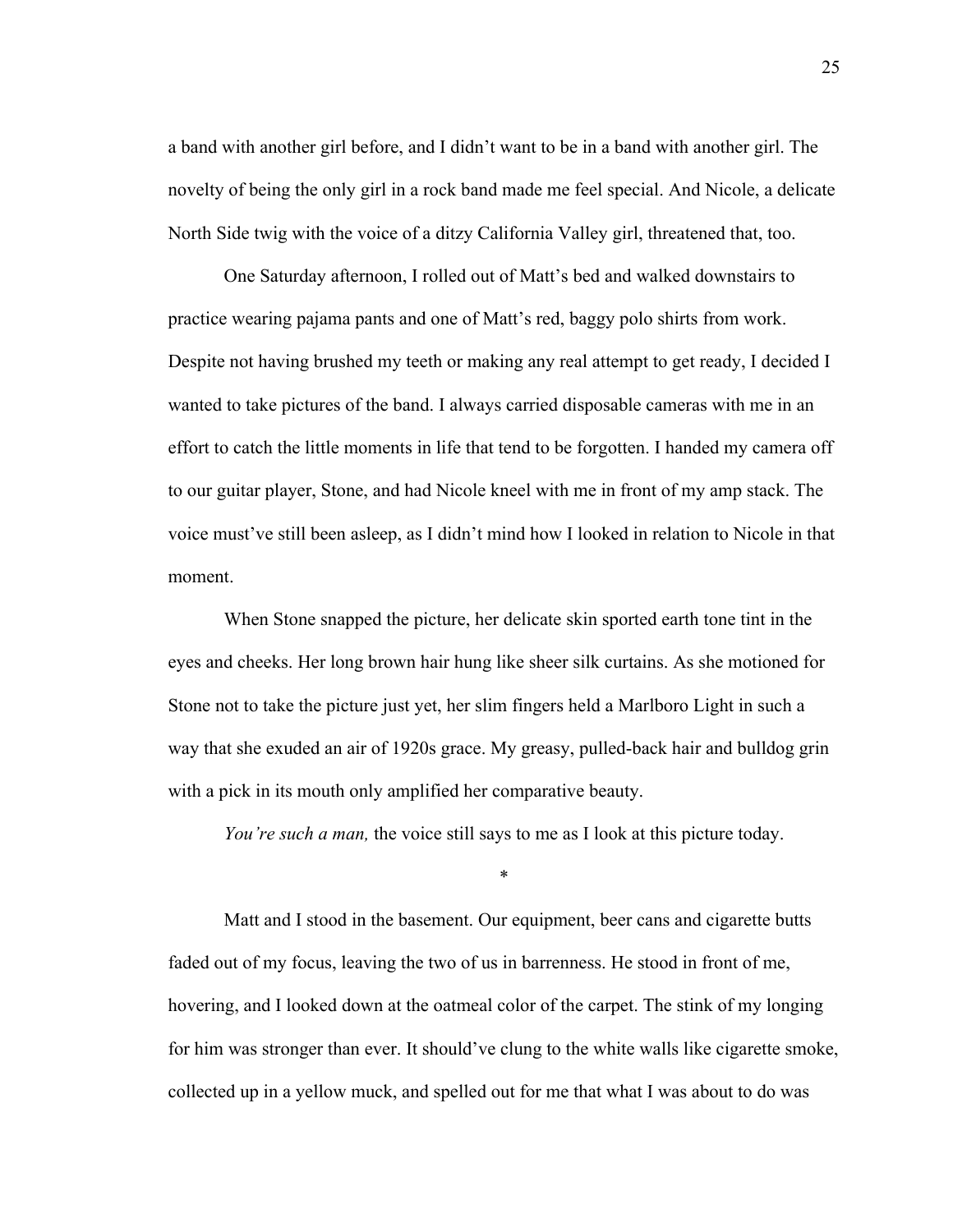just a tactic to win Matt's love. It was just one of many games I'd play over the years in my attempts to win the affections of guys. And games never work.

"I have to quit the band," I said.

His eyes widened and mouth opened. His crooked teeth gave way to the black hole inside his mouth. He put his hands on my face, scraping my cheeks with the tips of his fingers. What I saw then was his emotional world about to spill over, his love for me about to pour out and bathe me and reward me for the pain I'd suffered in my longing for him. *Yes, yes. He loves you.* Down and up his hands went, stroking, almost pulling, like he was trying to pull my skin away. What was he trying to uncover? Was he just pleading with my skin to get his band buddy back? Was he trying to unpeel me until I was no longer there?

"Why?" he asked.

"I just… have a lot going on."

He sat me down in my chair and continued rubbing away at me, rubbing my arms and my thighs as he sat on the floor, at my feet. He looked up at me with glassy eyes and didn't break eye contact. Maybe the intensity behind his touch was what brought out his near-tears. Maybe he realized that getting involved with me was a mistake. Maybe he was just playing along with my game. I was filled with an internal glee—a tingling, ecstatic feeling—that I couldn't express or I'd be found out. I looked down on him with a smile ready to leak.

I walked out onto the sidewalk, showing my smile now. I got what I needed: his affection embedded in my skin, the memory of his welled up eyes—*I* made them that way—burned in my brain for the rest of my life. I looked up to see the snow swirl with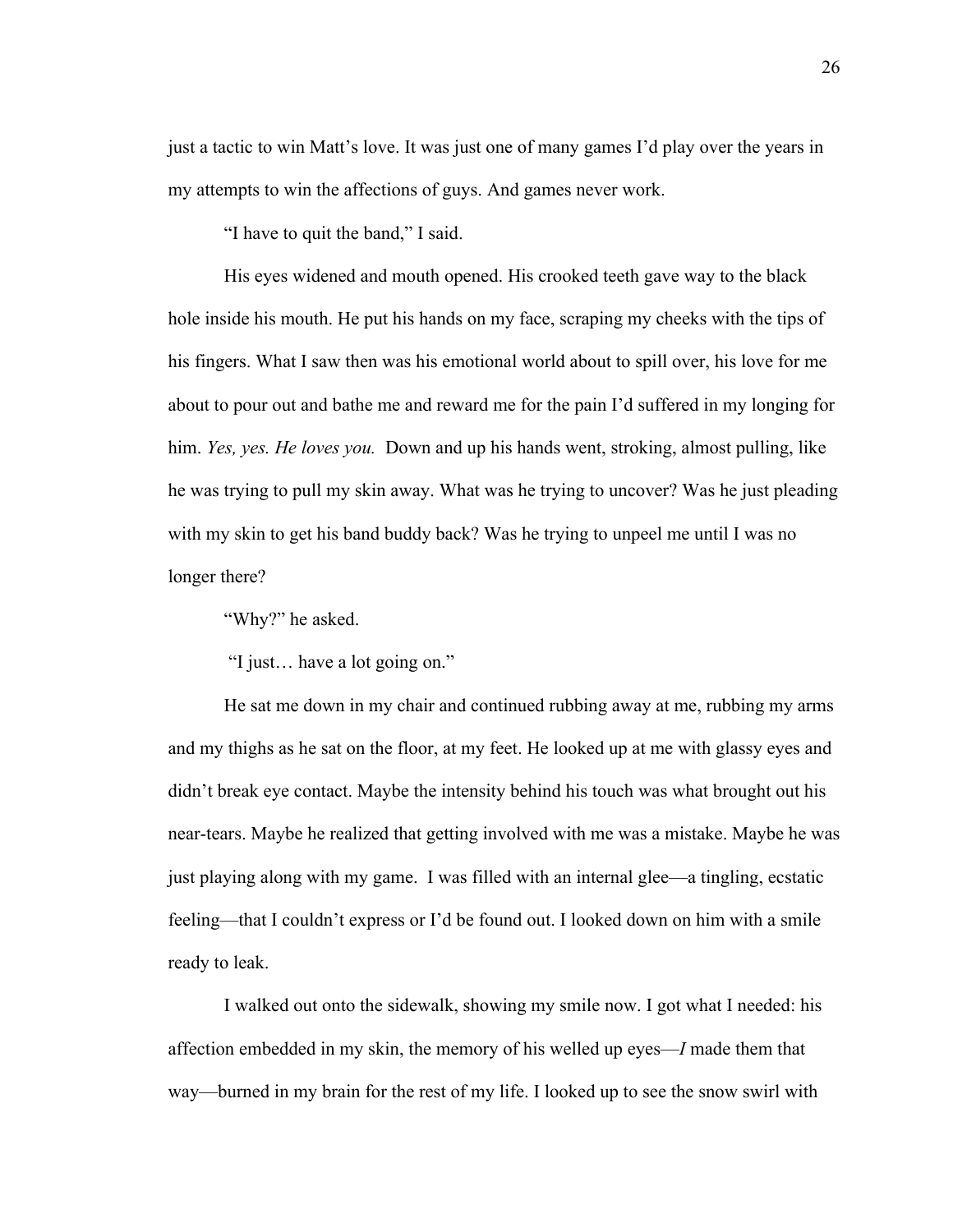the darkness to create a deep blackish-purple and reached my right hand forward to feel the prick of snowflakes on my fingertips. As I got to the door of my Buick, Christmas surrounded me: the snowmen, angels, elves, Santa, and baby Jesus all merged into kaleidoscopic vision of yellows, reds, and oranges and filled me with a warmth that contradicted the chilly air.

Inside the car, I sat in the moment and closed my eyes. My equipment sat behind me. The repercussions of quitting the band were lost on me: I didn't fully grasp that I'd actually quit until a few weeks later. Instead of losing a band, I felt an assurance that I was loved. The replay of his touch and his eyes and his pouting was on instant playback. I couldn't stop it and didn't want to.

\*

I lay on the hood of Matt's teal Cavalier. I tilted my head back as I inhaled the icy air. He parked in a lot behind an industrial building off one of the main roads. If anyone worked there, they'd gone home hours ago. I looked up. All I saw was indigo and snow. I looked back down. My flat, bare stomach served as a floorboard for the security lighting that surrounded me. Amber came at me from every direction. Its auras whirred. Snow was everywhere. I didn't feel its accompanying chill, though my entire body was exposed. Instead of teeth chattering, or my skin's goosebumps screaming, or my rationality emerging, I just lay giddy with legs spread wide open, waiting for him to jump inside and make love to me—on the hood of his car, in December, in Chicagoland, in public.

And I'll pull your crooked teeth

\*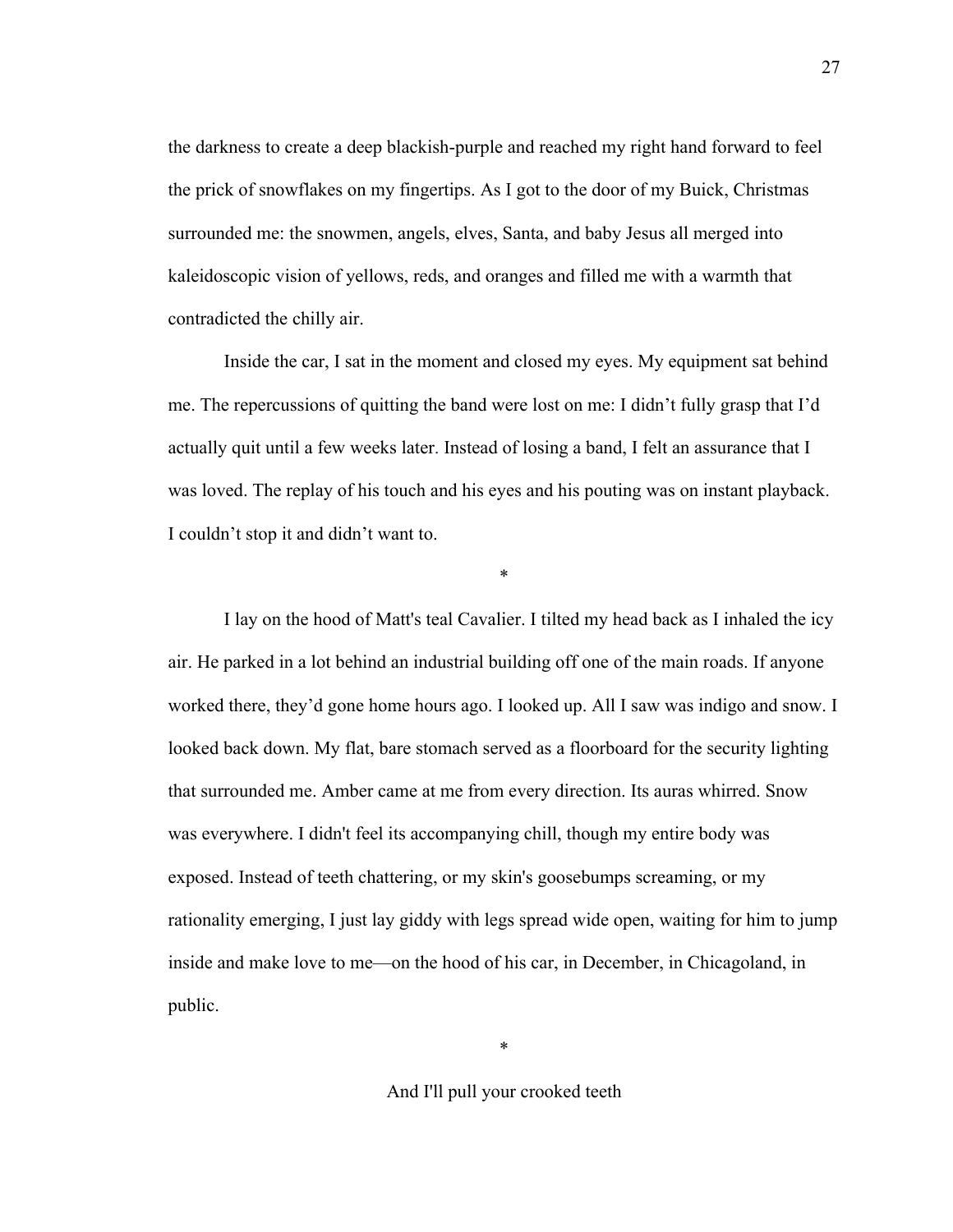You'll be perfect just like me You'll be a lover in my bed And a gun to my head We must never be apart - Smashing Pumpkins, "Ava Adore"

\*

It was June 23, 2002, a Sunday. Matt's parents, maternal grandparents, a cousin, and Matt and I were gathered at the Indiana Dunes, on Lake Michigan's south end. Unlike many beach visitors—who usually settle into a spot and lay down a blanket or series of beach towels—we trekked all over the sand, never quite settling anywhere. We were largely silent. It was either an uncomfortable silence stemming from my infiltration of their family outing—or a silence that wasn't a silence at all, just my disassociation from anything unrelated to Matt.

The sun's rays attacked me from all ends, though I barely knew it. My skin was slowly turning fire-red and my insides were being roasted. The lake breeze did little to counteract the smell of dead fish and subtle rubber from the nearby factories. As we walked, my un-sandaled feet pained with every step onto the scorching sand. I stayed close to Matt's side. I'd have clutched onto him if he would've let me, but we had a silent understanding that I wasn't to touch him in public. But as long as he was next to me, I'd bear anything.

My mind was constantly retreating into its own obsessive recesses. I thought about how I just wanted to dive inside of him and mix with his blood and guts to become a part of him, how placing my ear above his heart as he slept to hear his slow, unaffected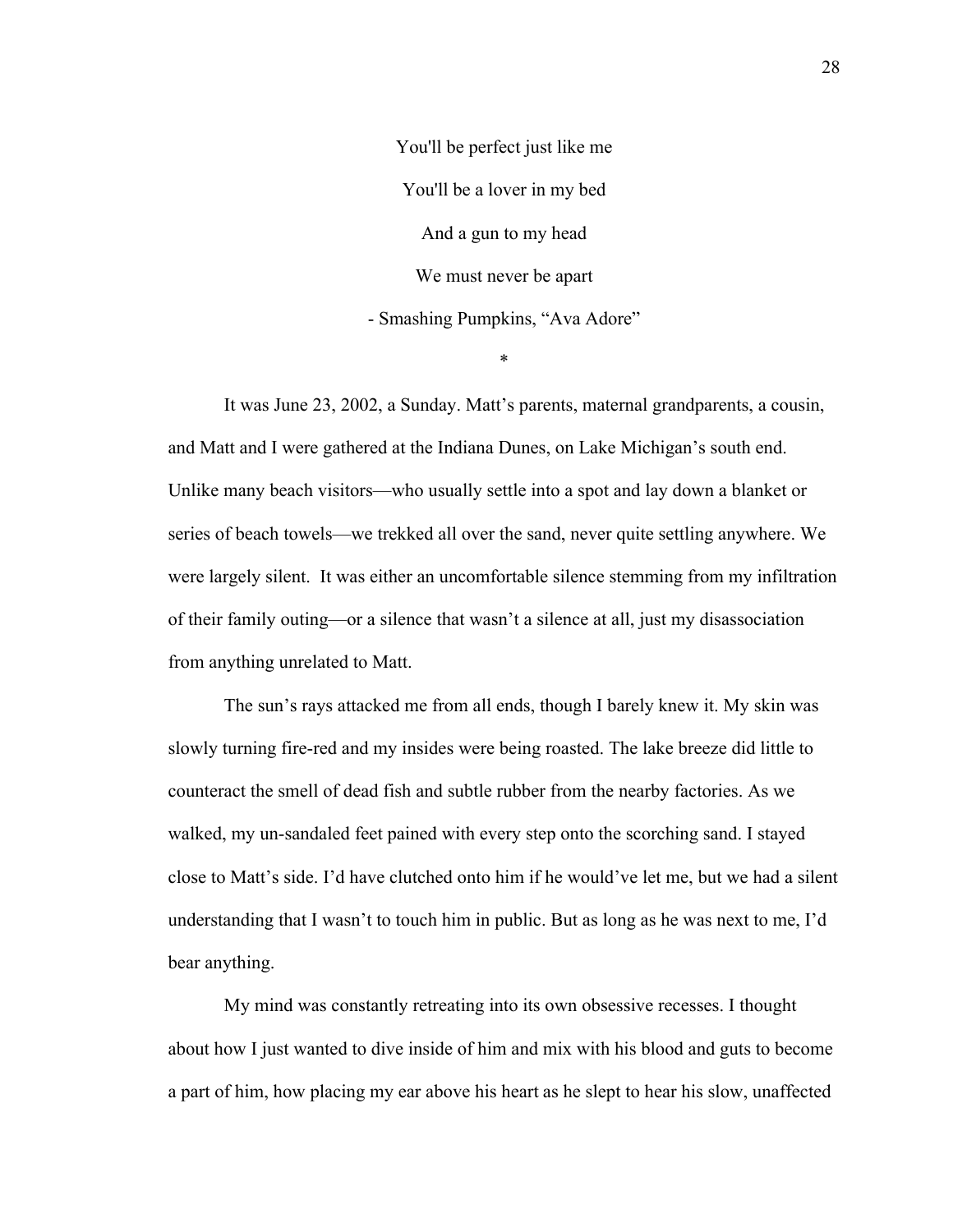heartbeat didn't bring me anywhere near close enough to him. Anything I did during the Matt years was motivated by one thing: finding the way to be closest to him.

And I never found a way. You can't be close to someone who doesn't want to be close to you.

When we got back from the beach, I lay alone on Matt's grandmother's couch, sick. Maybe it was just a standard flu, maybe I concocted an illness, maybe I was getting what I deserved. "Why isn't he with me?" replayed over and over in my head as my eyes oscillated between the family room walls and the floor. The wood paneling had disintegrated into a grey dry-rot and the floor's tiles were cold, off-white, and clean, like those in a hospital room. "Where is he when I need him?" I thought. When he had the flu over the winter, I still kissed him, slept in bed with him, went to 7-Eleven for 7-Up and soup at 3:00 in the morning for him.

I heard Matt's mom through the wall: "Matthew … go be with her!" Within a few minutes, he came in, knelt to my level, and apathetically asked, "Do you want some Tylenol?" I watched him as he went back to the kitchen for the pills: he had a spring in his step as he popped up the few stairs to the kitchen and a smirk on his face as he turned the corner and then out of my sight. He certainly wasn't happy to be tending to me while I was sick. He was probably happy just to have me incapacitated and at bay.

This day at the beach was on my grandmother's 76th birthday—the final birthday she'd ever celebrate. In the few years previous, she'd battled breast cancer and suffered a double mastectomy. She joked, "Now I know what it feels like to be a flat-chested woman!" and she playfully wondered why her clothes didn't fit her the way they used to. Every birthday after her cancer diagnosis should've been a big deal to me. Instead, I left a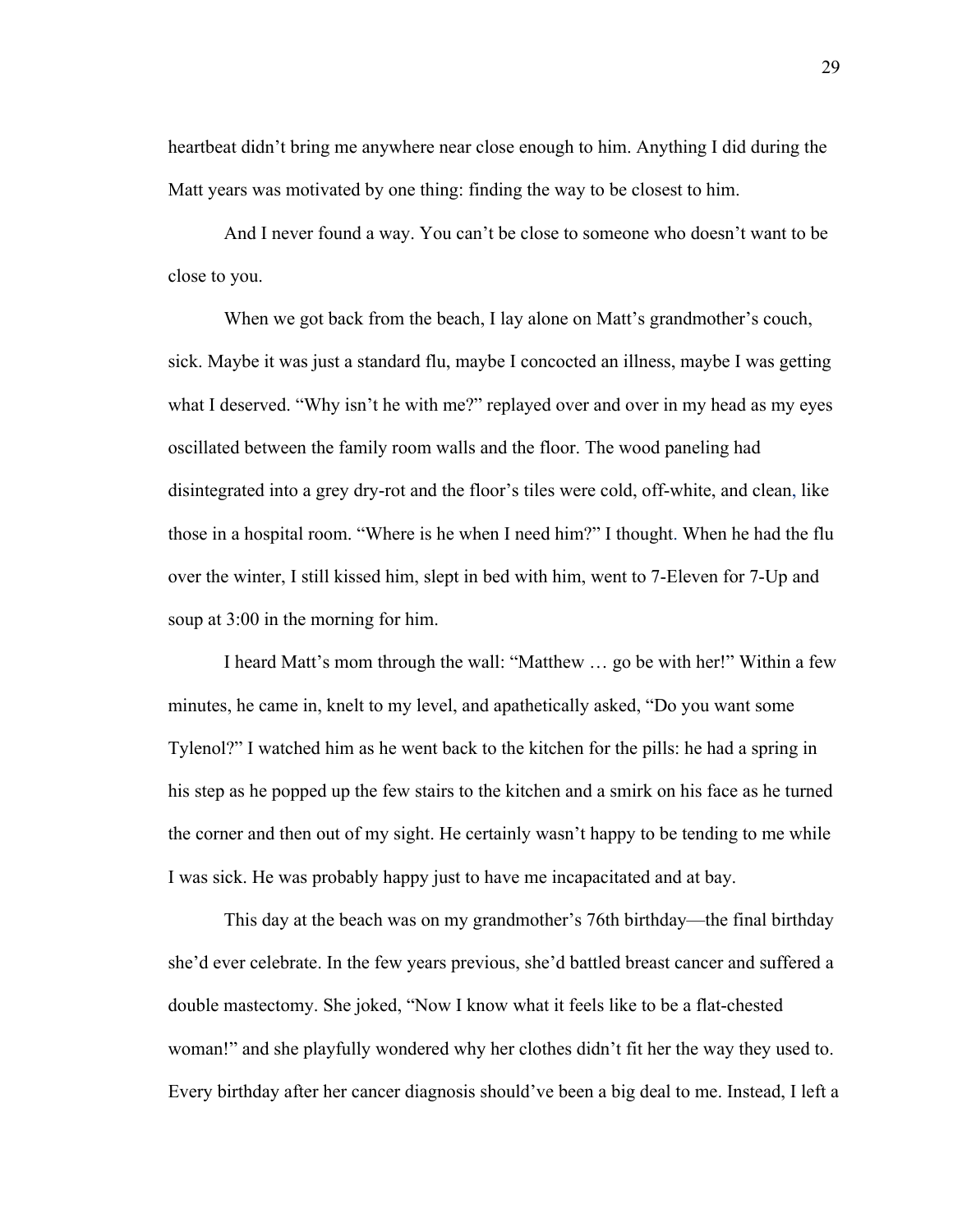card with my mom and rushed up north to meet with Matt and his family—the family that was more important to try to be a part of. The card had pretty loops and pink roses and sophisticated cursive, but I knew it wasn't enough, and my instincts told me to do more. On the left side of the card, I wrote all the things we all write in cards to our grandmothers: how much she meant to me and how much I appreciate everything she'd ever done for me.

After she passed less than six months later, I rifled through her desk, desperate to cling to relics of her. I came across piles of birthday cards—ones she'd planned to give for future birthdays, ones she'd received. And there was the card I gave her on her final birthday.

I put my head in my hands and wept.

Missing that birthday is one of my biggest regrets.

I fear that I'll miss something else if I don't get my limerent compulsions under control.

\*

On the last day I ever saw Matt, I parked down the street from my parents' house and turned my Chevy Corsica's engine off. The street was foreign to me for the first time: there were trees and well-watered lawns on flat land when I had gotten used to cacti and gravel nestled in the valleys of Western mountains. I put my forehead to the worn red leather of my steering wheel and started to cry. "Why am I back here?" I thought.

I had started a new life in Phoenix: I lived in an apartment with my sister, worked a full-time job, and went to a community college part-time. Here it was, not even two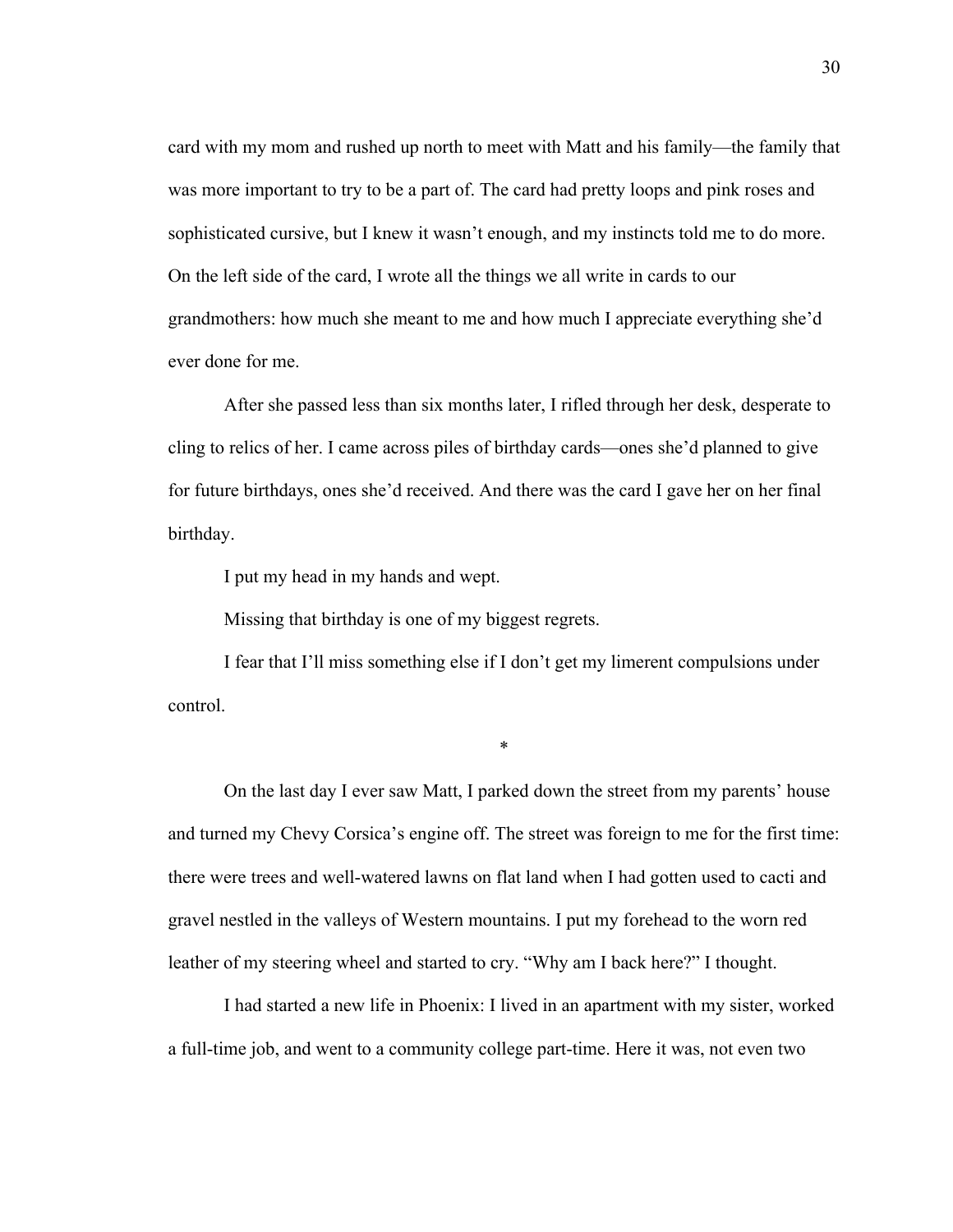months later, and I was back in Chicago. I had no real reason to come back; things weren't bad out there.

I refused to believe that it was because of Matt that I'd driven another 1800 miles across the country. I refused to believe that he was the reason I ever left to begin with.

On day one of the journey back to Chicago, Chris Issak's "Wicked Game" played on Albuquerque radio as my friend Dave and I drove east on I-40. The seductive instrumentation—combined with the warm tones of clay, caliche, and adobe-like structures around us—completely cleared my mind of any fear or concern for my future. As we rode up I-25, through the pinks, oranges, and purples of Santa Fe's sky into the dark chill of a southern Colorado night, my mind lay suspended, like a child who's mastered floating on its back, ears submerged, in a pool of water.

At the end of day two, I sat behind my steering wheel, squinting, half to keep Omaha's poorly lit portion of I-80 in focus and half to help heighten my discernment of the words Dave's girlfriend (and future wife, then a year later, ex-wife), Sandy, spoke through his cell phone. Bickering, yelling, and clucking is all I could process. It was our twelfth hour in the car: we were tired and hungry, and I was getting frustrated. The previous seven hours of staring at the lifeless Nebraska plains—with only an occasional cow pasture or truck megastop in view—in conjunction with my increasing awareness of our imminent arrival in Chicago and, now, the sounds of this banshee-like creature made my insides clench tightly against themselves with every minute we continued on the road.

"I know, sweetie."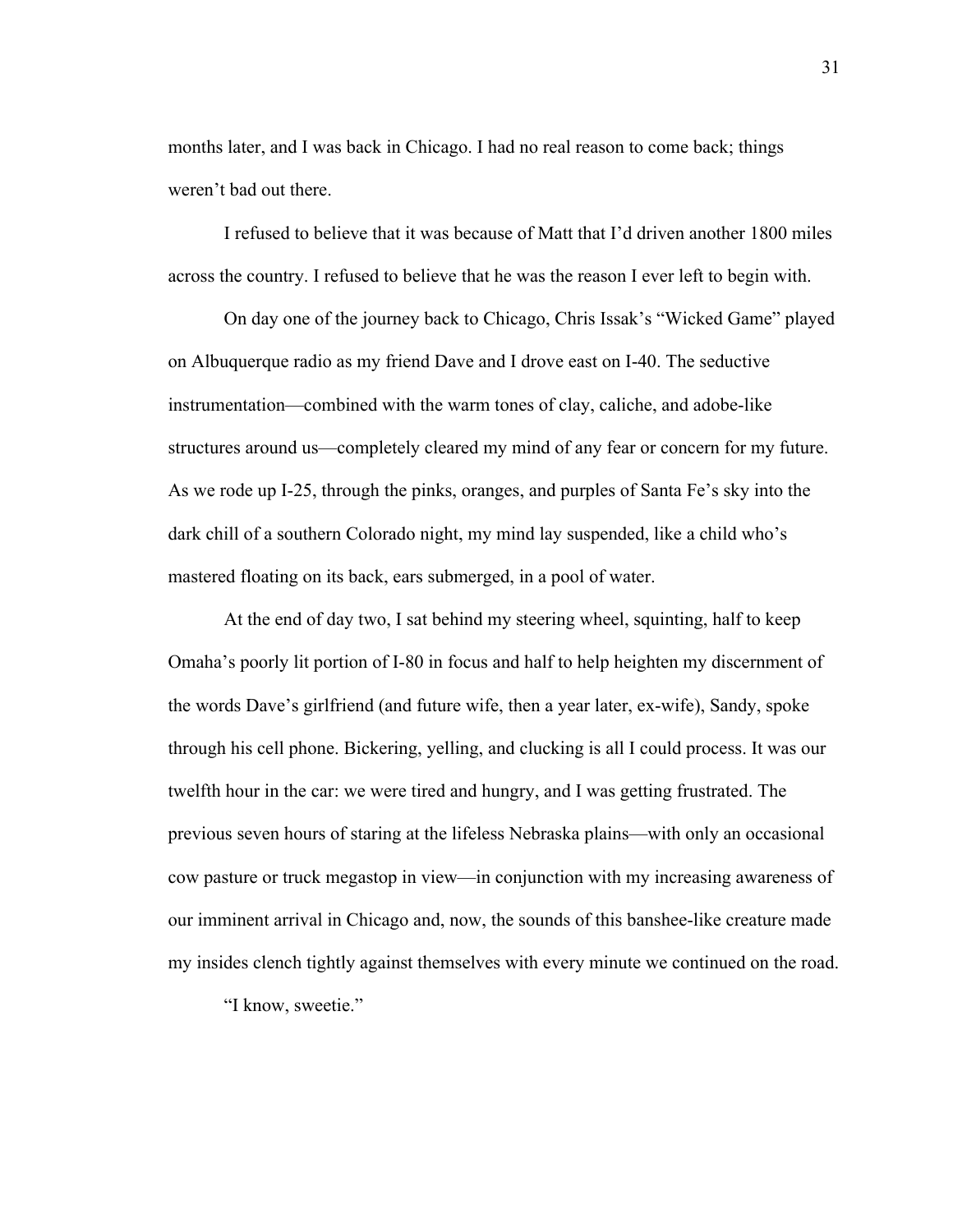My jaw half-dropped after the tenth minute of Dave—with his handsomely pronounced facial profile, charming smile, and sharp wit—sitting largely silent, absorbing the verbal blows from this woman I would never meet.

"Uh huh."

As I turned my head to look at him, he nudged against the passenger door, dodging eye contact, perhaps attempting to salvage some dignity.

"I'll get back as quick as I can."

She demanded Dave get back to Chicago soon, or she would break up with him.

Dave hung up the phone and looked straight ahead, saying nothing. Now the bitch's demands on my friend and my trip and my life had stirred up inside of me a cauldron of misplaced anger that was about to overflow.

> *…*  …

"WHO THE FUCK IS SHE TO DICTATE THE TERMS OF *MY* TRIP?!" I screamed with my throaty, spiteful signature on it.

I ranted and raved about what a bitch this woman was and how she could fuck off if she thinks we're gonna speed home just for her and how Dave shouldn't put up with bitches like her and Dave sat there and continued to just stare into the darkness through the windshield as I kept going, pushing, clinging to whatever random insults flew out of my mouth.

I saw myself in Sandy in those moments. I saw the demanding, controlling, insecure bitch that I'd been over the last three years. I hated her and didn't want to be her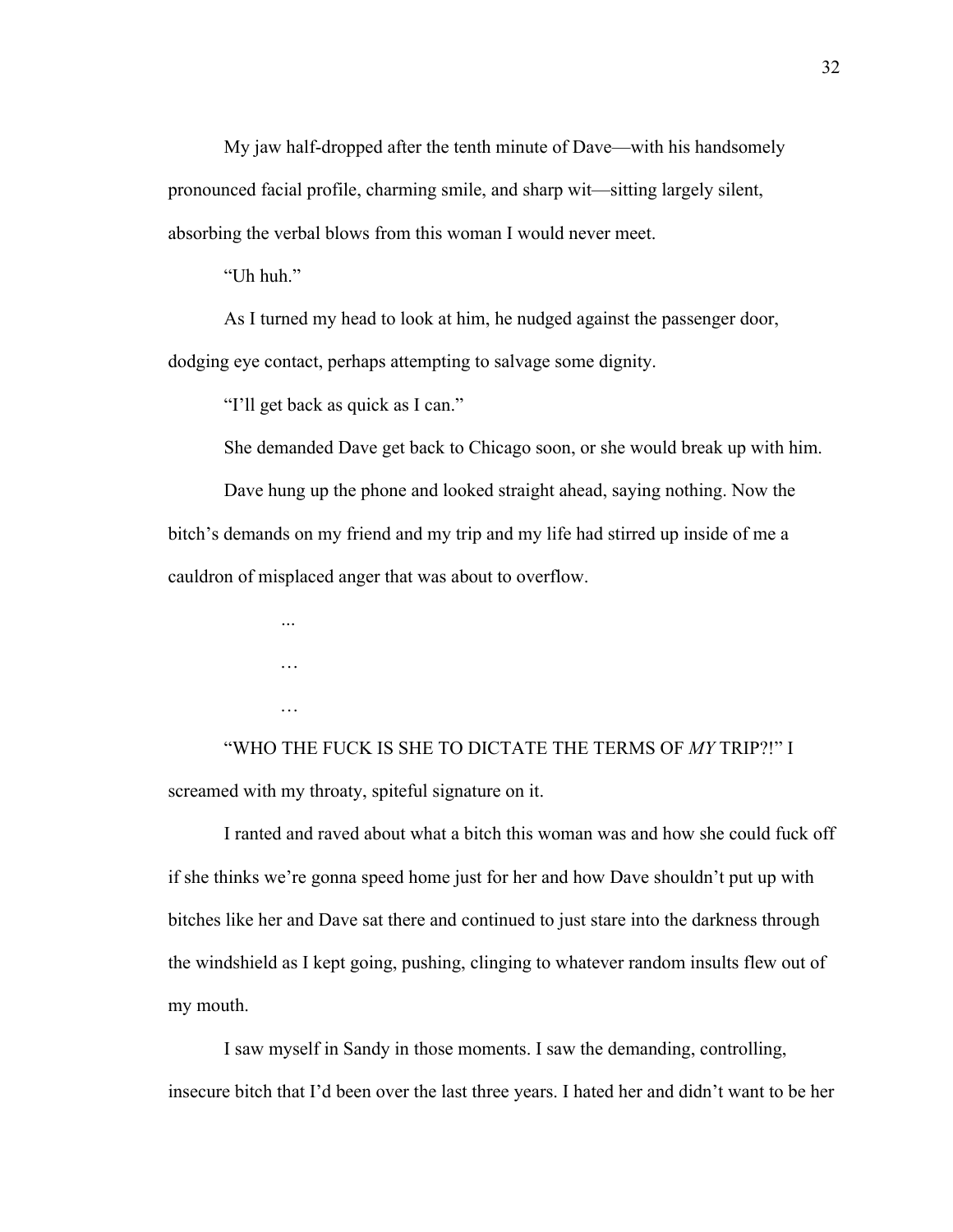and didn't know how to *not* be her. And now going back to my origins, where I'd become this person, I feared that I'd never change. I could've stayed on the road forever, searching for a new me, searching for some reason to live other than for Matt. Although he was no longer an all-consuming focus, he was still an ever-present force in my head, sometimes right in the forefront of thought, but always at least lingering in the back, waiting to make me feel like a helpless little boy.

And then he was next to me, in the passenger seat of my car, one last time. I could've stayed at my parents' and recovered from a stressful three-day road trip. I could've gone to a friend's husband's birthday party. But I chose to spend my first day back in Chicago with him, falling into old patterns once again.

We'd just come out of the Walgreens I'd worked at. The one-hour photos from my road trip were in a white plastic bag, somewhere in my car, and I panicked when I couldn't find them.

My first instinct was to accuse Matt of stealing them: "Where are my pictures? Where are my pictures? Did you take them?"

I, at least half-insanely, believed he wanted my memories for himself.

He looked down the floorboard, opened the passenger door, and said, "I don't need this. Why the fuck would I take your pictures?!" And slammed the door.

I got out, too.

"Well, if you didn't take them, who did?" I shouted across the parking lot.

I stared at the back of him as he walked away from me. His head was cocked up, shoulders glided back as he strutted inside the store. He didn't look back. I was too exhausted to run inside. Just got back in my car and drove off.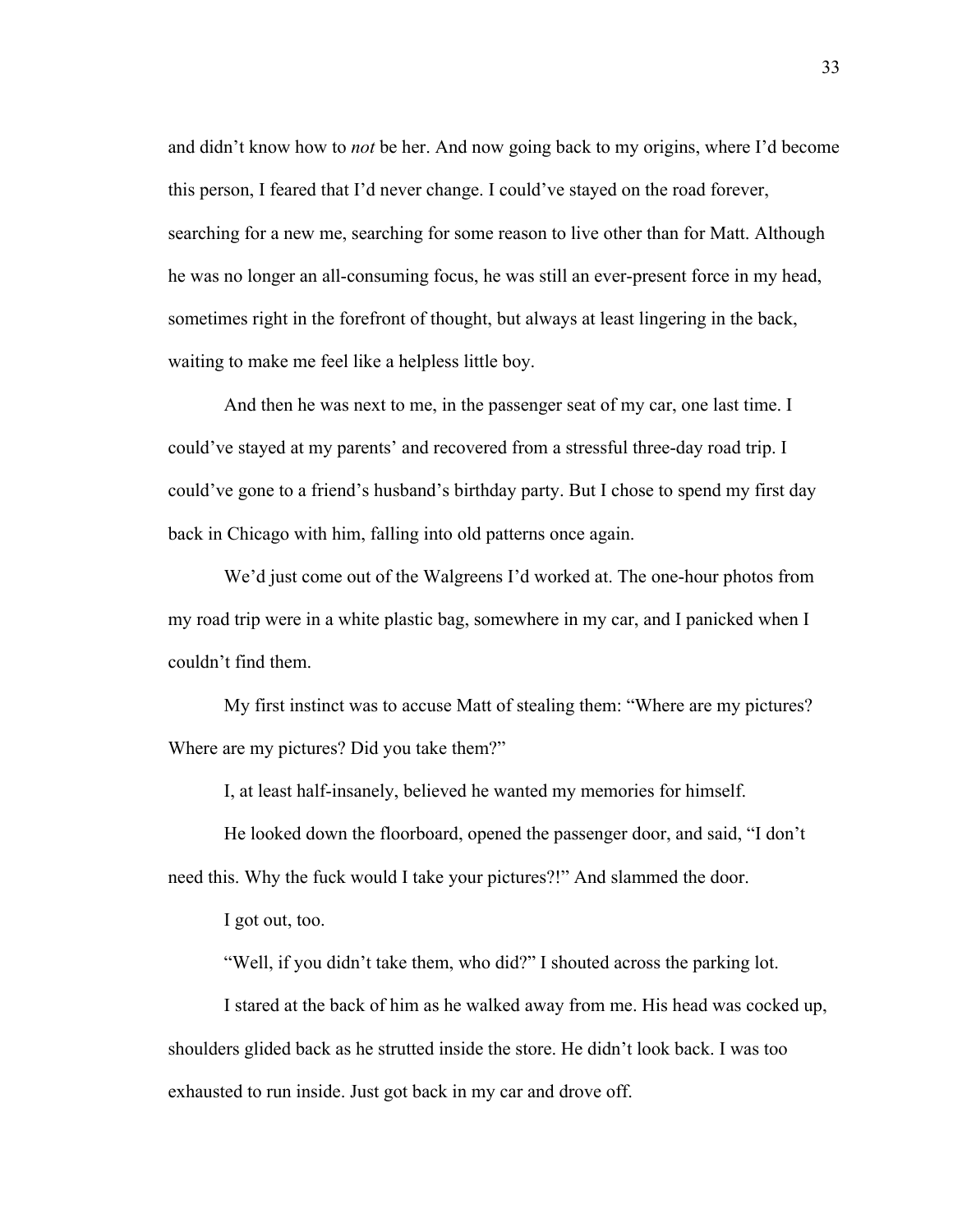It was such a lame, anticlimactic final moment to share with someone who'd become the embodiment of what love was—and still is—in my mind: *love is compulsion. love is obsession. love is sex. love is games.*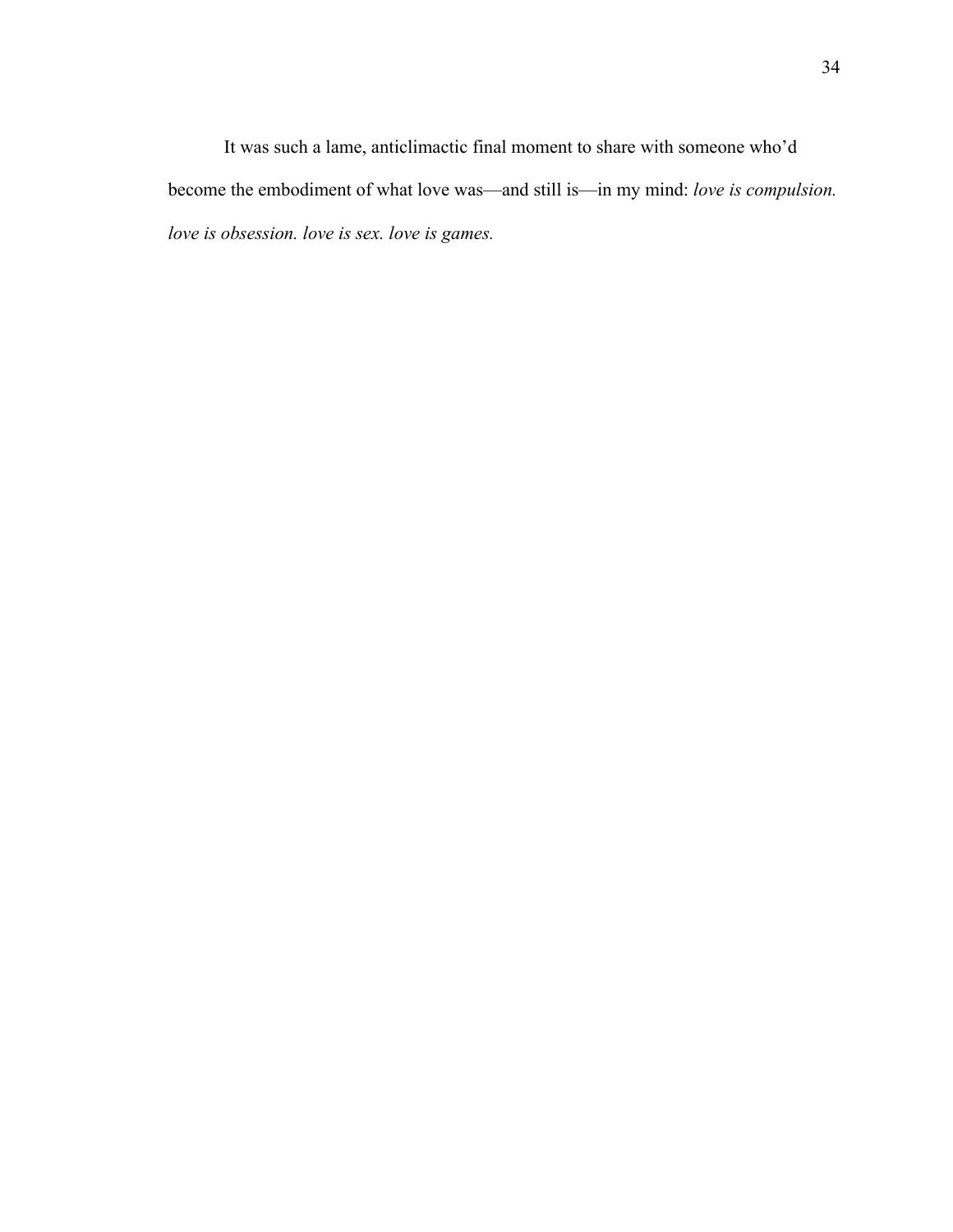Dan, my husband, had me by the throat. His hands wrung the flesh around my neck in his attempt to pierce my trachea and cut off my air supply. I didn't struggle. I just stepped out of my body and viewed myself: face red with fear and decreasing amounts of oxygen flowing through, eyes and sockets bugged out in shock, an undignified posture that stemmed from being helpless. A montage blazed in my brain: unbroken, uncertain eye contact on our wedding day, a shotgun in his mouth, our trip to Chattanooga's Lookout Mountain….

We stood atop one of the many viewing platforms on Lookout Mountain. 18 hours before I was wrestling a shotgun out of his mouth. We stood side by side against the northernmost railing, him chomping away at his blue raspberry rock candy and me staring off into the curvy hills below. The expanse of various greens on the ground and the alternating layers of grey and white clouds against the grey-blue above met in the middle and enveloped me. I wanted to stand alone on that platform forever, where no one could hurt me. I could hurt no one. I thought about jumping off Lookout Mountain and what would happen if I did. I felt so safe there that I believed that if I were to jump, some natural force would've suspended me in mid-air and guided me to where I needed to be.

The light in the room had been off, but it was on now. His eyes were rabid. The small red veins in each eye swarmed to suffocate his pupils in the same way he was suffocating me. His teeth clenched so tightly that I expected them to crumble and explode into a cloud of ivory dust. His knees were squeezed together to protect himself from being kneed in the balls.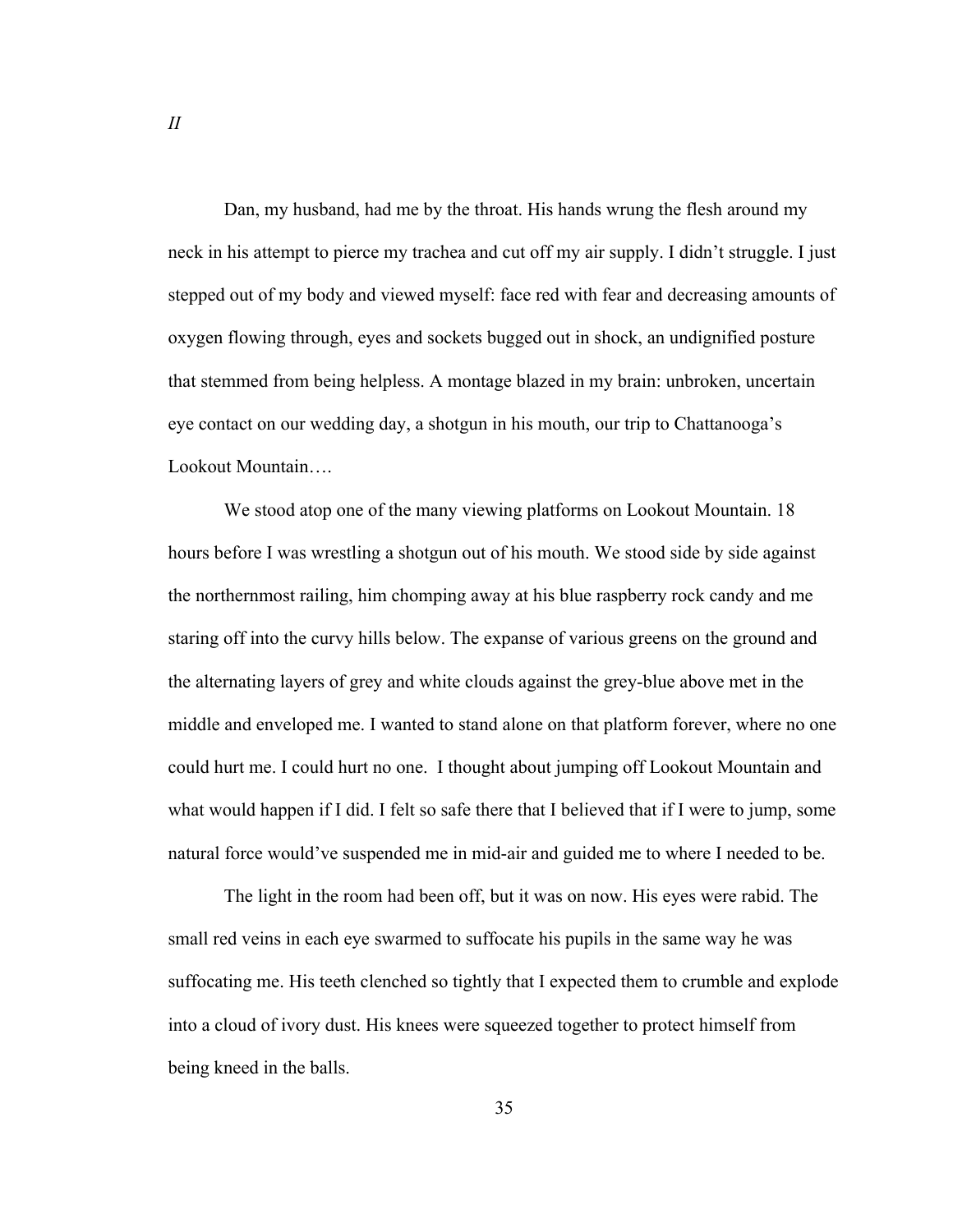"The only defense girls have is the balls," he once said to me.

This rang in my head: *He thinks I'm weak. He thinks I can't break free.* 

He'd had extensive military training. He'd seen war. I'm surprised that I did break free.

My right-hook sank into his bottom lip. He let go of my neck. Swerved as he regained his balance. A drop of blood trickled down to his chin. Touched his hand to it. We looked at each other, dumbfounded. *Can't believe I punched him*. The rabidity in his eyes was gone. Now he was blank. Which meant anything could've happened.

I was certain I was going to get the shit beat out of me. He'd bust my lips open. Leave deep red gashes. Put black spaces where my teeth used to be. Give me purple-blueblack eyeballs. He probably killed some people in Iraq. Now that I was his enemy, too, what made me any different?

A few weeks prior, we decided to separate but still live together until the next semester, when I'd move into the dorms. The anger that boiled in my gut during our marriage—anger at myself for marrying him, anger at myself for constantly trying to brainwash myself into loving him, anger at myself for using him for ulterior means finally gave itself permission to spew itself out, coating me with thick scales, making me an expert verbal abuser. I wanted to kill the core of his soul with my words. Have him feel the hate I was misdirecting at him.

Walking past in the living room as he sits on the couch: "You'll be nothing without me. You'll never, ever find someone better than me."

Doing dishes as he makes a sandwich in the kitchen: "You're a fucking piece of shit."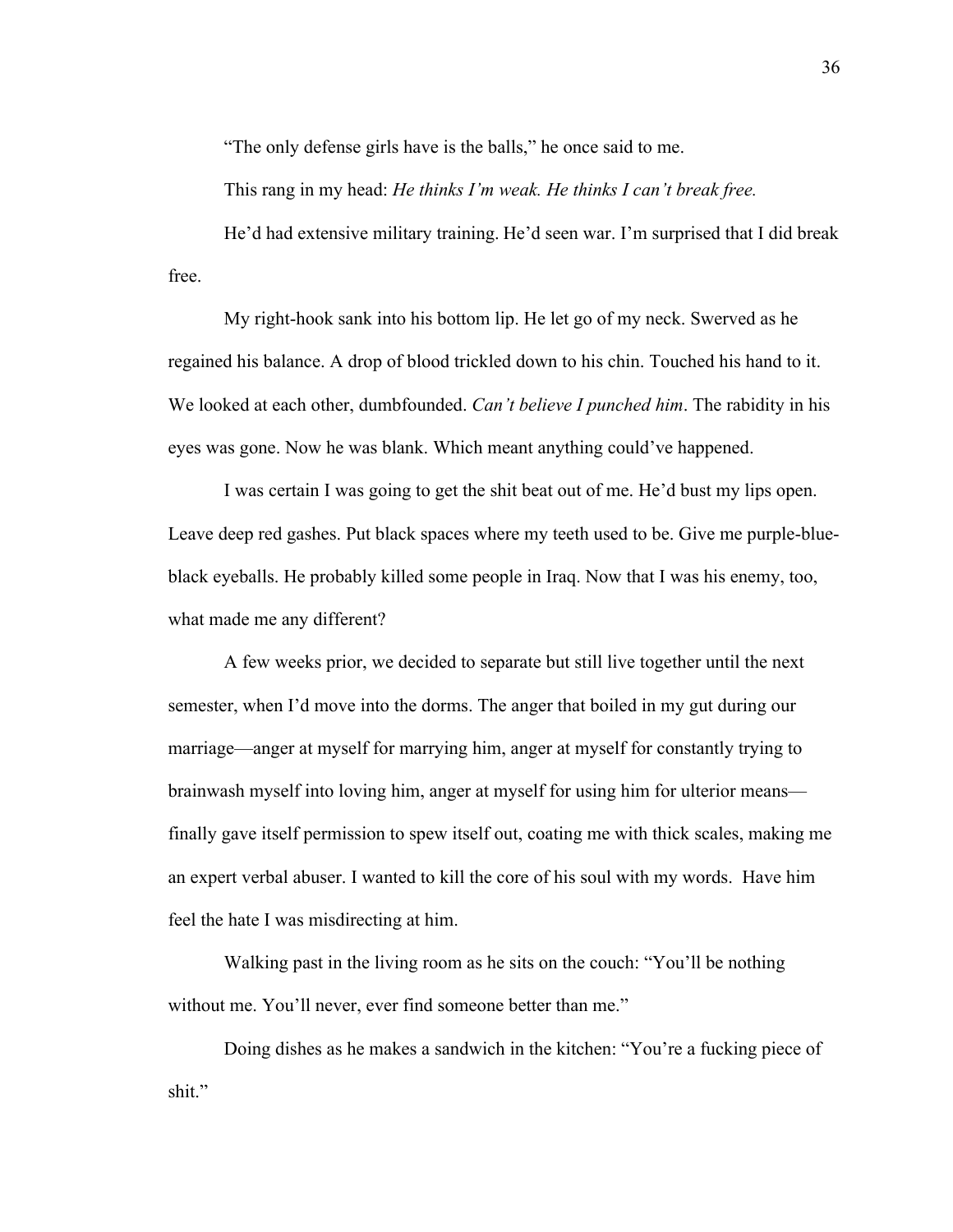And on this night: "I wish you would've died in Iraq."

Instead of beating me, he slammed the door of the room we were in and held it shut, trapping me inside. I tried to pry it open but quickly gave up. Despite the white walls and white door making me feel the confinement of an insane asylum, I was more lucid in this moment than I had ever been. *Just listen to when he lets go of the knob, wait for his footing on the steps, and then book it the hell out of there* was my thinking. It was the most clear and logical plan I had had in the last two years.

I should've known he wasn't the guy for me when the first word I spoke to him was "peyote." Dan was telling Seth, the guy I'd been seeing, about a hallucinogenic drug from Mexico and couldn't remember its name. I overheard this, and as I walked up the barracks' brown metal steps and reached the guys at the top, I interjected.

\*

My long, wavy dark blonde hair framed my face, making the dark tones in my mascara and eye shadow pop. My boot heels clanked metallic against the steps. With every clank I felt sexier, more confident. I'd learned by this point that real women wear make-up. If Seth was going to want me, I'd have to play along. The bass-playing girl with the bulldog grin just wouldn't do.

I'd just spent six hours in a car, having driven from Chicago to Fort Campbell, Kentucky, with Krissi, a childhood friend who had just gotten married to Joe, another childhood friend, who was stationed at the Fort Campbell Army base. I was surprised to hear they'd gotten married: they'd been broken up for about a year at the time they exchanged vows. I'd come to learn later that service members receive extra money every paycheck for being married—a basic allowance for housing (BAH) and a basic allowance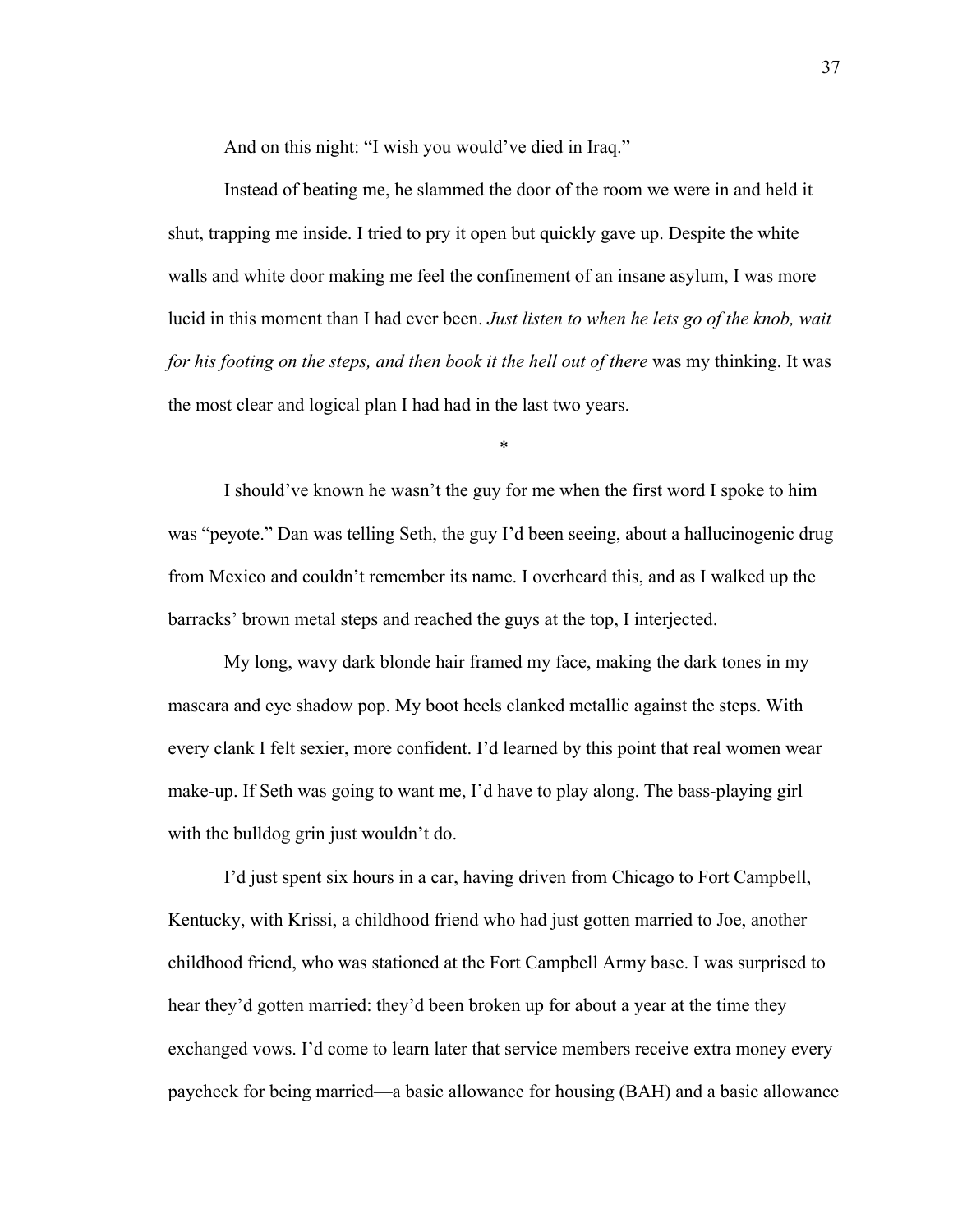for sustenance (BAS)—which amounts to hundreds of extra dollars every month. My friends were working the system, like many service members and their significant others do, like Dan and I would do a few months later.

As I imposed upon Seth and Dan's conversation, I put my left arm around Seth's waist and looked at my feet, trying to exude a smug aloofness. I really just needed to look away from him: that would've made it easier if he denied my touch. *He doesn't want to touch you. Why would he?* When I looked up and realized his arm was around my waist, too, a temporary relief came over me. I looked off of the balcony and out into the dirty, muddy barracks' courtyard with its souped-up cars and crotch rockets, wilting trees, and a massive dumpster in plain view. And for a brief second, in the corner of my left eye, I could see Dan slightly smiling at me. He could've been thinking I was cute, could've had a sincere appreciation for my limited knowledge of hallucinogenic drugs, could've read the insecurity all over me.

When I looked at him, his teeth popped out: they were big, square, seemingly white and strong. We stood eye level with one another. He had a brownish-blonde fade and a slender face with chiseled features that were still paradoxically soft, giving his face a handsome but cherubesque quality.

We later all found ourselves in the rec room, with grey concrete floors and white concrete walls, drinking mass amounts of Bud Light and playing Asshole. I pounded my beer as Seth sat to my left, his bald head glaring and pit bull tattoo snarling at me.

*He's not into you. If you fuck him, he will be, my fucked up relationship* conscience whispered.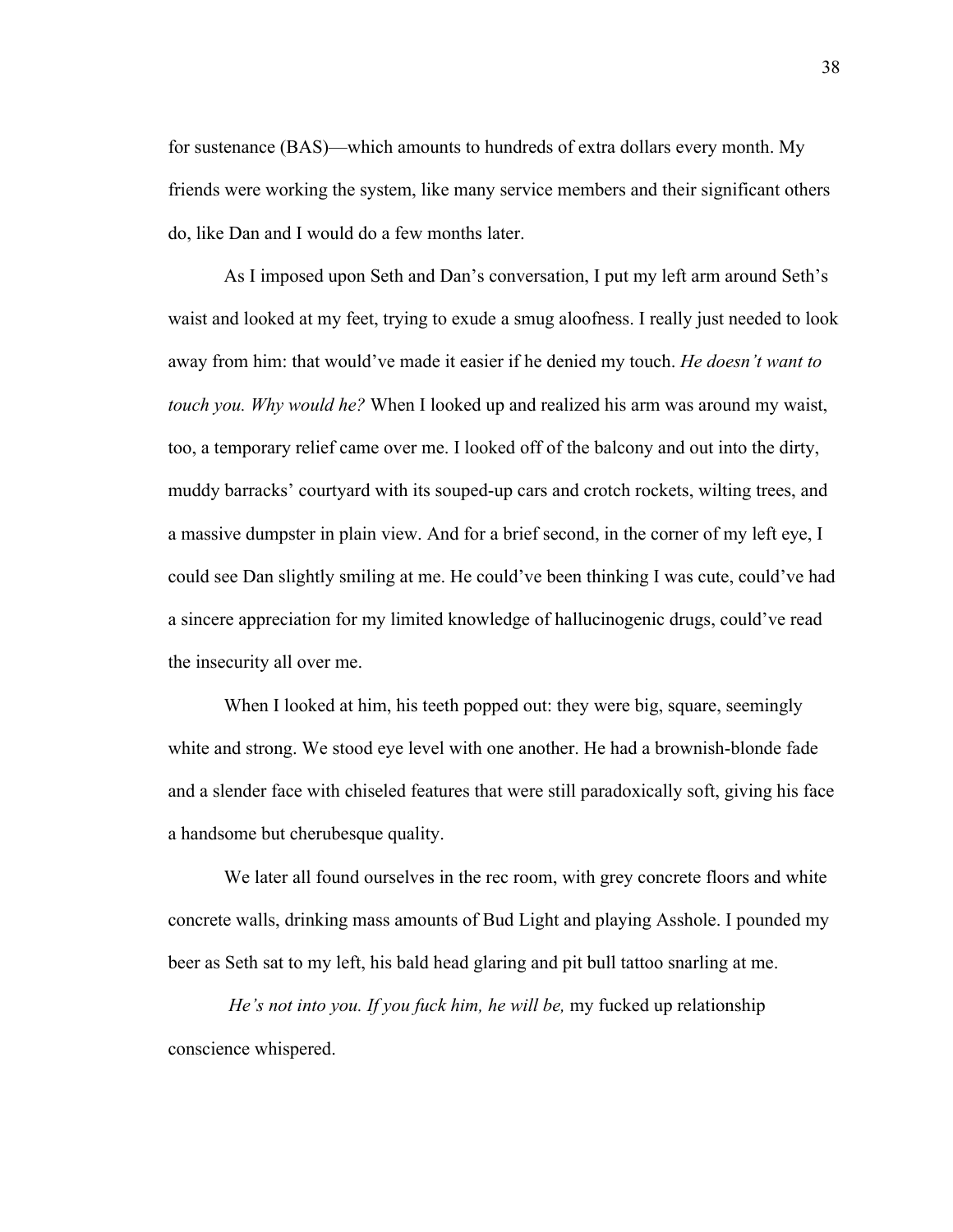Dan sat in a blue polyester camping chair—uninvolved in our drinking game smoking a Newport and drinking Bacardi 151 straight.

"151 is so strong, it actually catches fire," he said.

Joe threw down a card. We all drank our beers, not responding to any of what Dan said. I was starting to catch on that Dan was a sort of barracks phantom, always around but never really acknowledged.

He got up with his bottle of rum, put the bottle's cap on our table, poured a few drops of rum into it, and took a lighter to it. I stared into the blue-white flames, feeling strangely comforted. Everyone else just continued with the card game.

My last memory of that night is watching Dan stumble out of the rec room doorway, presumably to his room just down the hall. In my haze, I watched him intently for what felt like an eternity. I felt sorry for him. His head hung and his brown moccasins shuffled slowly across the dirty floor. He'd said nothing before he walked out, perhaps having finally realized that even if he had wished us goodnight, his words wouldn't have been met with so much as a grunt.

According to a 2007 article in the *Journal of Family Violence*, "in order to enter the military, persons must be relatively healthy, so they are not as likely to have many of the health disorders that have been associated with family violence (e.g., severe substance abuse or mental health problems)."

\*

Although having "relatively healthy" people enter the military is certainly ideal, this isn't reflective of reality. Many service members—at least the ones I've known come into the military with hosts of unhealthy issues: Joe had a coke problem and was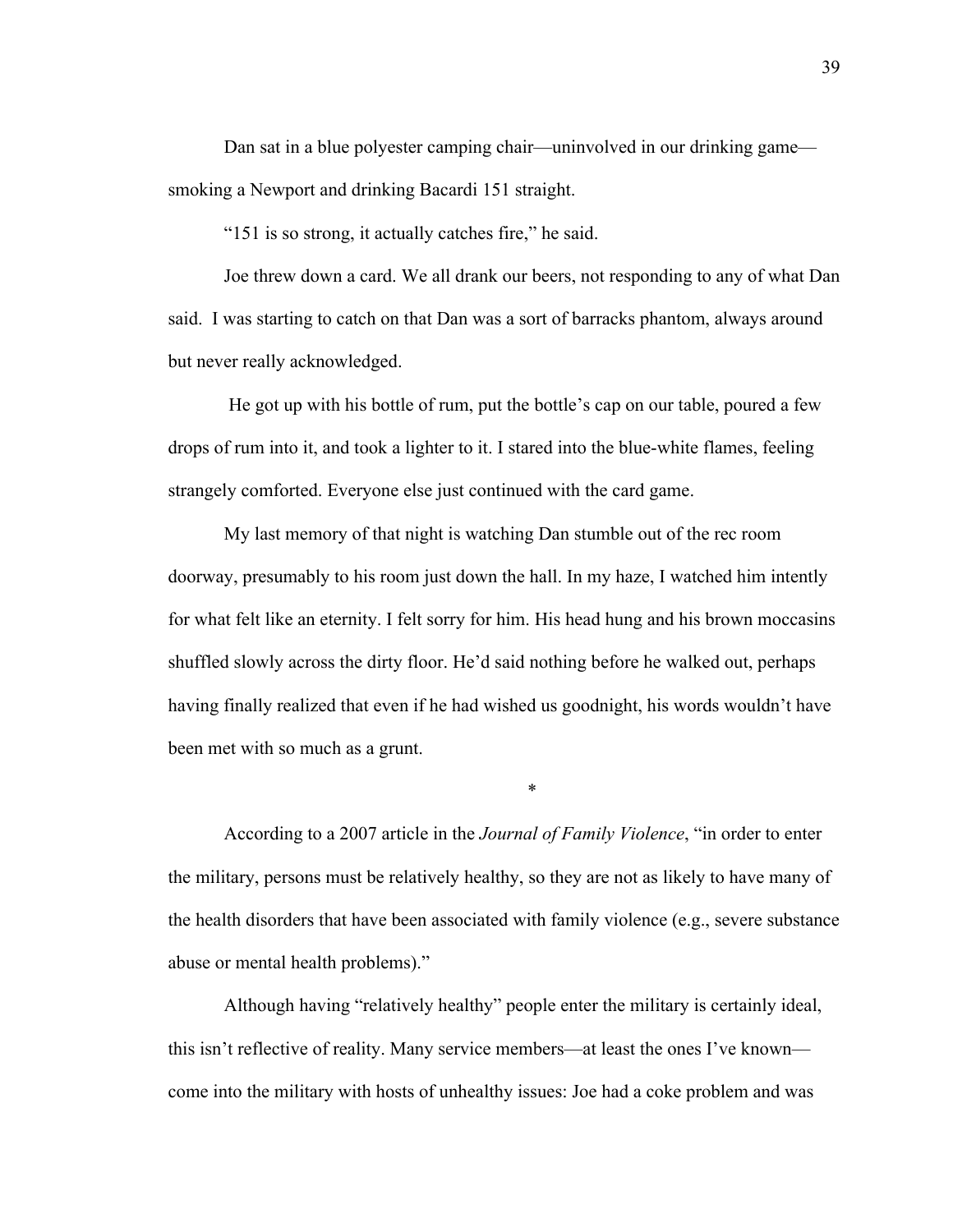running out of options; Seth joined the military to avoid jail; Dan joined the Army to avoid serving time for a DUI charge.

\*

The faux Maine seaside décor of Red Lobster soothed me during my  $20<sup>th</sup>$  birthday dinner, despite the tension. My parents had large Long Islands, and I couldn't help but scarf down the cheesy biscuits. I was unaccompanied at the outer edge of the table; they sat next to each other on the opposing side. It felt like a job interview: they were glaring at me, scrutinizing all the moves I made. Questions were going to start flying at me soon enough: I'd been back from Arizona for just over a month and hadn't indicated what I planned to do now that I was back in Chicago. My parents and I went through the ritual of awkward, surface dinner chat:

"How's work?"

"Okay. I mean, it's Walgreens. How's work for you guys?"

They both shrugged and made semi-disgusted faces, as if to say, "Work is work." It took about 20 minutes for the LITs to kick in.

"So, now that you're back here, what're you gonna do?" my stepdad asked. My mom lifted her head from her drink and shot her eyeballs my way. It's funny that while I was underage and under their care, they let me run around with Matt and didn't ask questions or even know where I was most of the time. And now, at this dinner, they wanted to play concerned parents. Maybe they saw that my lack of direction would eventually give way to my tendency to make bad decisions and an intervention was necessary.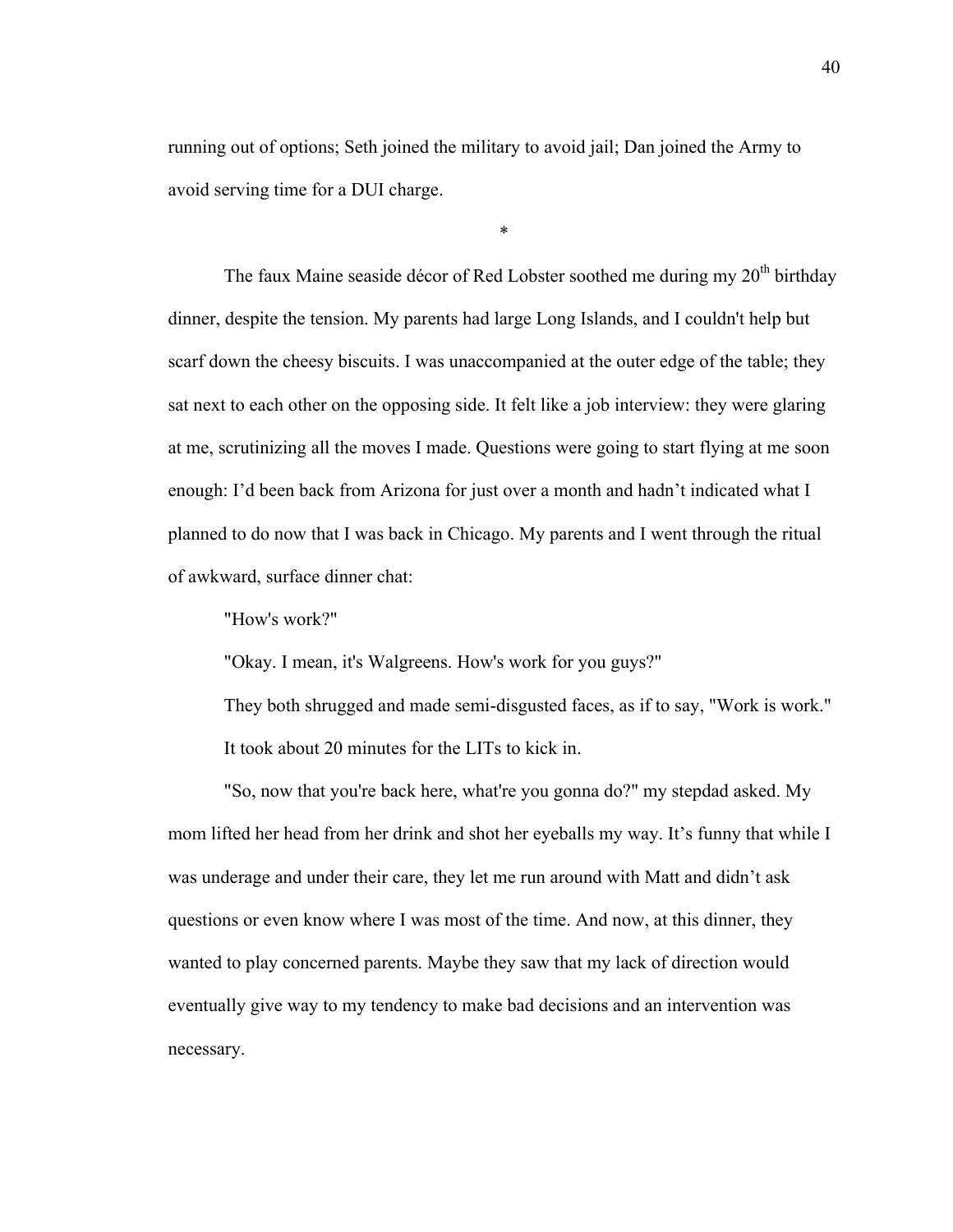"Not sure yet. Keep working full-time at Walgreens and go back to school next semester, I guess."

I looked down at the table. The answer I wanted to give John—the real, not-sological answer I had in my head—was: "Marry a military guy. Move down to Fort Campbell."

I was registered to take spring courses at the community college I'd previously attended, but I never really had the intention of going back there. In my mind, going back meant that I'd fall back into old patterns, which meant that I could get sucked back into Matt at any time—an idea that terrified me. Marrying a military guy was a legitimate plan in my brain. I told no one of it. Paradoxically, I knew if I told anyone, they'd think I was insane, but I myself didn't think it was insane. It guaranteed a new life, and that's all I wanted.

Dan sat in the passenger seat of my Corsica not too long after Seth stopped taking my calls and responding to my text messages. Dan had come up to Chicago from Fort Campbell with Joe and their friend Trevor, and somehow, within a half hour of their arrival, Joe vanished into a trailer to get it on with Krissi, and I was stuck entertaining the other two. Not knowing them very well, I hopped on the Dan Ryan and made my way to Lake Shore Drive, a road I drove frequently when restless or looking for answers.

\*

It was November and late and cold, and the skyline to my left—despite its majesty and twinkling, awe-inspiring white-yellow lights—just didn't affect me anymore. On my right, Lake Michigan's waters sat dark and slow-moving, like an oil slick. Trevor, the tall, moderately handsome dignified soldier type, sat in the back and said nothing.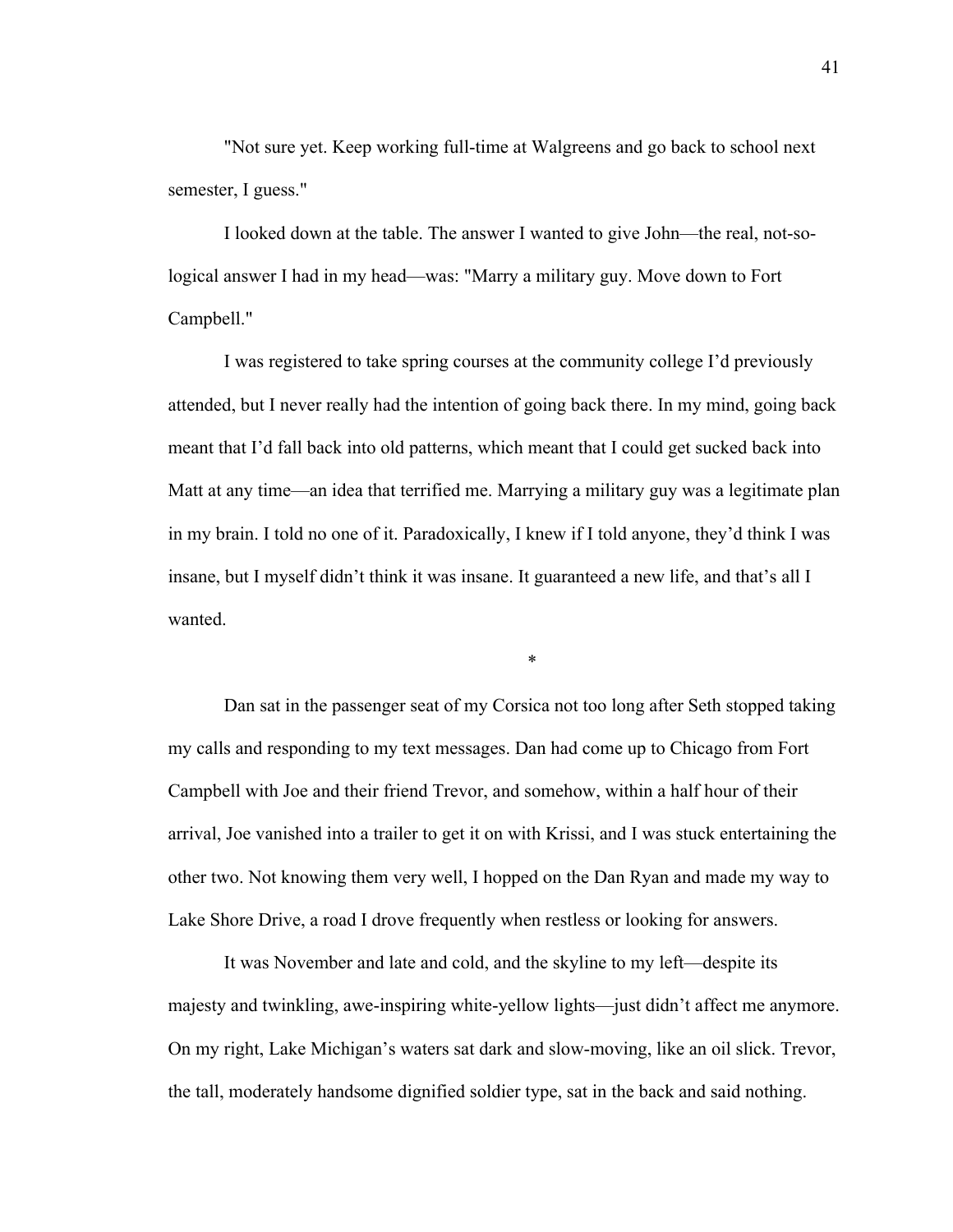Dan, on the other hand, who I then described as a crack-headed version of Leonardo DiCaprio, wouldn't stop talking. He was almost manic: in the corner of my eye, I saw him flailing and getting close up to the dashboard as he spoke with conviction of things I hardly processed then and certainly can't remember now. I looked into my rear view and saw Trevor staring out of his window, disassociated from Dan's words. I looked through the windshield and threw myself into Lake Michigan's blackness for a few minutes thereafter, hearing nothing, saying nothing.

I had known Dan for about a month and was starting to learn that he loved to talk, even if he wasn't saying anything at all. He just seemed to have almost no social intelligence, couldn't see—or maybe refused to see—when people were disinterested in his bullshitting.

But as our trip down Lake Shore Drive ended and we drove down empty, dirty side streets to get back to the empty, dirty interstate, I mentioned how I was having difficulty getting money for college and how my mom was giving me a hard time about giving me her tax information for FAFSA purposes.

"Know what you should do?" Dan asked.

My detached, increasingly irrational mind—now completely aware, thanks to my friends Joe and Krissi, of the benefits of a military marriage—automatically thought he was going to say "Marry me." I had barely known him a month. We weren't dating. I didn't really even like him. And somehow my brain jumped to the idea that this stranger was about to propose to me. I closed my eyes for a moment and hoped that I'd get to start over somewhere new, have a completely new life, leave the past behind, and get to go to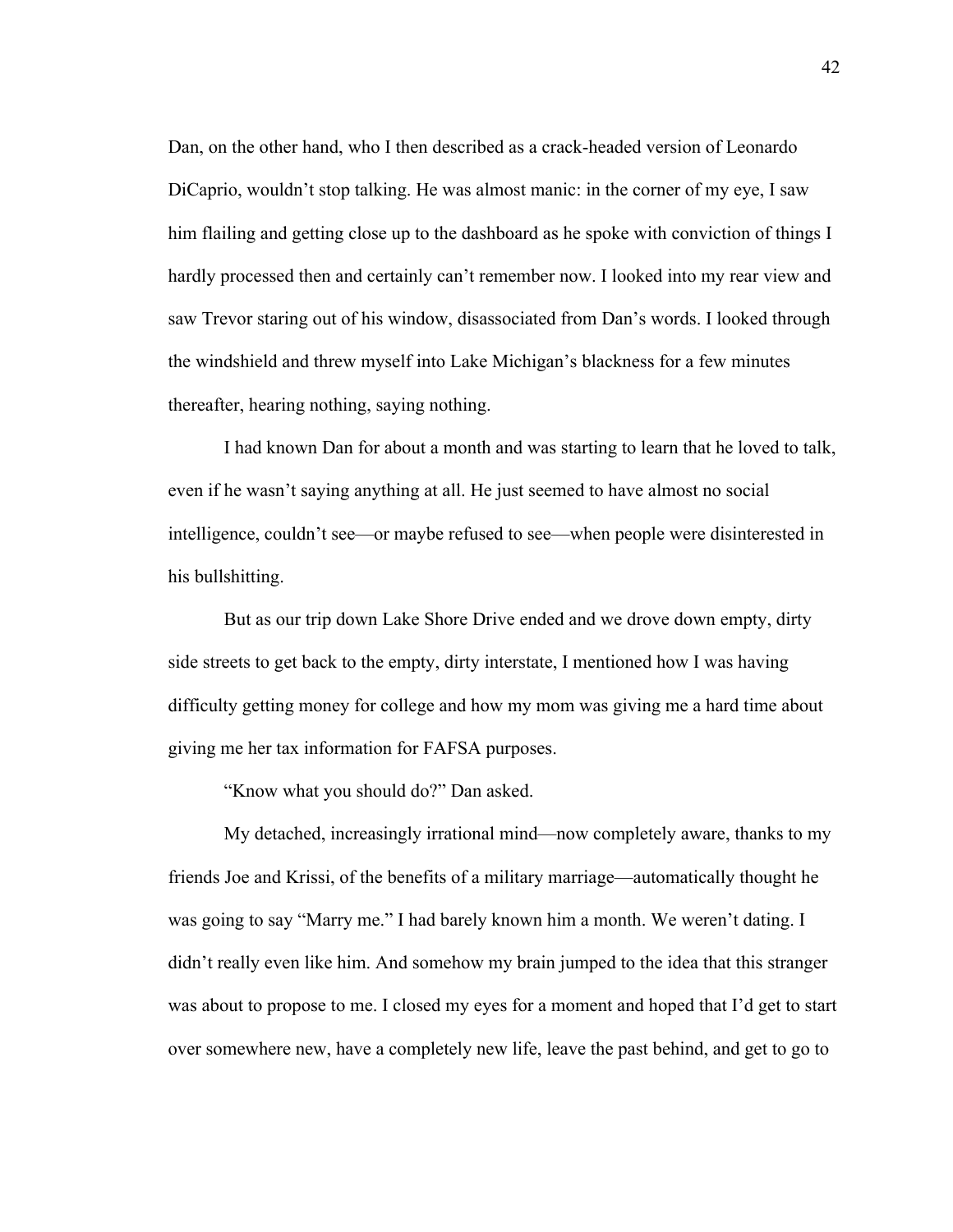a college without worry on top of it. I said, "What's that?" all the while, trying to play it cool.

-

And I still yearn for commitments from guys I barely know:

I tell Jeremy via Yahoo Messenger that I may need to move to Iowa because Chicago hasn't been very good to me as far as jobs go. I also tell him that Iowa might be a better place for me to write, as my parents are getting frustrated with me living with them, and my brother is happy to have me stay with him while I finish my thesis.

"I don't know what to do," I type.

I'm fishing. I don't want to go to Iowa and don't even consider it a real option. I want Jeremy to tell me that I can move in with him, even though we just met in person less than a month ago. I want him to tell me that he'll make sure I'm taken care of and nothing will go wrong if he can help it.

"Wish I had all the answers for ya.... You need to do whatever you need to do to get your degree done…. After that's done everything else can fall into place…. Hard to plan a life being in limbo," he types.

I stare at his words on my computer screen as I finger the hives on my chin. I try to channel my disappointment with his response into something rational: *We still barely know each other*. *Moving in together is just not an option.* But I still feel half-compelled to cry. *Another guy who doesn't want you. Another guy that you're too crazy for.* 

*-*

"You should slang," Dan said.

"I should what?" I was totally let down. "Slang? What?" I thought.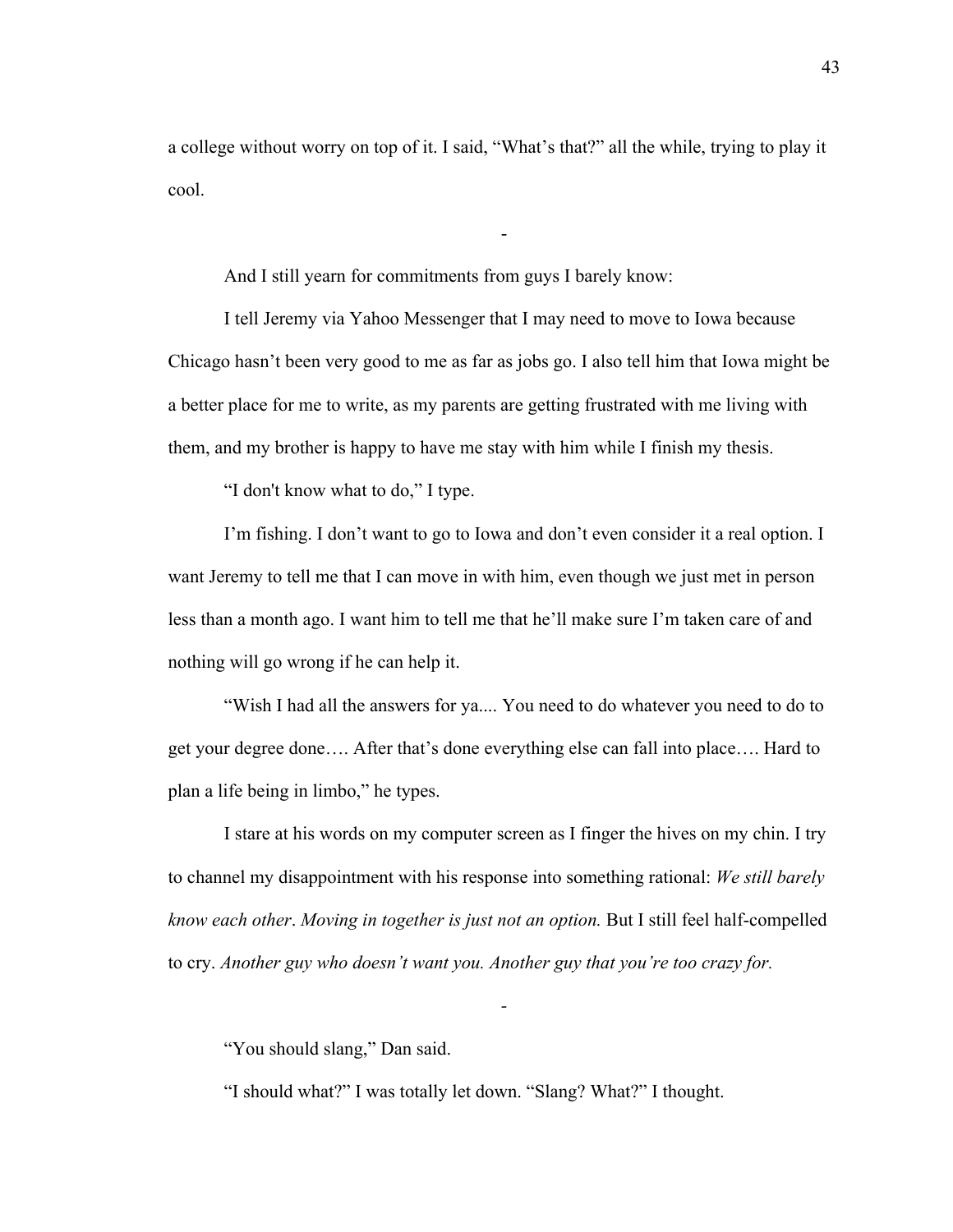"Sllliiinnnng. You know, sell drugs?"

"Yeah, no. I'm good. I'm a skinny white girl. I couldn't bust any caps if bitches didn't pay up."

That conversation should've affirmed the fact that Dan was someone I didn't want to know or be around: not so much because he was recommending that I sell drugs, but because I could just sense a falseness in that recommendation. What could this cute, eccentric white boy know about selling drugs? But this falseness, this I'm-a-hardass mask he wore only intrigued me.

This mask suggested to me a fragility in him, that he could be hiding something gentle and sweet underneath his words.

This fragility would make him a perfect future husband.

\*

On Facebook, my closest grad school friend tells me that she has a bun in the oven. Tomorrow, she'll be married by a Fort Sill, Oklahoma area Justice of the Peace. I don't know whether to continue to play passive, unconcerned, and congratulatory, or to speed I-40, kick down her door, shake her like stuck pepper and scream my experience into her stubborn ears.

I want to tell her that marriage is evil—more specifically, that marriage to an Army guy is evil. I want to say that marriage will turn her into a verbally abusive, loveless hag, tell her that her husband will put his hands on her at some point because all soldiers are insane.

But then I remember that she's known her soon-to-husband since high school. I'd met my husband only five months before we got married. They're from the same small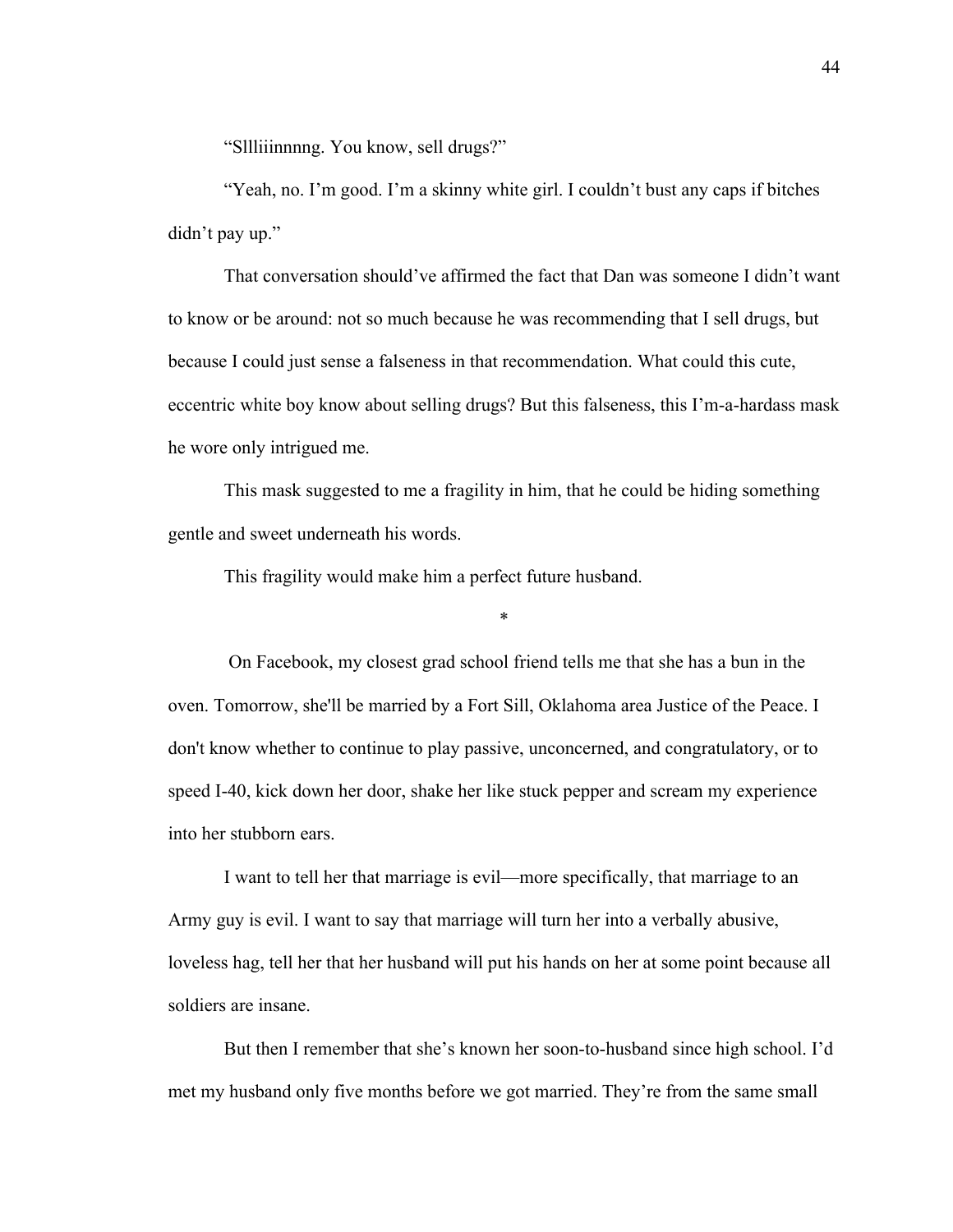town in Kentucky. Dan and I grew up in different regions of the country. They've been dating for nearly a year. My ex and I had been dating for about two-and-a-half months before our big commitment.

She knows who she's marrying. I didn't know who I married. Neither did he. And that would've made all the difference.

\*

On our first date, we ate dinner at the Opry Mills Mall food court, killing time before an IMAX showing of *Closer*—a film with a main character named Dan, described by Sony Pictures as a "very dangerous love story." I had a pretty flavorless Cajun dish that I stared at and used my fork to play with so as to avoid the awkwardness of having nothing to talk about with Dan. And if our opposite personalities weren't enough to inhibit conversation, his Salvia-induced state certainly didn't help.

I hailed from a large Midwestern city; he spent many years of his life in Georgia. I strongly identified with '90s rock music and writing; he strongly identified with drug culture and wanting "big ol' rims." I discovered later that the only things we actually had in common were a love of road trips and unspoken affinities for dysfunction.

And there I sat at the wobbly white table, staring into my food, smelling Subway, Cinnabon, Chinese and Cajun cuisines, and steak sandwiches all intermingling to create a somewhat nauseating yet somehow enticing odor. The neon pinks and blues of the food court signage were captured by the strings of Christmas lights that hung like nooses from the ceiling. He stared into his food, too.

-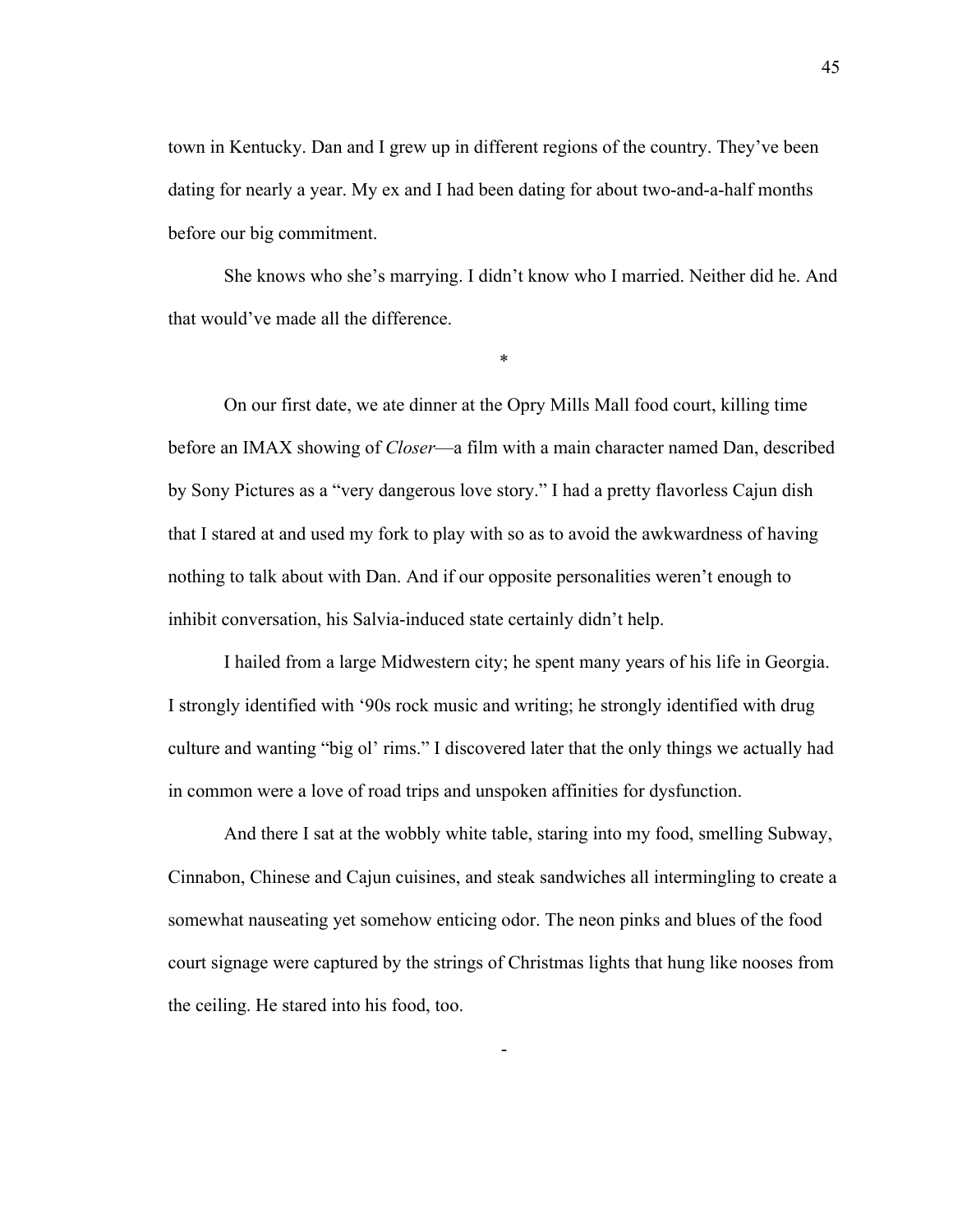Although my aim of getting married to a military guy clouded my judgment on that awkward first date with Dan, I don't think my ability to gauge the success of a first date has ever been very keen—and it still isn't. I don't worry about the quality of the date. I'm just happy to be on a date. *You're lucky this guy is even going out with you,* my self-hating voice repeats.

I sit at a Japanese restaurant with Joe, who brought his friend Ryan along, for dinner. The waitress greets us and lays down forks rolled in napkins and places paperwrapped chopsticks on top. Joe and Ryan unwrap their chopsticks and place them accordingly in their hands to prepare for the forthcoming sushi. I ignore my chopsticks, as I have never been able to figure out how to use them.

When my Philadelphia rolls come, I take out my fork, dab it in the wasabi paste, and spread it on the cream cheese portion of a sushi slice.

"You're not gonna use your chopsticks?" Joe asks.

"Never could figure out how to use them," I say.

His mouth drops and eyes widen, with a certain contempt that makes me feel bad about myself for being unable to do something so insignificant.

"Are you serious?" he asks, still glaring at me, still seeming like I make him want to puke.

I look down at my food and wonder why this is an issue, but I nervously laugh, thinking this is just a quirk of his. Once he recovers from this devastating blow and Ryan goes his own way, the date will have to improve.

-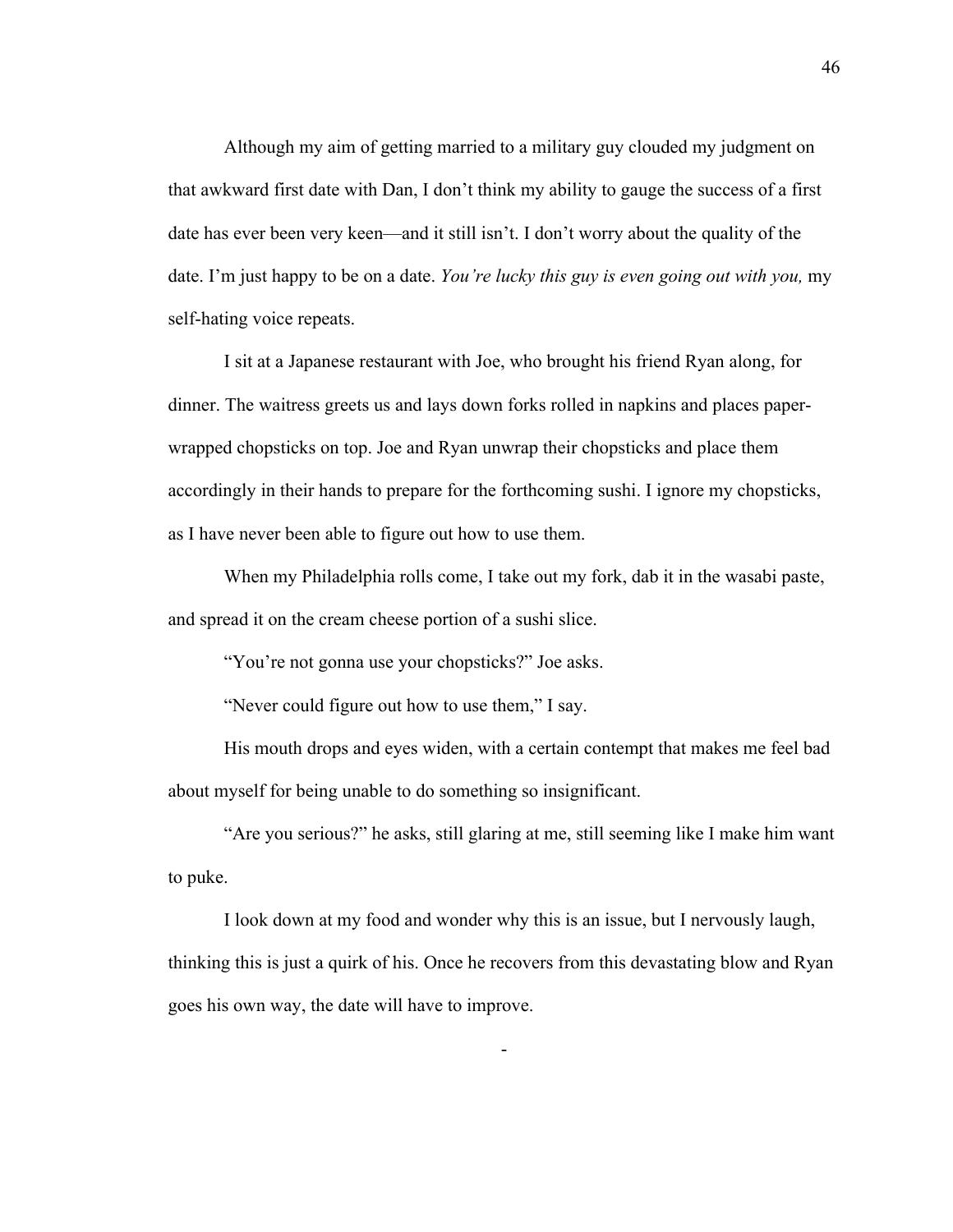About 3  $\frac{1}{2}$  months after our awkward first date, we were back at Opry Mills, this time at Ultra Diamonds, picking out wedding bands. The small store had several fingerprint-smothered glass cases with gaudy, expensive rocks that just weren't suitable for the rush job I was trying to pull. I tried several of them on, anyway, just to humor the process. They looked absurd on my tiny dry hand, with its jagged, bitten-off fingernails and untamed cuticles; the rings just screamed at me that it wasn't the right time, that I needed to mature into woman hands—rational woman hands—before a wedding band would look right on me.

I came across a \$450 set of rings, which included an engagement ring and his and her wedding bands, Dan saw my eyes widen. My 20-year-old self knew nothing about buying jewelry and thought I'd just seen a bargain.

"You like those?" he asked, with a big grin on his face.

I tried the engagement ring on. I barely acknowledged its 1/16 of a diamond or that the platinum material the little fleck of rock sat on was hollowed out. I just held my hand out away from me, acting the part of the giddy bride-to-be, smiling big, trying to convince myself that this was right, this was a legitimate marriage.

"Do you want it?" he asked.

I just looked at him and smiled. I kept smiling, trying to fill myself up with the pride and happiness that any person about to get married should feel.

"Then I'll get it for ya," he said.

We walked over to the cash register, and I pulled my debit card out of my wallet. I handed it over to the saleswoman, who was older, short, blonde, and looked moderately uncomfortable taking the card from me. She knew something wasn't right. Dan mused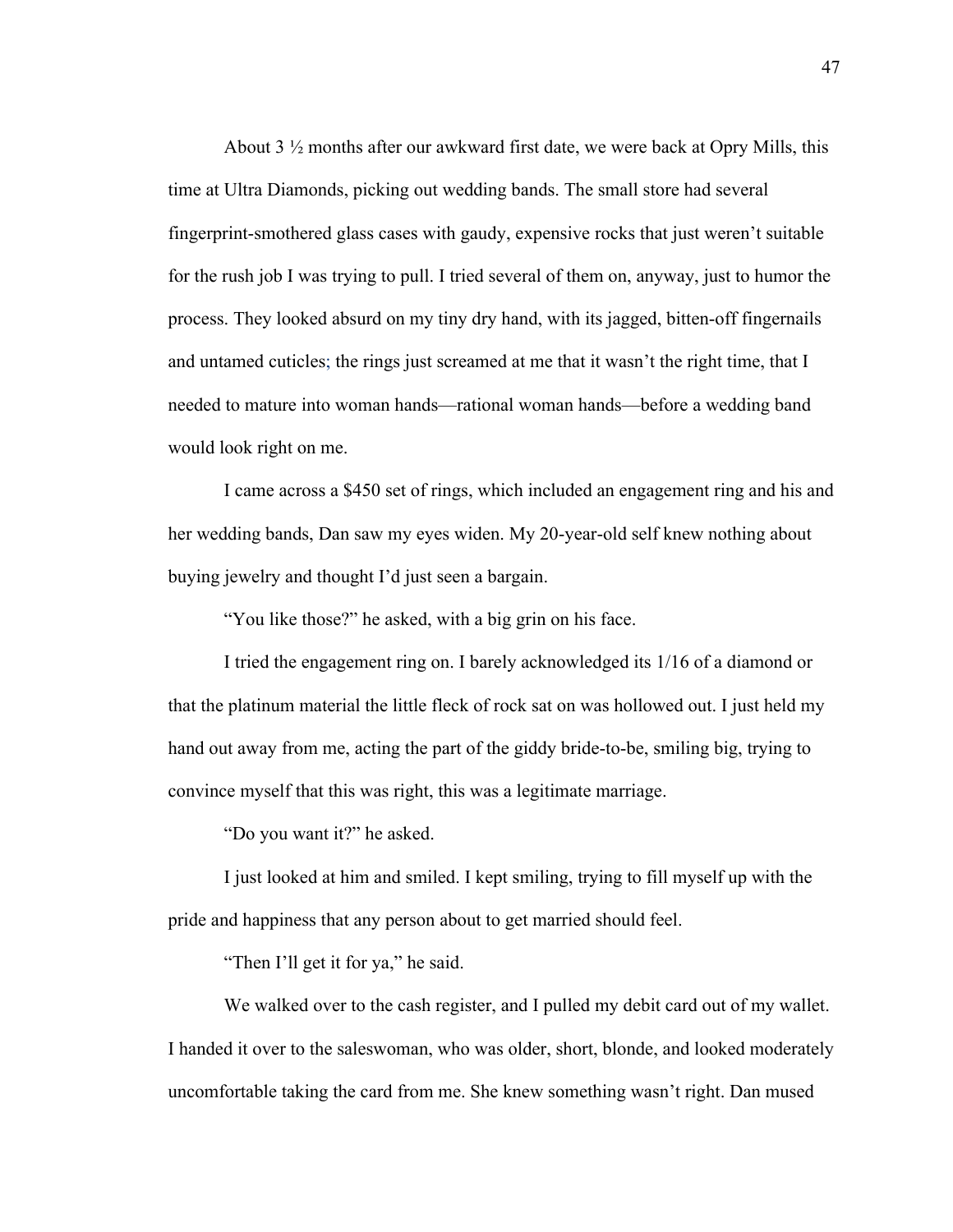aloud—almost to the woman as she ran the card—about what a great deal he got on the rings and informed me that "furniture, cars, and jewelry are always negotiable." I peered over his shoulder and through the storefront windows, as if he weren't there, as he said this. When I looked back at the counter, the receipt was waiting for me to sign it. I scribbled a frustrated, illegible signature onto it. "What kind of girl pays for her own rings?" I wondered.

When we walked with the new rings into Glow Golf—an indoor, glow-in-thedark miniature golf course—there were fake plants everywhere and large slabs of bright green wood lying on the outer edges of each hole, which essentially just consisted of tenfoot strips of poorly secured black material with a hole cut into them.

"You should propose to me here," I told Dan. I thought of the way all married couples have a proposal story. We needed one, too. Even if our marriage was a sham of sorts.

He looked around and gestured toward all the children that were running around us. "Here?" he asked.

I pouted as we played. I wanted my cute, silly story.

With every hole after he denied my request, I got angrier. I glared at him and clenched my fist as he putted. My anger shone through that easily even then. I wondered if he was embarrassed to be seen with me. If he really loved me, I thought, he wouldn't be able to wait to propose to me.

Then, after I came back from the bathroom, as we approached the final hole, he got down on his knee. He looked down at the floor and looked out of the corners of his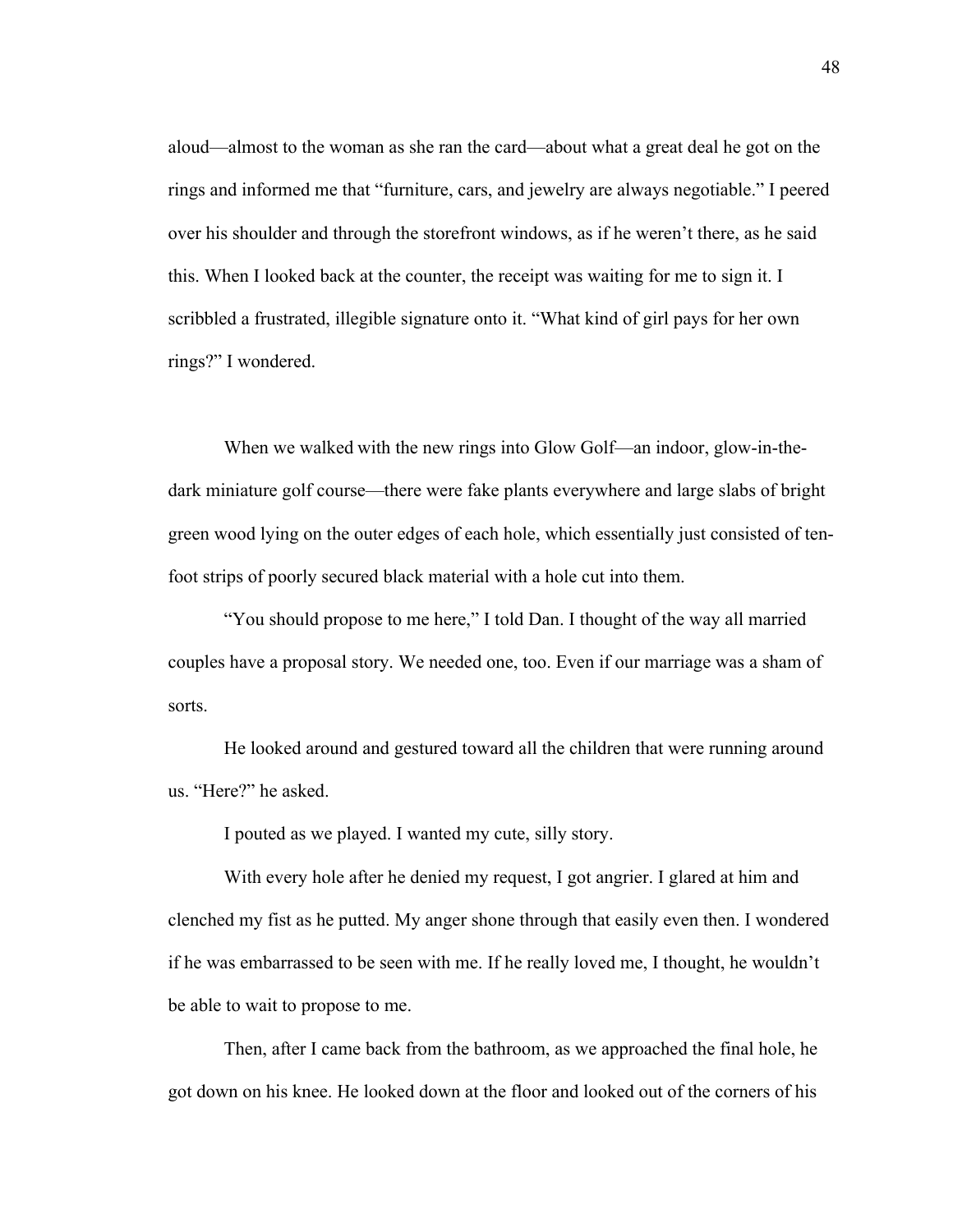eyes to see if anyone was watching. Although he usually loved to be the center of attention, he was not looking for that in this moment. He looked up at me with an embarrassed half-smile and just mumbled the supposedly magical words. I nodded my head matter-of-factly, and he slipped the ring on my finger.

And then, on a mild day in mid-March, I clasped hands and locked eyes with Dan at the Montgomery County Clerk's office in Clarksville, Tennessee. In a place where people get their license plates, voter's registration cards, and driver's licenses, I was getting legally married. My plan had come to fruition. I was marrying a military guy.

The cherry podium, faux flowers, and gold-framed pictures of old white guy judges on the walls encased us in the tiny room; these decorative touches kept the room from screaming "jail cell" in my mind. A white man in black stood over us, saying \$20 worth of words that I didn't hear. Dan wore a blue FUBU shirt and matching sweatshorts. I wore jeans and a t-shirt. I stared into Dan's eyes for what felt like an eternity, feeling nothing. I thought about how handsome he was, trying to convince myself that I was doing the right thing. The entire time the judge spoke, Dan and I never broke eye contact. I continuously wondered when the ceremony would end so I could break it without guilt.

When it was all over and he and I walked back to my car, I asked my new husband if he felt different. I think he said no, but I felt so numb that I wasn't attuned to anything that was going on around me. He and I got in the car, and all I remember is staring at the road as I pulled out of the clerk's office parking lot. I wasn't convinced I'd done the right thing.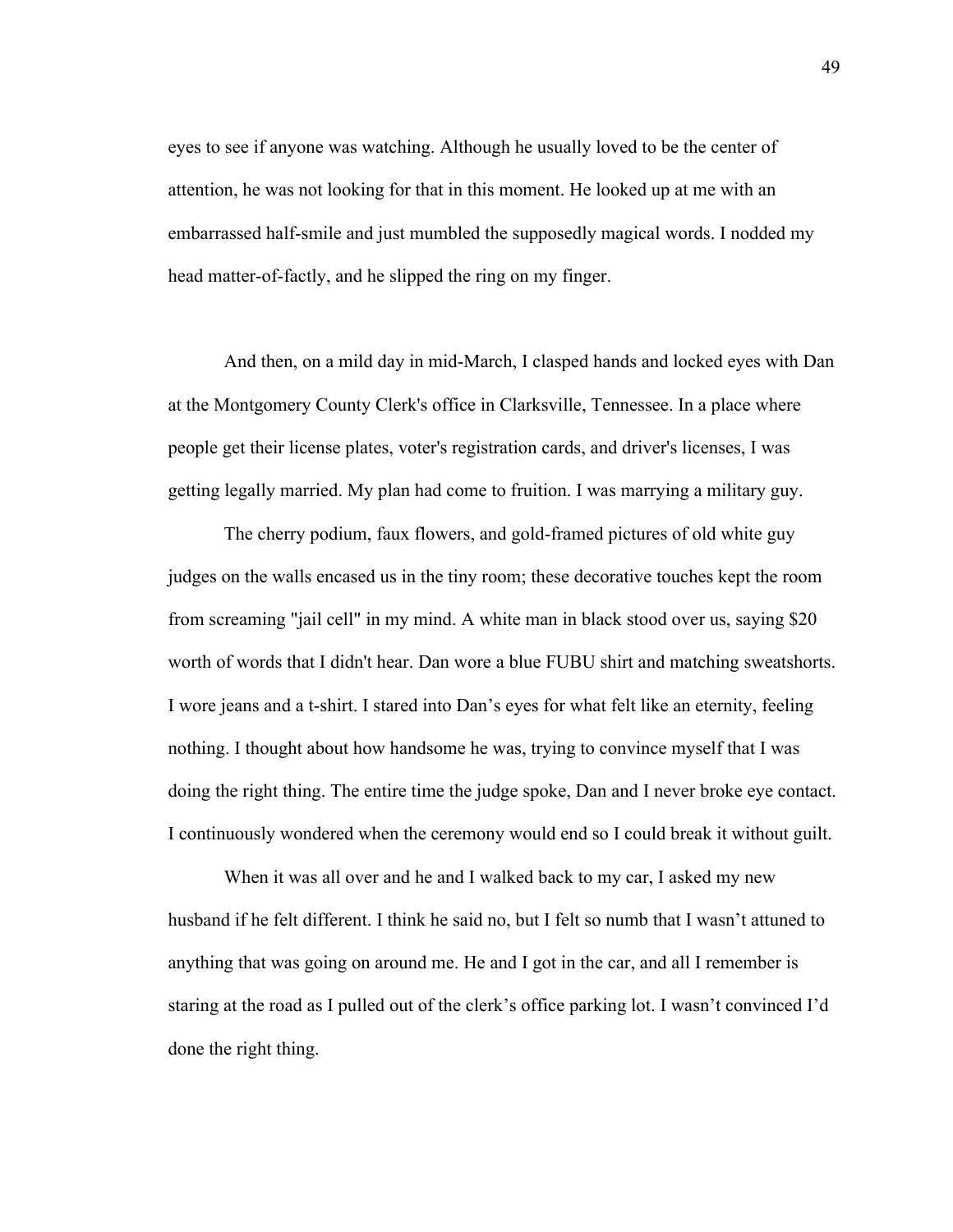It wasn't a game anymore. I was legally married. Marriage is supposed to be forever, and I was forever tied to an Army guy that wore FUBU and talked too much and wasn't liked by anyone. I was stuck. My clouded mind struggled with itself in the subsequent days, wondering how I could get out of it, as if getting out of it so soon was an option.

\*

Status update from friend's Facebook page:

"Dear Army, if you say my husband will be finished in the field on Thursday, I'd appreciate it if you would send him home at the appointed time. This last-minute, mindchanging crap is not very professional or polite."

\*

One month after my husband and I married, during a night of drunken hot-tubbing at his dad's rural Georgia home, I pleaded with him for an annulment. My uninhibited state allowed me to admit that our marriage wasn't going to work. The booze allowed me to tell him I didn't love him, that we'd made a mistake. But he refused. Not only did he refuse, he got out of the hot tub and ran to the downstairs gun closet to find a loaded shotgun. He ran back up the stairs and situated himself and the gun in his father's living room, a few feet away from where I was standing in the kitchen. He was fake-crying the way five-year-olds do when they can't get the Mega Ranger they want from Wal-Mart.

"If I can't be with you, then I have no reason to live," he said to me.

He put the barrel in his mouth and shoved it back toward his throat, a few inches deep. When he looked at me with this shotgun in his mouth, his eyes maintained a puppy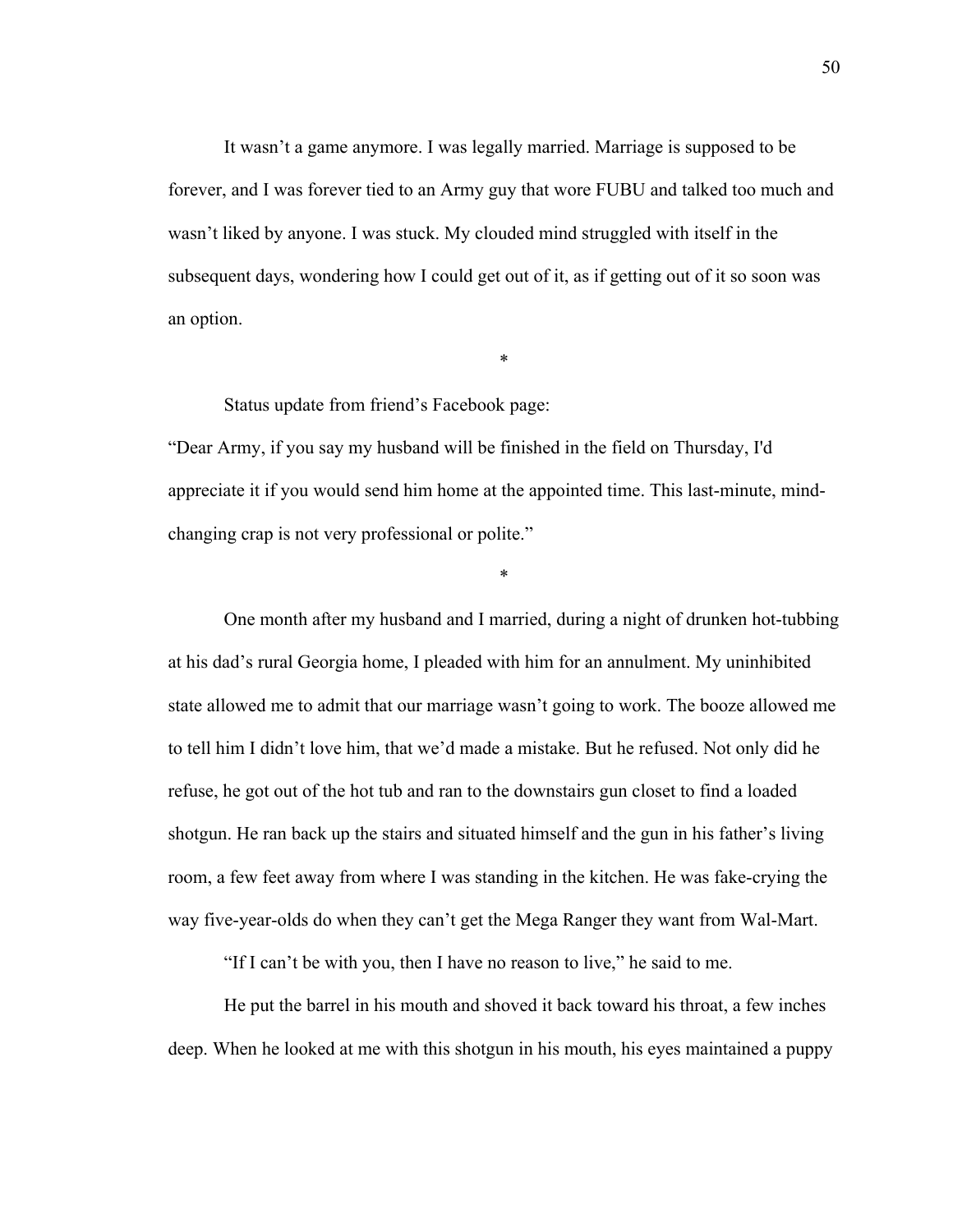dog quality. At the same time, I saw the way his eyes, if he killed himself, could say so many other things—namely, "You did this to me, you frigid bitch."

I stood in the doorway and held tightly to its frame, as if it were a shield. I pleaded with Dan not to pull the trigger; I didn't want to be responsible for someone's suicide. Surprisingly, despite my gross selfishness in our relationship and even in these moments where I kept thinking only of how his suicide would affect me, I didn't worry about him killing me.

Then, he lightly tapped the trigger. I sprinted toward him, with the aim of grabbing the gun and no worries of being shot. As I put both of my hands around the barrel of the gun and tried to pull it away from him, he cocked his right fist back and punched me in my upper left arm. I looked at my arm, touched the spot where he'd hit me, and looked at him.

"I can't believe you punched me," I said to him.

I should've left then. The shotgun, the punch, and my drunken confession that I didn't love him all spoke to the fact that our marriage was never going to work and certainly was never meant to happen in the first place. Maybe a fear of him or social stigma kept me there. Maybe I'd already become codependent and just couldn't let go. I'm never able to let go.

Craigslist missed connections posting from me to Jeremy, titled "To J, from S":

-

I think it's really sad that the three months I spent communicating with you (solely via instant message) were a waste. I wish I could message—or even call—you now and tell you that, but it's just easier to stay silent and let things pass. We're so incompatible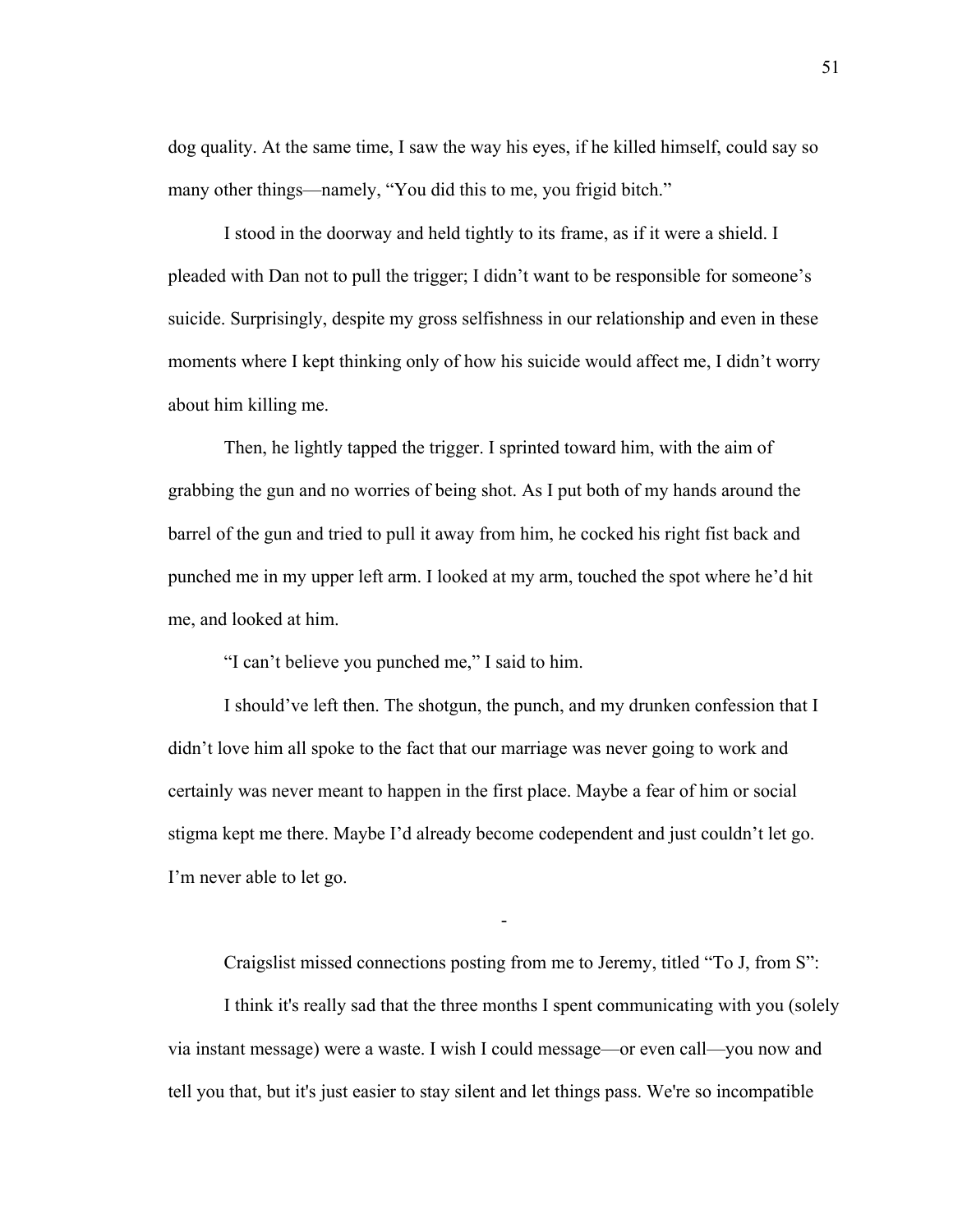and want completely different things out of life. I wish I would've realized that in month one (or week one, for that matter). But, on the upside, I think I now have a clearer understanding of what I want in a guy: I want a guy who isn't judgmental and will accept and embrace my quirks with a smile; I want a guy who's aggressive and will ask me out when the mood strikes him and kiss me when the mood strikes him and can't stop himself from telling me I'm pretty; I want a guy who isn't into material shit and doesn't obsess about money and wanting more money and being rich one day; and perhaps most importantly, I want a guy who can't wait to call me or see me, because I'm one of the highlights of his day. This could be asking for too much, but oh well.

I realize that Jeremy—even before I meet him in person—isn't the guy for me. I still, however, remove this post five minutes after it goes live on Craigslist, for fear he'll see it and I'll lose him. I see that this fear of losing Jeremy isn't at all about losing Jeremy himself: it's about missing out on an opportunity to cater to the neediness that lies dormant inside me when uninvolved with anyone romantically.

\*

From an unsent letter to Dan, circa time of divorce:

"I miss your smile so much—every time I've seen your smile—even now—it melts my heart. You always glow when you smile."

He did glow when he smiled. I couldn't help but smile myself every time he smiled. He had big square teeth that, on the surface, shone bright and ivory white. But upon further inspection, they were translucent. The enamel had worn away and degenerated into brittle crystalline pieces that were quietly decaying away, perhaps in a reflection of the state of his soul.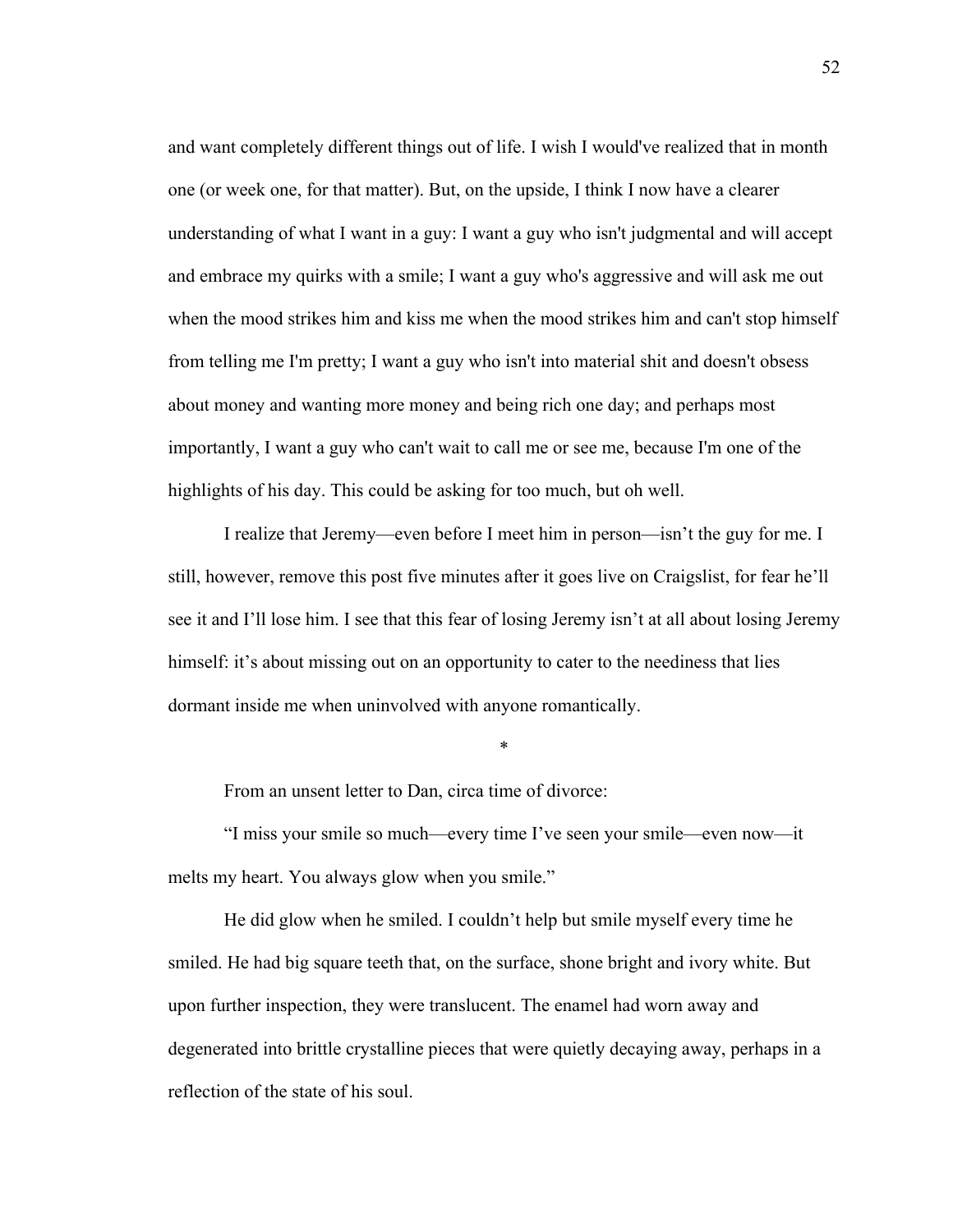Over his life, my husband had mastered the practice of chamelionism. When he was around his fellow soldiers, he was the "wigger" guy from Atlanta—or, as he pronounced it, Alana—who called people "cuz" and mused about the gold grill he was dedicated to having one day; he also became a daddy's boy who, because he admired his father's money and power as a computer company executive, would humor his father's self-righteousness by having gasbag conversations about current events and random historical trivia; and around me, he was generally an affectionate husband with a tendency to stretch small truths.

\*

One morning I woke up to him sitting on the edge of his side of the bed. He looked down at the carpet with a grave disposition. He looked over at me and saw that I was awake.

"I haven't been completely honest with you," he said to me.

I stared up at our bedroom ceiling, still under the covers, feeling numb. I knew I hadn't been completely honest either. I heard some of his confessions, but I was most focused on whether I should tell him that he was essentially just a pawn in my plan to marry a military guy.

He told me that he wasn't the person he'd said he was. He felt guilty about telling me he lived in Atlanta proper, when he'd actually lived in the outlying suburbs. The scar on his head wasn't from a drug deal done bad: it was from when his dad pistol whipped him for threatening to commit suicide. These were details that he shouldn't have had a guilty conscience over, but I used them to deflect from the real falsehood that should've been exposed in the conversation.

53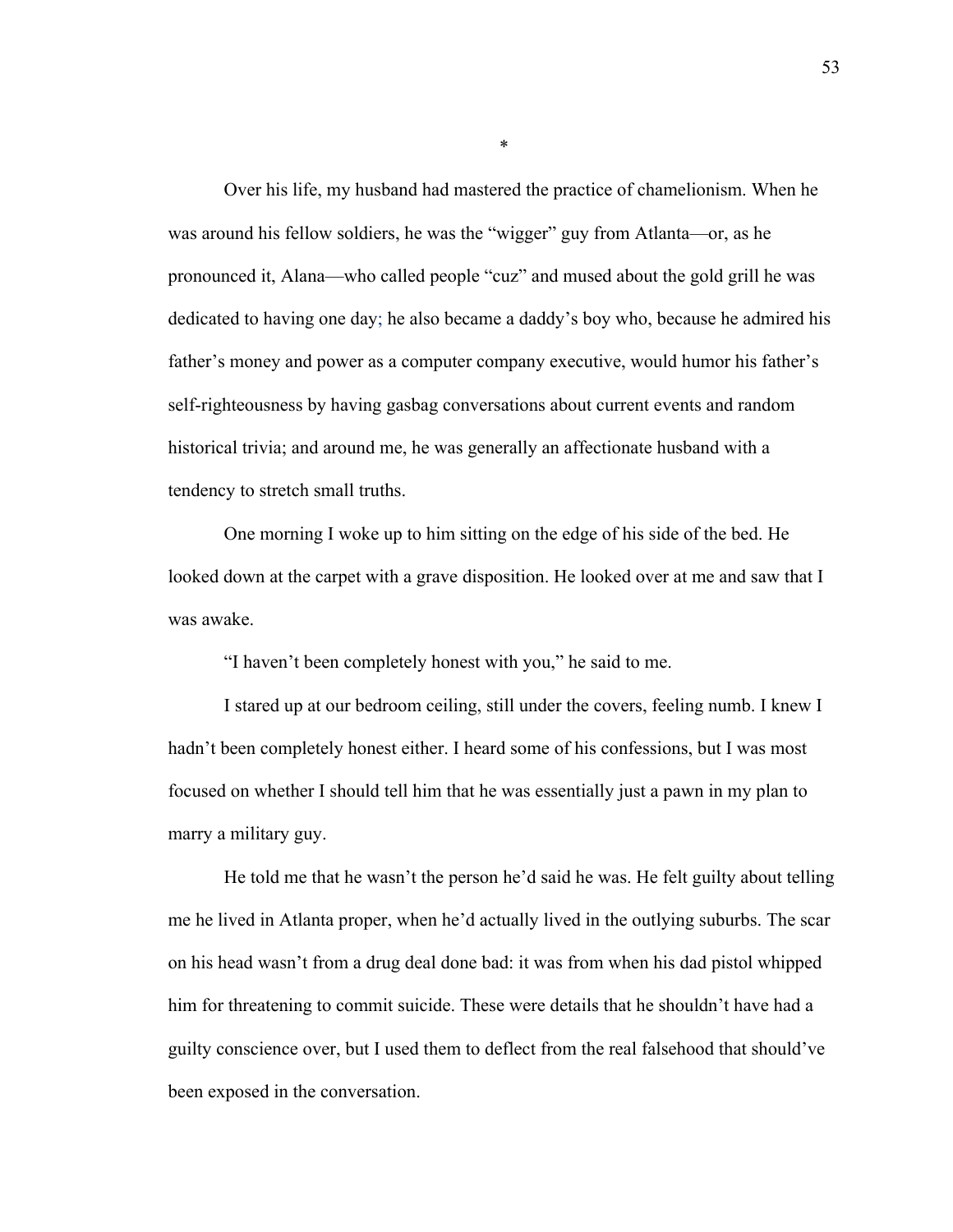"Why would you lie to me about those things?" I asked. I was sympathetic and gentle about it, as I was the bigger liar.

But over the subsequent months, I used his confessions to label him as a liar, the wrongdoer in the marriage. I convinced myself that he lied about everything on the basis that he lied to me about the origins of the scar on his head.

When he went to Iraq in September 2005, I was so paranoid about him lying to me that I was half-convinced he never deployed. I thought that he was capable of concocting an elaborate ruse where he moved back in with his father and used his technological skill to bring about the 1.5 second delay in our phone conversations. Whenever we webcammed, he could've just come back from a party with his rural Georgia friends and quickly set up the tent, cot, stereo system and toiletries in the background like the set of a television show, and threw on some ACUs.

During our entire marriage, I managed to successfully detract from the fact that I was a liar myself. Our marriage, for my part of it at least, was about pretending to love for ulterior ends. I knew we'd end up divorced. It was always part of the plan.

A Hallmark Expressions card—with a background in varying shades of orange, a smiling sun, and other figures of optimism that failed to capture my heart—from Dan, unknown date:

\*

Sammi,

I love you more than anything.

You are my light at the end of a very long and dark tunnel. I'm ripping this card as I write, but what is love without a few holes? Like this card, there is more solidity than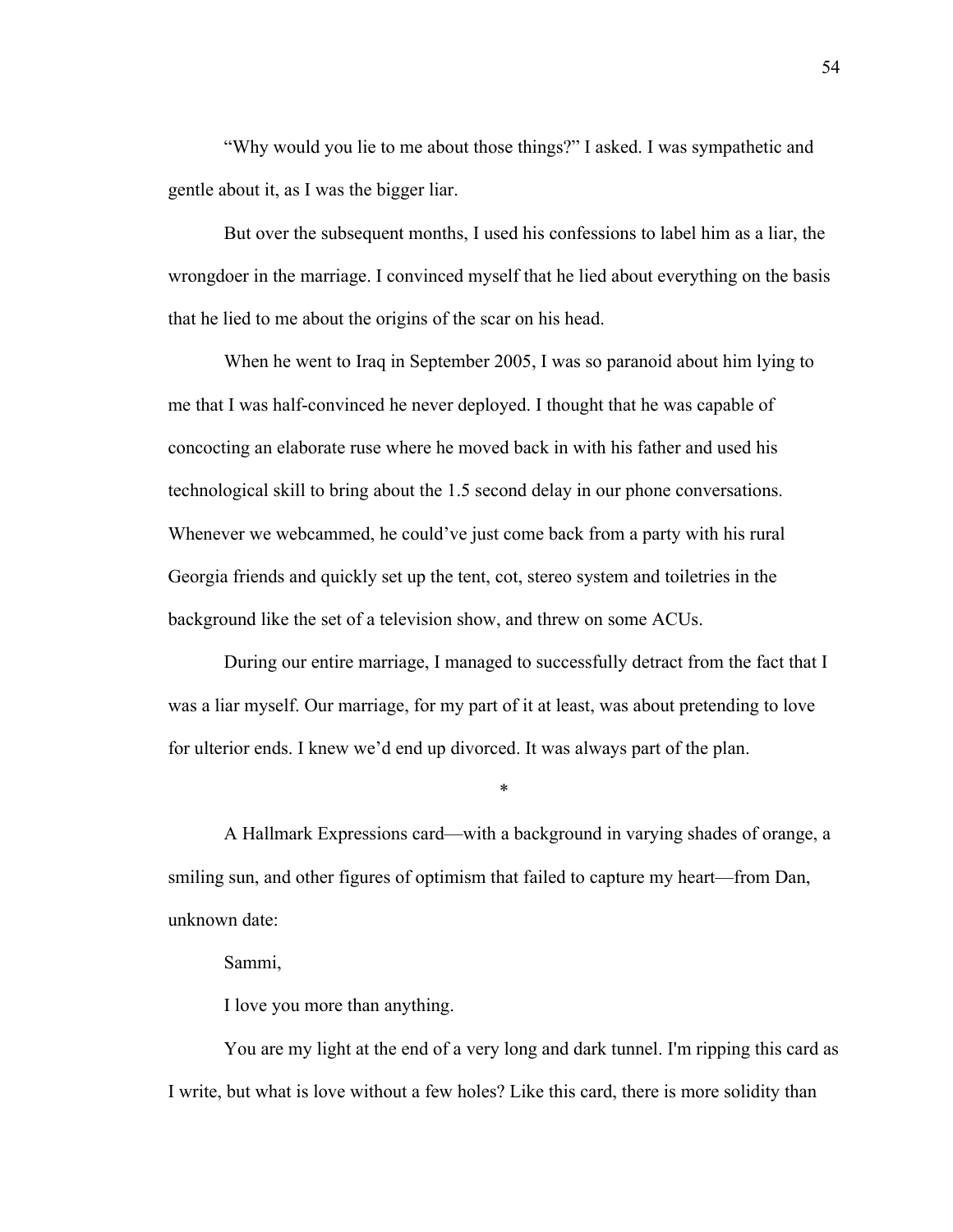not. But like our love, there is no shortage of tape to fix it. I love you more every day. I know that our love can overcome any adversary whether it be from within or an outside force. We can get through the trust issues…. We just need a little help, that's all. I will always love you and I will never be able to live without you because I don't know anyone that can live without their heart and I know I can't live without mine.

Love,

Dan

I have been guilty Of kicking myself in the teeth - Alice in Chains, "Down in a Hole"

\*

\*

Although we had a brief courthouse ceremony in March (to get my military spouse benefits pushed through as soon as possible), we had a "real" ceremony on April 9, 2005 on the General Jackson Showboat in Nashville. The boat skirted the dirty Cumberland River, which ran through Nashville and up to Clarksville, the town we lived in, a military town of around 100,000. People in Clarksville always talked about how bodies were sure to emerge from the river one day; the green-black water had to be a result of rotting flesh mixing with old monster truck tires and rusted Old Milwaukee cans.

The boat was also docked behind the Opry Mills Mall, the place where our relationship milestones had been cemented. After making the 45-minute drive from Clarksville in my 1994 Celica in my wedding dress, I parked in a spot a few hundred feet away from T.G.I Friday's and the rest of the food court. We were surrounded by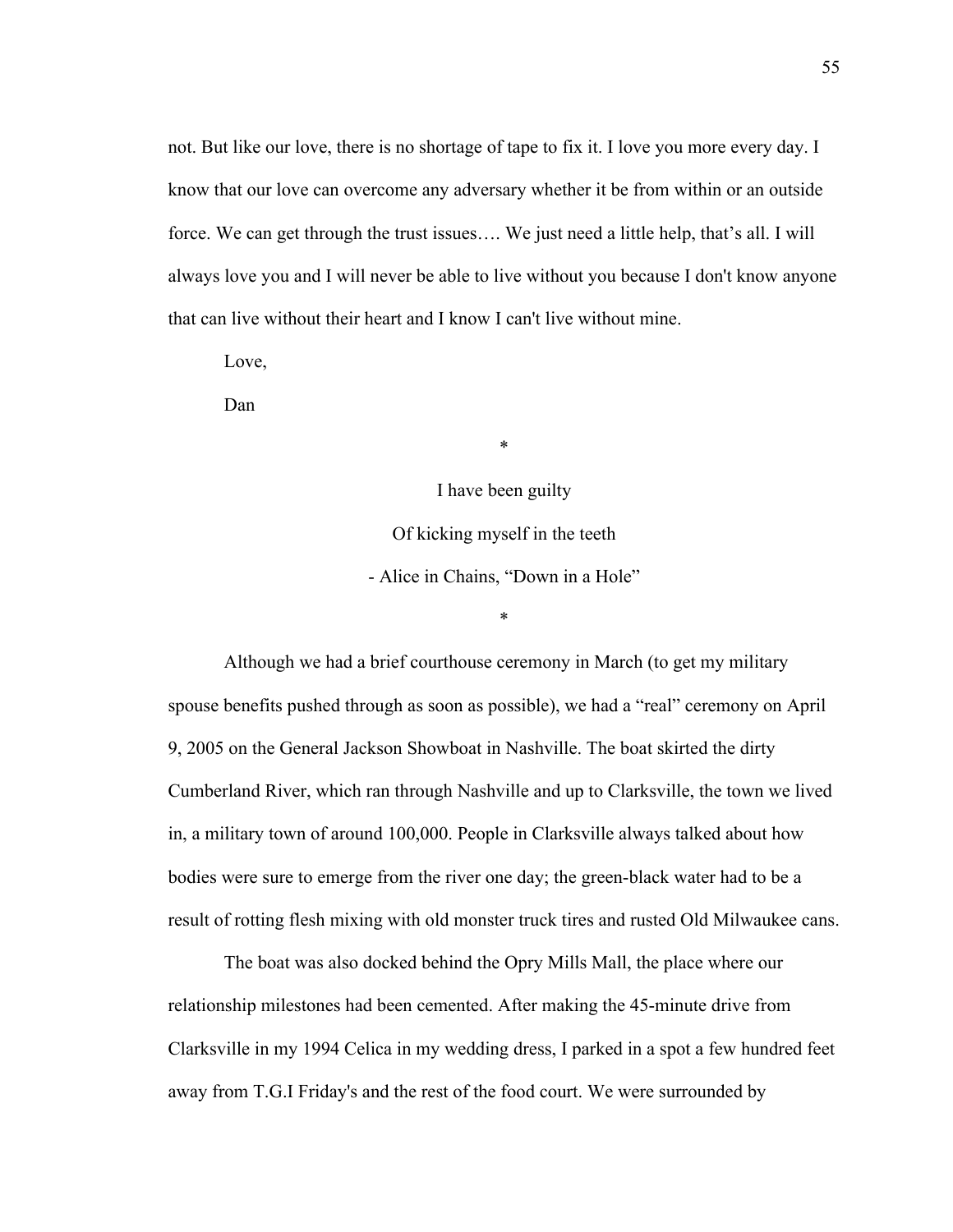unfamiliar cars. My maid of honor, my brother, and I got out. People shuffled off down the parking lot to the Nike Outlet or the Rainforest Café. We sprinted over to the boat's entrance gate. There were people all around, and I knew none of them.

My brother—whom I was much closer to than my father or stepfather—walked me down the aisle as I sported my off-white, wrinkled-to-hell dress and greasy snakes of hair. As he and I walked up the maroon never-before-cleaned carpet that led us to the altar, my husband's father stood there as the best man. Dan didn't even have one friend to serve as his best man. He stood at the altar in his Class A uniform with the black boots he repeatedly shined the night before, perfectly pressed green slacks, and jacket with the ribbons he received during basic training arranged accordingly above his left breast pocket.

We joined hands and locked eyes again, to do the marriage thing a second time. This time, the officiator said \$200 worth of words that I barely processed. I thought about how awkward it was to be staring at a person for so long. It felt like hours but couldn't have lasted longer than 30 minutes. I thought of the movie *Runaway Bride*, where Julia Roberts's character jumps on a horse in her wedding dress and rides away to escape the pending nuptials. --At one point in the movie, her character says, "I'm profoundly and irreversibly screwed up."-- But when I realized that *Runaway Bride* was just a movie, and the priest needed to be paid, and the cost of the wedding as a whole was close to \$5,000, I squeezed out a few tears to convince everyone of my happiness in this moment, because I wasn't getting out of it.

\*

Status update from friend's Facebook page: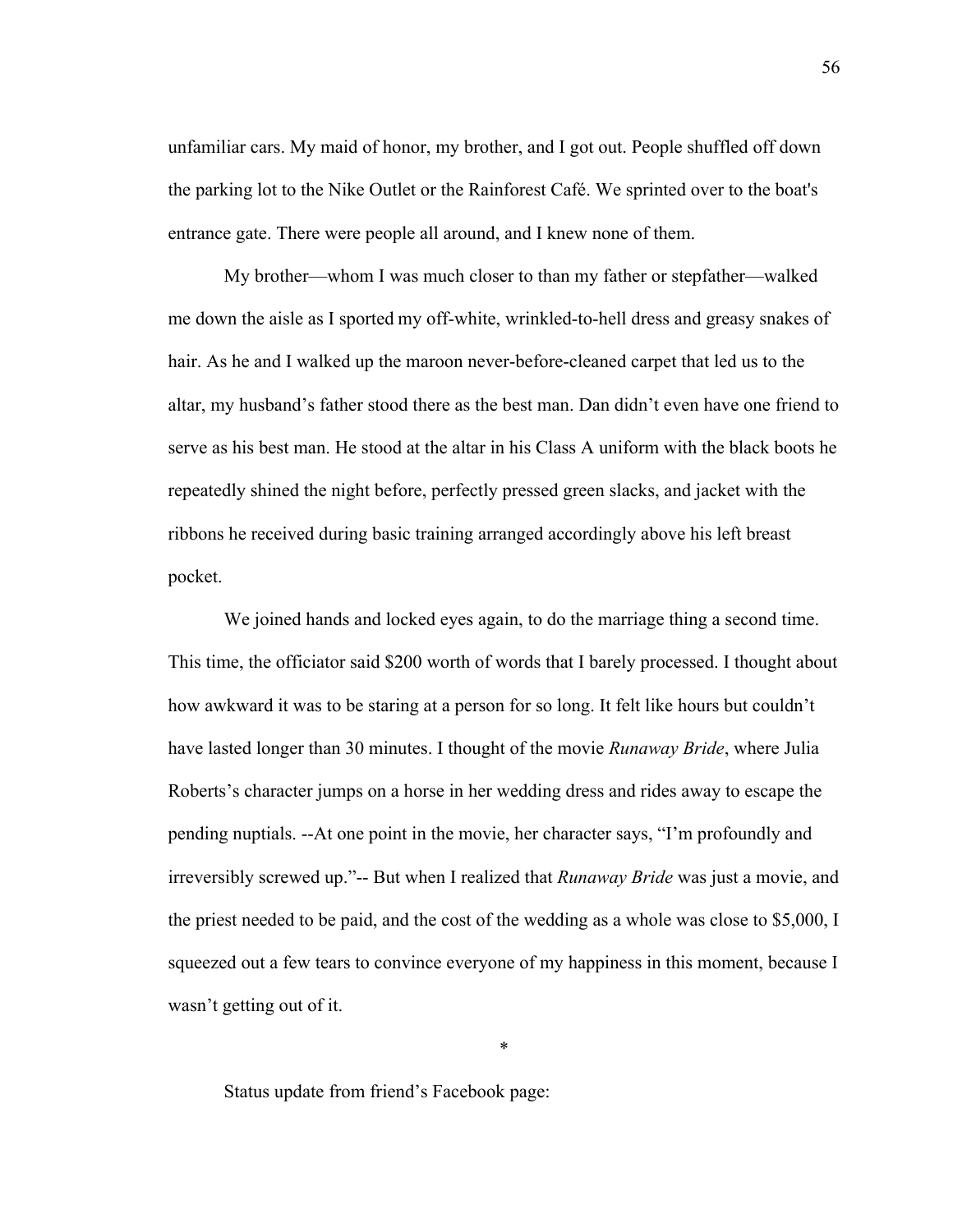"OF COURSE M has CQ on Saturday! It had to happen because our baby shower has been scheduled for that day for months. Thanks, Army."

\*

Journal entry dated 12-18-05, 1:18 AM:

I realize that I am becoming more and more perplexed by my life and current situation; how did this happen? How am I some housewife of a military man in Tennessee? Did I just have a complete brain fart in 2004? I think so…. […] What do I do about my marriage? I want to love Dan, I know I should, but I can't bring myself to truly believe that he is the love of my life and that I want to spend the rest of my life with him. I've made a big mistake… and now I'm paying for it. The problem is, though, that Dan is paying the price as well. He's married to a woman who doesn't love him the way he loves her….

> As loud as hell A ringing bell Behind my smile It shakes my teeth - The Pixies, "I Bleed"

\*

When he came home from work one day high as hell—I liked to use him smoking pot as a reason to act out, even though I knew from the beginning that he smoked—I decided it was finally time to throw away our wedding albums. One of them was a silver plated engraved album from Things Remembered, the other a modest album embellished

\*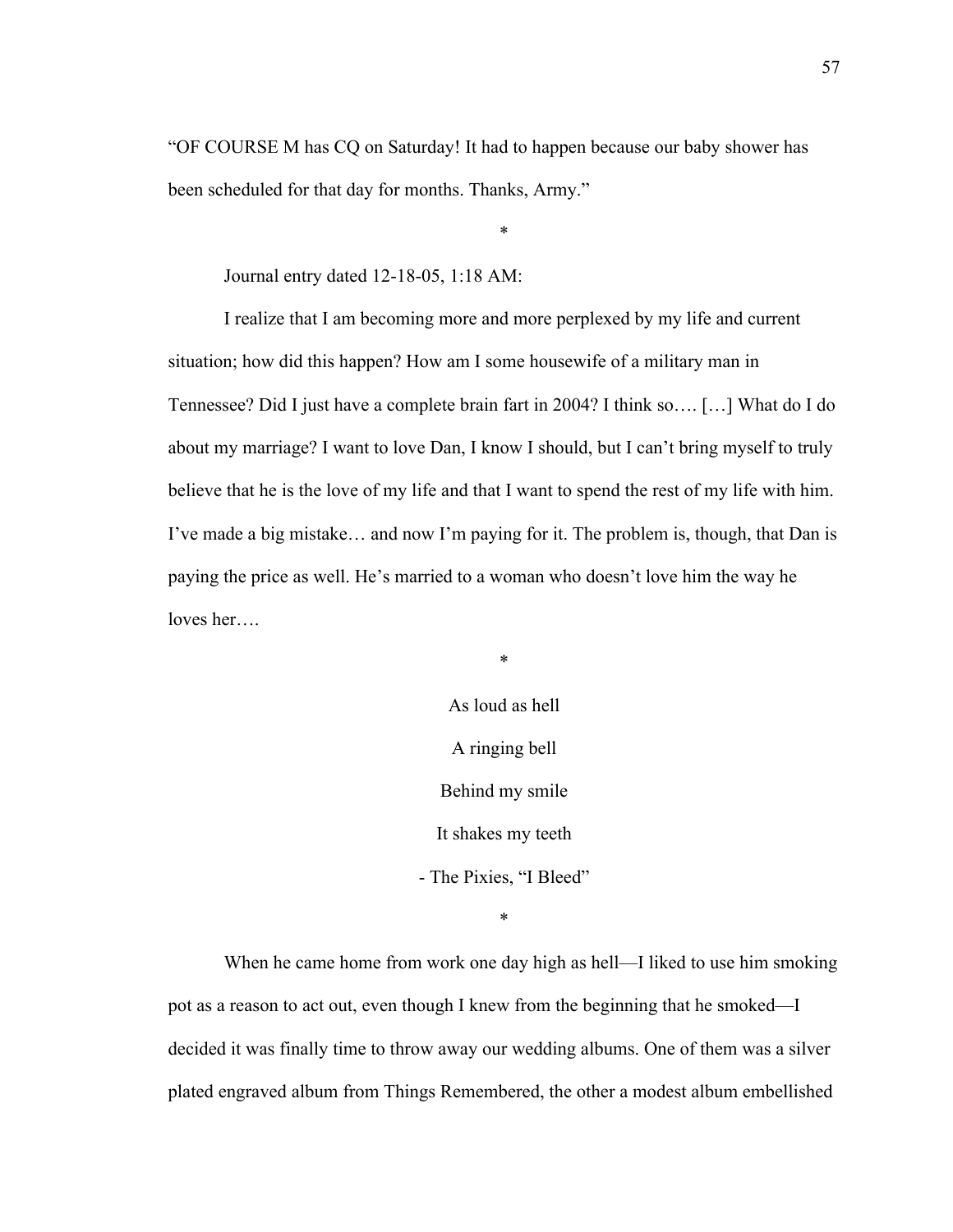with pinks and blues and silvers. When I'd put these albums together months before, I was in denial: I could make this work. I could get myself to love him. I strategically placed our most timeless and elegant looking pictures in the engraved album. I glued our cutest and most whimsical pictures onto pieces of pastel construction paper for the other album. The more effort I put into these albums, the better chance my marriage had of surviving.

But I'd wanted to throw away these books for a while now: this marriage wasn't going to survive. These books archived my mistake, threw it in my face and embittered me. I snatched them out of our living room console. Marched out to the dumpster. Let out a restrained scream as I slammed the first one, then the second, to the bottom of the dumpster. My teeth felt the reverberations of my anger in their roots.

When I walked back inside, I went to the kitchen and put on a June Cleaver air as though nothing had happened. Dan was sitting at the table, looking at me. He tilted his head and squinted his eyes at me. He'd sensed that I'd done something hurtful.

"I think our wedding albums might be gone," I said to him with an inappropriate enthusiasm.

"Where are they?!" he screamed.

He freaked out as though these albums were precious relics from an ancient time. As he searched our apartment, he frantically looked on top of our kitchen cabinets, tore the closet apart, and I just sat on our living room futon with a poorly contained smirk on my face. I just remained silent and relished tormenting him.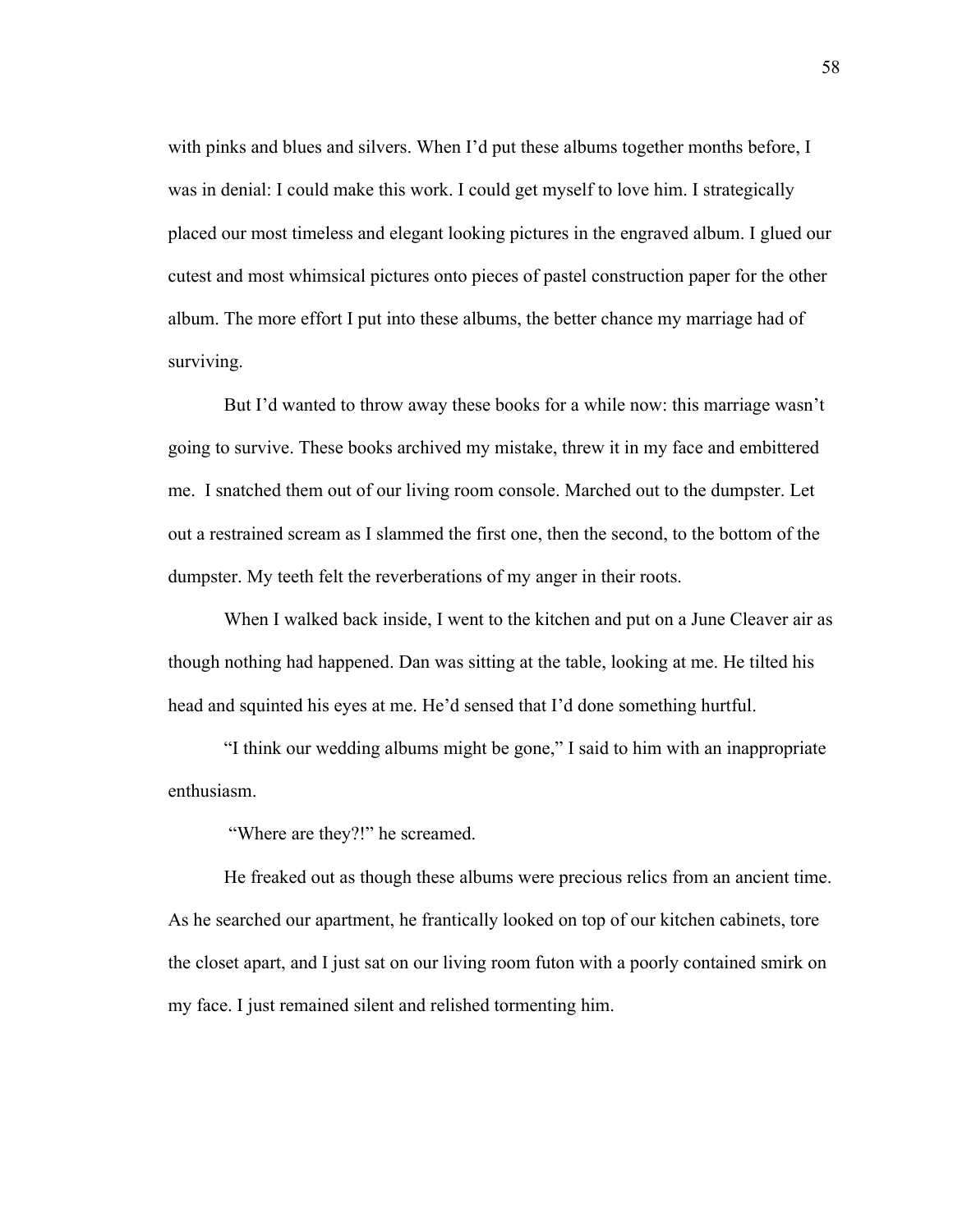After he'd torn most of the apartment apart, he stomped his boots into the kitchen. I followed, hoping to delight in more of his desperation. He put his face near the front right stove burner and slowly turned the knob.

"Tell me where they are," he said.

I tried to call his bluff by saying nothing, leaning against the fridge, squinting my eyes to show him that I wasn't going to play into his manipulation as he'd played into mine. But as he turned the knob to high, he put his right cheek on the burner.

I blurted out, "The dumpster!"

And he ran outside.

When he came back in with nothing—having not gone into the dumpster to retrieve the albums—I sat on the futon, blank.

\*

Undated journal entry, circa 2006:

I'm in a marriage with someone I don't know… I can't get out… so I basically use him for the benefits… which makes me feel like a horrible person right there. "What the hell have I done?" "What am I gonna do?" "What the hell happened to me?" are questions I ask myself frequently.

\*

I lay in bed on a Saturday night toward the end of the marriage. A tapping noise came from our living room, where Dan was still awake, watching television. It sounded like a key tapping against our glass coffee table.

*Coke*, I immediately thought.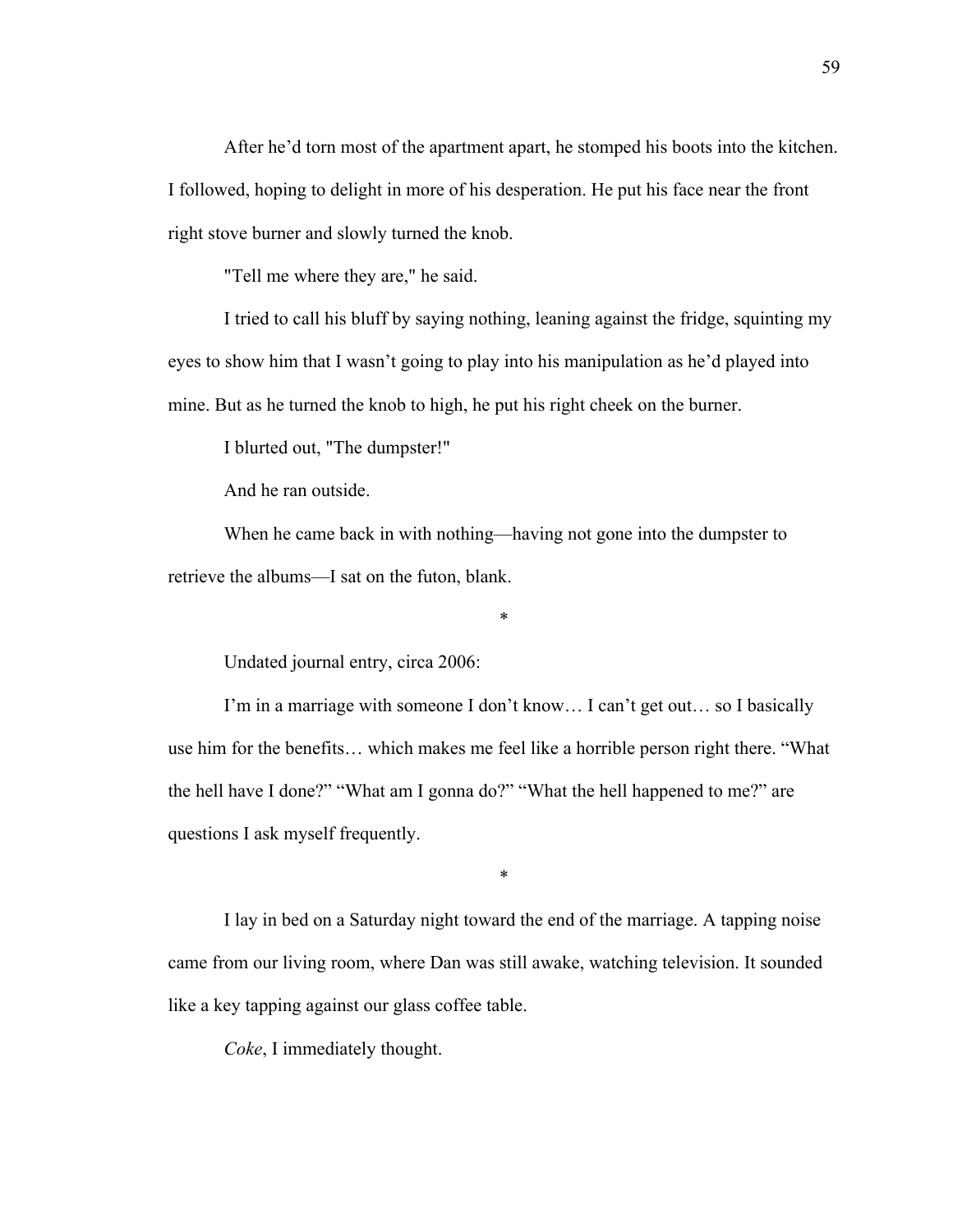I walked down the steps slowly, to give him time to hide whatever he was doing. I was certain he was doing something he shouldn't have been. And I wanted to catch him.

"What are you still doing up?" he asked as I walked over to the living room chair.

"Heard a noise. Thought I'd come down," I said. I leaned over and peered into his face, which was only a few feet from me.

"What are you up to down here?" I asked.

He stared into the television, bouncing his right knee up and down.

"Just chillin."

I looked at our coffee table and noticed the DVD player remote lying face down on it. We never used that remote. I couldn't remember the last time I'd even seen it.

I closed my eyes and snatched the remote off of the table. I knew I'd find what I was looking for—a reason to fight, a reason to let out my anger.

When I opened my eyes, five chopped up rows of white power stared at me and put a menacing smile on my face. I turned my head back at him, very slowly. My teeth rumbled.

"And what's this?"

Tremors went off in my hands.

"Just opened up one of your pills, that's all!" I had been prescribed lithium carbonate as a treatment for depression. --I later discovered the drug is most commonly associated with treating manic episodes of bipolar disorder.-- I'd started taking depression medication a month after I was married. I thought I needed it if I wanted to survive feeling stuck in the marriage.

I looked at him again. Teeth exposed this time.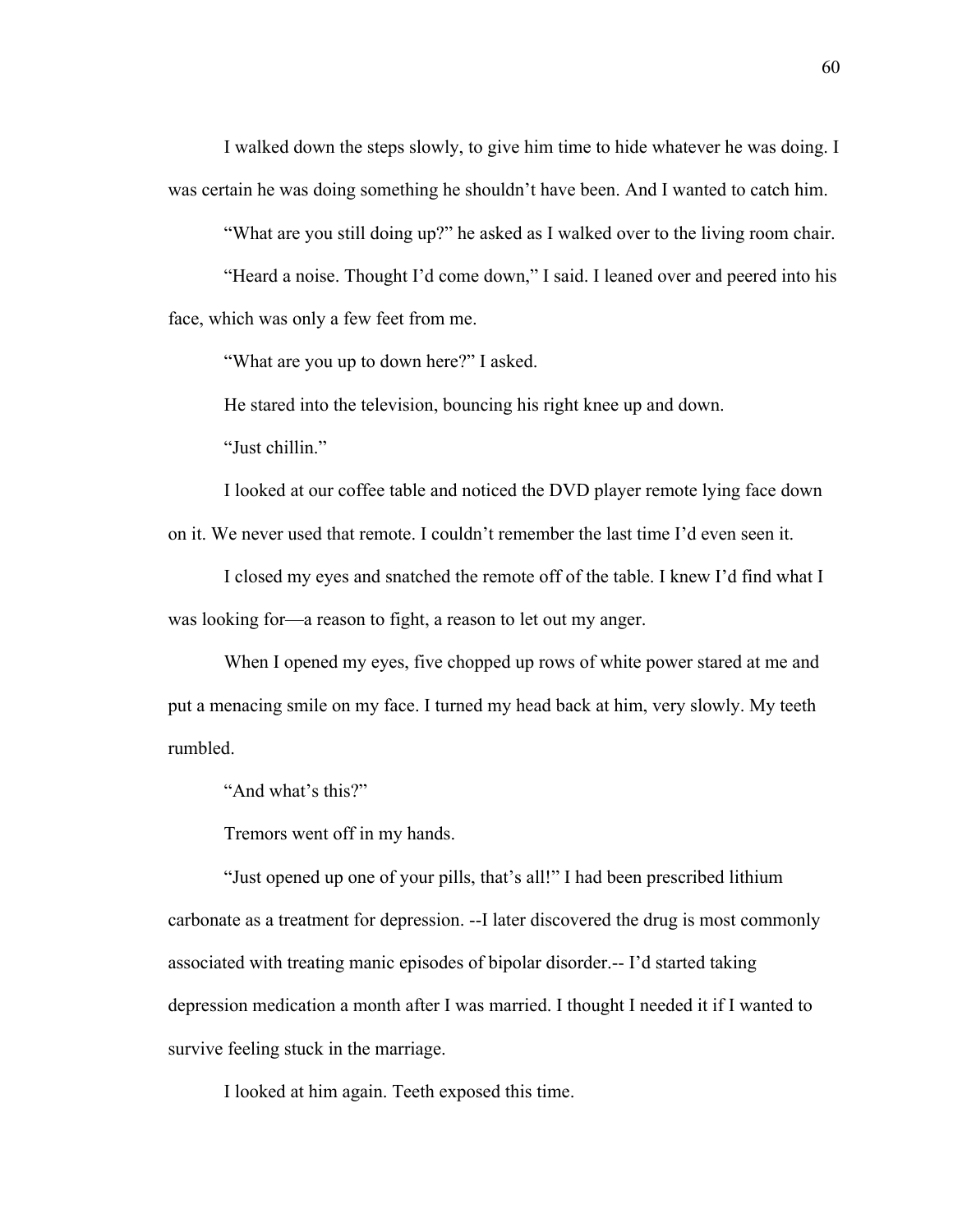I took my sweaty, shaky right index finger, scooped up one the lines he had cut, and shoved the powder directly into his nostrils.

"You low-life piece of shit…. You low-life piece of shit…." I kept saying it. Couldn't stop.

When he pushed me away, I ran back up the steps.

"You ruined my life," I whispered to myself.

A year-and-a-half later, I received a text message asking, "Is this Sam?" I saw the Atlanta area code and knew it was him. I was lying on my tiny studio apartment's foldout bed, in Kentucky, resting before I needed to get ready for a date I had with a guy I'd met online. After several back-and-forth pleasantry text messages, he asked if he could call me. I agreed, as though he were just some guy from my Tennessee days, whom I had never had an order of protection against, whom I had never used for my own selfish reasons.

\*

When he called, he told me that he was driving down I-75 on his way back to Atlanta to pick up a pound of weed and that he was living in Ann Arbor and that he was dating a Jewish girl. And then he asked me if I was seeing anyone, as though he was so removed from the existence of our marriage that my answer affected him in no way.

"Yeah, been seeing a guy up in Owensboro. We see each other every weekend."

And he asked me what else I'd been up to and had a snarky comment about me still being in school—"More school, huh?"—and added that he was going to start taking classes at a community college in Ann Arbor for computer science. And the conversation flowed so smoothly, with none of the awkwardness and bitterness that comes with a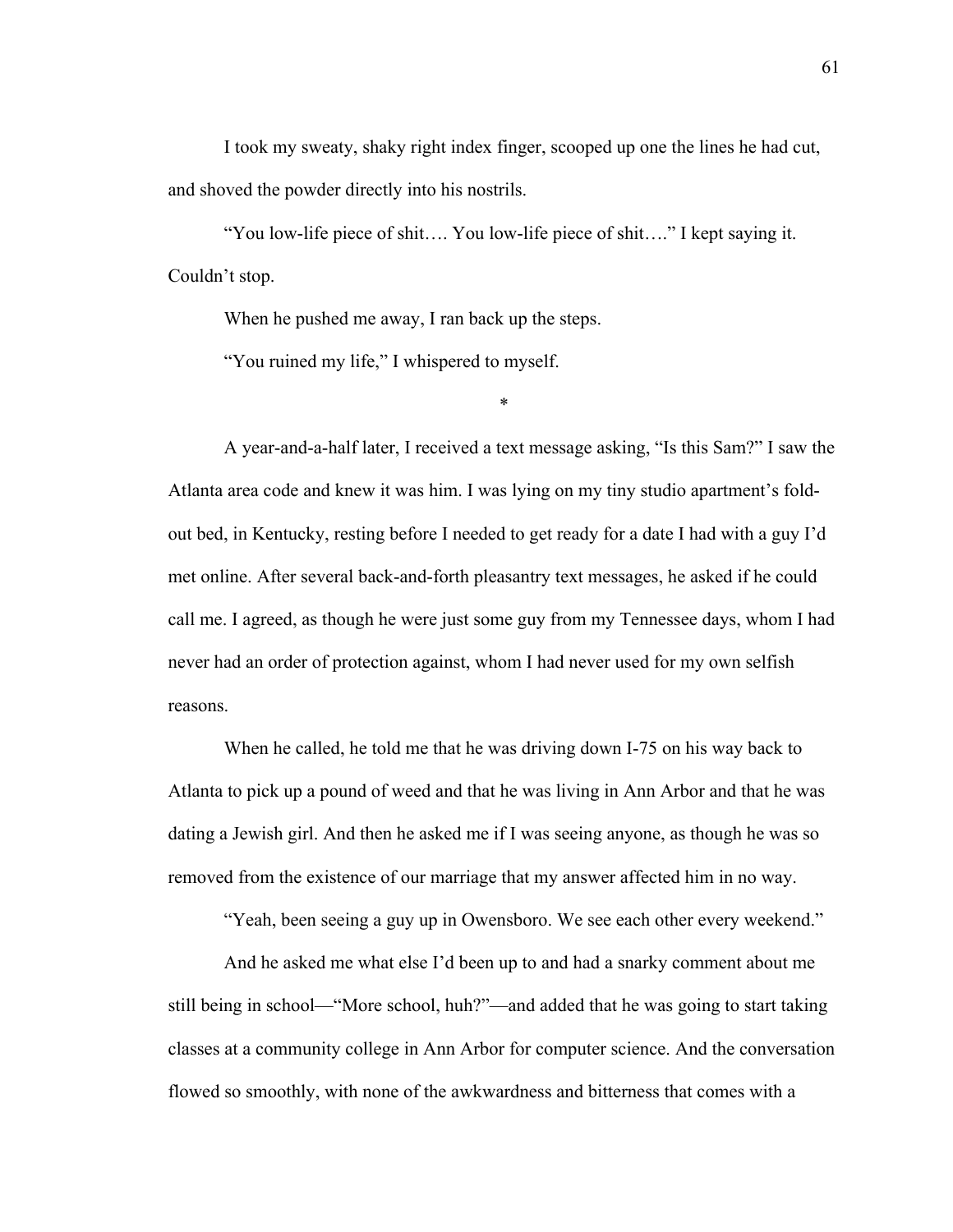divorce. It was like we'd been long-lost friends, just touching base after years apart. We were better friends in those fifteen minutes than we had been throughout our slightly less than two-year relationship.

And when each of us was fully apprised of the goings-on in the other's life, Dan cut me off mid-sentence, suddenly eager to let me go. He blurted out the word "peace" as a goodbye, just as he did at the end of our first series of phone conversations back in 2004, the time when we should've just been getting to know each other, the time when provided I was working with a rational mind and rational plans—I should've realized that scheming to marry a soldier—or anyone, for that matter—would only bring nothing but bad karma.

My friend's baby, a boy, was born a few weeks ago. He's healthy and cute and they call him Smunchie.

\*

My friend writes to her husband via Facebook: "We miss you! Come home soon!"

And this is what healthy military marriages are made of.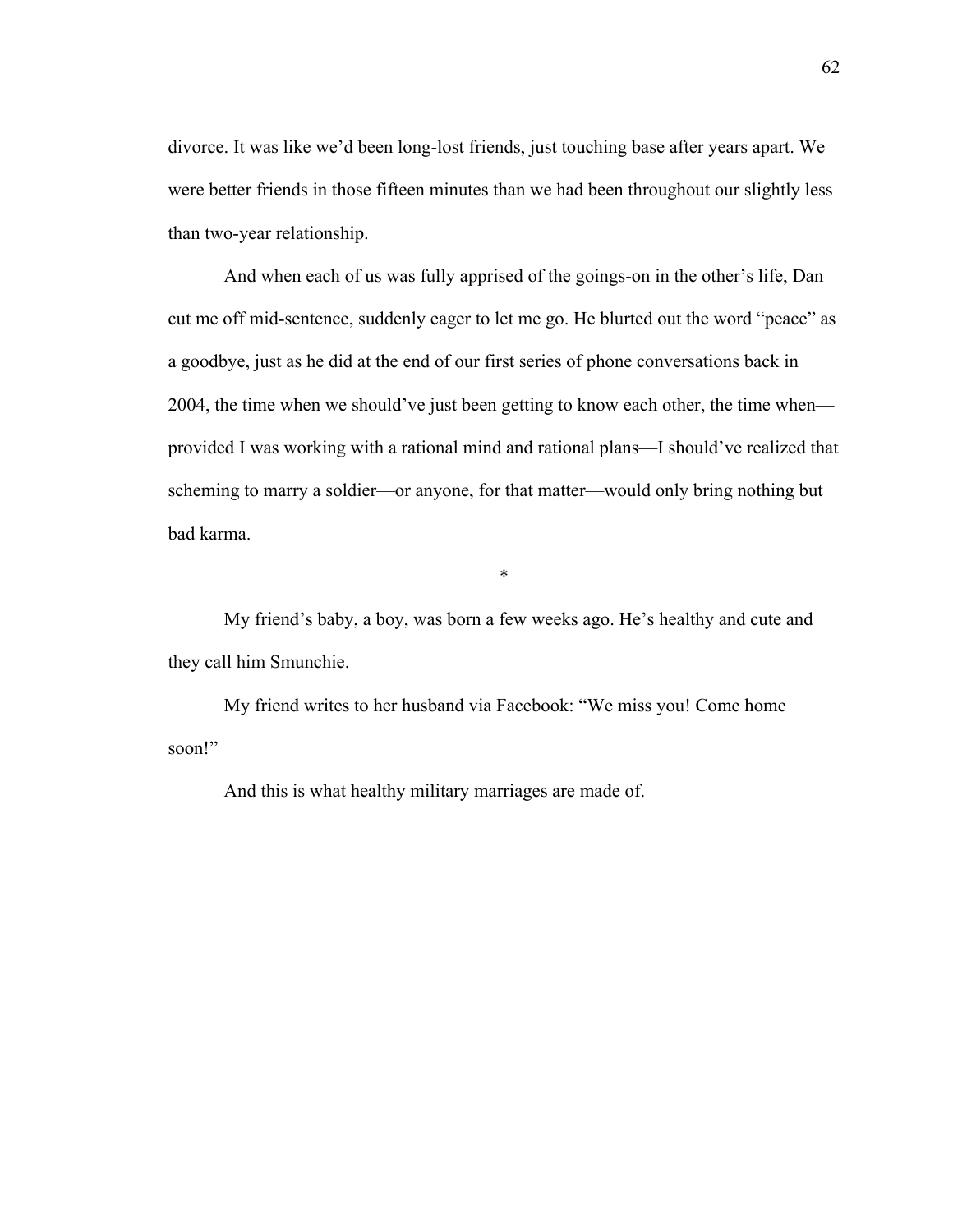#### *AFTERWORD*

I sit next to Jeremy on the white leather couch in his living room. I met him on an online dating site about four months ago, though we just met in person about three weeks ago. Our knees faintly touch. I feel the warmth of his skin through my jeans and I want more. I want to be enveloped in his warmth: I want to feel secure. I want to feel calm. I want my mind to stop looking for ways that this could go wrong.

"You worry too much," he says to me on at least a weekly basis.

But I have plenty reason to worry: romantic relationships continue to consume me. I currently have no job, live with my parents, and should be devoting most of my time right now to finishing this thesis and studying for my oral exam so I can finally get my master's degree. But what do I do instead? I stare into my computer screen, obsessing over archived instant messages from Jeremy to find secret signals in the way he said "hello": I have literally thought to myself that if he greets me with a "good morning" on any given day, he's still interested in me romantically. On the other hand, if he greets me with a "sup?" I worry that he's losing interest fast.

I also go through our instant message conversations regularly to keep score and see how many times he initiated conversation versus how many times I initiated conversation, because, in my skewed view of relationship dynamics, if I contact him more often than he contacts me, he'll get sick of me.

I need to be worried, Jeremy. I'm repeating old patterns and don't know how to stop.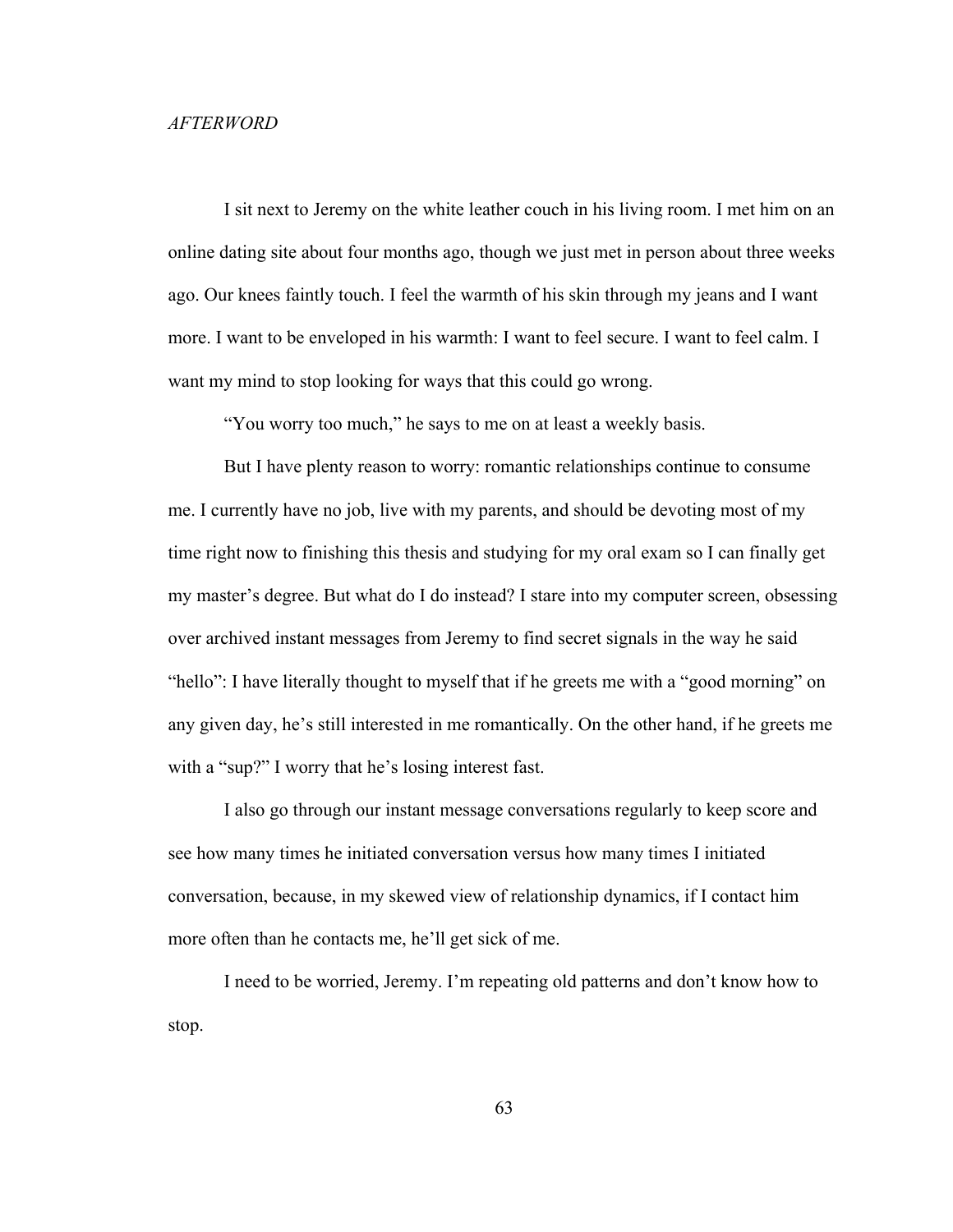Although our knees touch, my upper body leans away from him. I tilt my head to the side and close my eyes to express my disapproval of watching Happy Gilmore on his couch for our fourth date. I shouldn't have come here—my brain thinks he's not right for me—but the indiscriminate, fragile girl in me still lingers. *You need to be loved. Someday you will be. It doesn't matter who*, she whispers.

I'm so confused. I trust my own judgment less than ever. I'm starting to doubt I'll ever have a healthy relationship.

Jeremy's plaid yellow and blue cargo shorts and teal tee, from which his fast food belly protrudes, half repulse me. "If he were into me," I think, "he would've made some effort to not look like a hobo tonight."

I made an effort: I, in my desperation to be validated, spent over two hours getting ready for this couch date. I swirled—over and over again—peach blush into cheeks. *I'm a woman now.* Drove the eyeliner around the skin of my eyeballs*. I'm beautiful.* Rubbed eyeshadow into my eyelids. Whipped the mascara onto my eyelashes*. So why do I have to fight to make a guy care about me?* Straightened my hair for 45 minutes. Tears streamed down my face as I tried to make it perfect. If it came out perfect, I thought, he'd want to get to know who I am beyond asking me what my top favorite candy bars are, he'd finally want to know the subject matter of my thesis.

"A good dentist will ask you about your life…. If you feel you can't talk to your dentist about such personal issues… consider finding a new dentist," says Dr. Helaine Smith of the e-book *Healthy Mouth, Healthy Sex*.

-

-